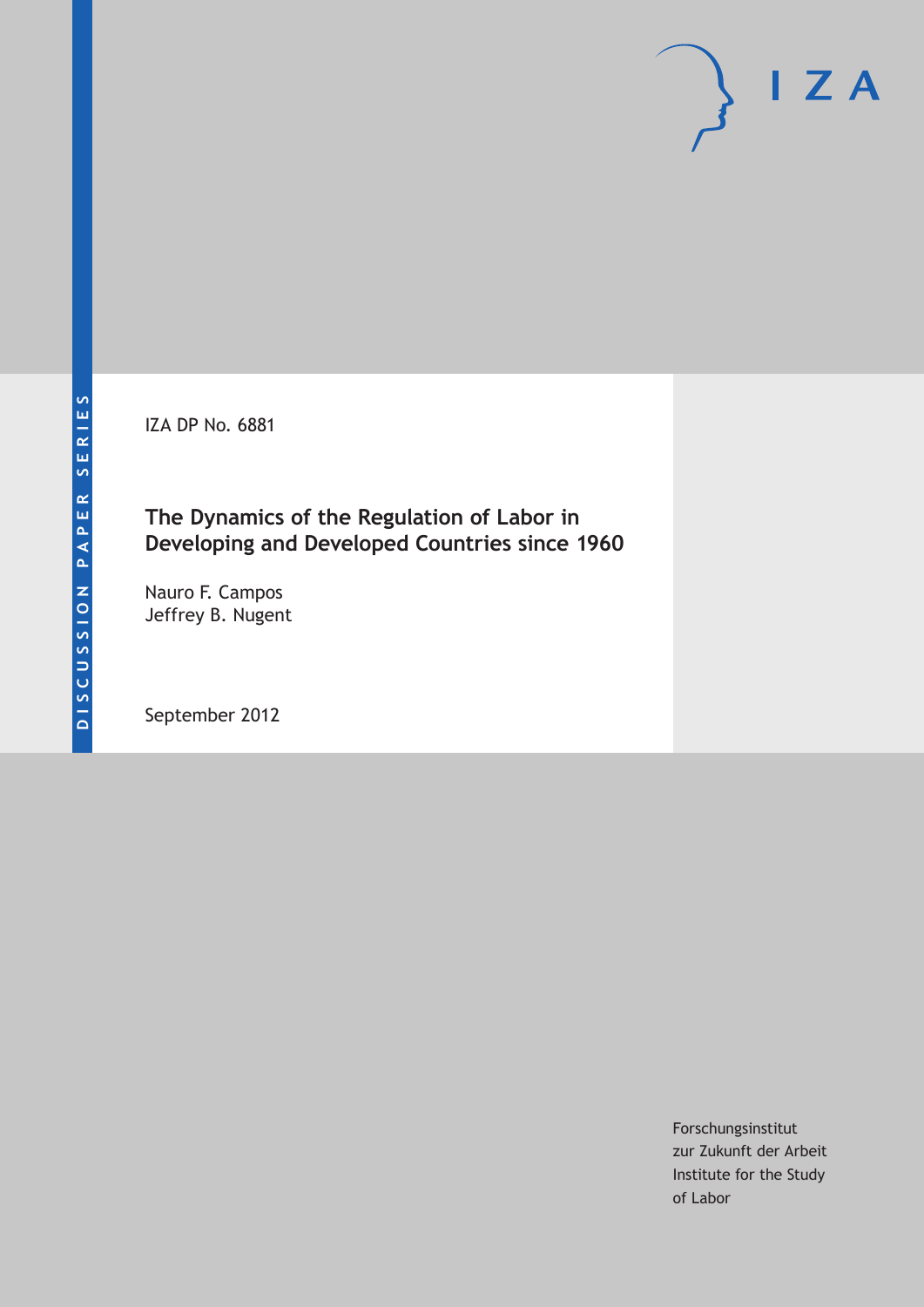# **The Dynamics of the Regulation of Labor in Developing and Developed Countries since 1960**

### **Nauro F. Campos**

*Brunel University and IZA*

### **Jeffrey B. Nugent**

*University of Southern California and IZA*

Discussion Paper No. 6881 September 2012

IZA

P.O. Box 7240 53072 Bonn Germany

Phone: +49-228-3894-0 Fax: +49-228-3894-180 E-mail: [iza@iza.org](mailto:iza@iza.org)

Any opinions expressed here are those of the author(s) and not those of IZA. Research published in this series may include views on policy, but the institute itself takes no institutional policy positions. The IZA research network is committed to the IZA Guiding Principles of Research Integrity.

<span id="page-1-0"></span>The Institute for the Study of Labor (IZA) in Bonn is a local and virtual international research center and a place of communication between science, politics and business. IZA is an independent nonprofit organization supported by Deutsche Post Foundation. The center is associated with the University of Bonn and offers a stimulating research environment through its international network, workshops and conferences, data service, project support, research visits and doctoral program. IZA engages in (i) original and internationally competitive research in all fields of labor economics, (ii) development of policy concepts, and (iii) dissemination of research results and concepts to the interested public.

IZA Discussion Papers often represent preliminary work and are circulated to encourage discussion. Citation of such a paper should account for its provisional character. A revised version may be available directly from the author.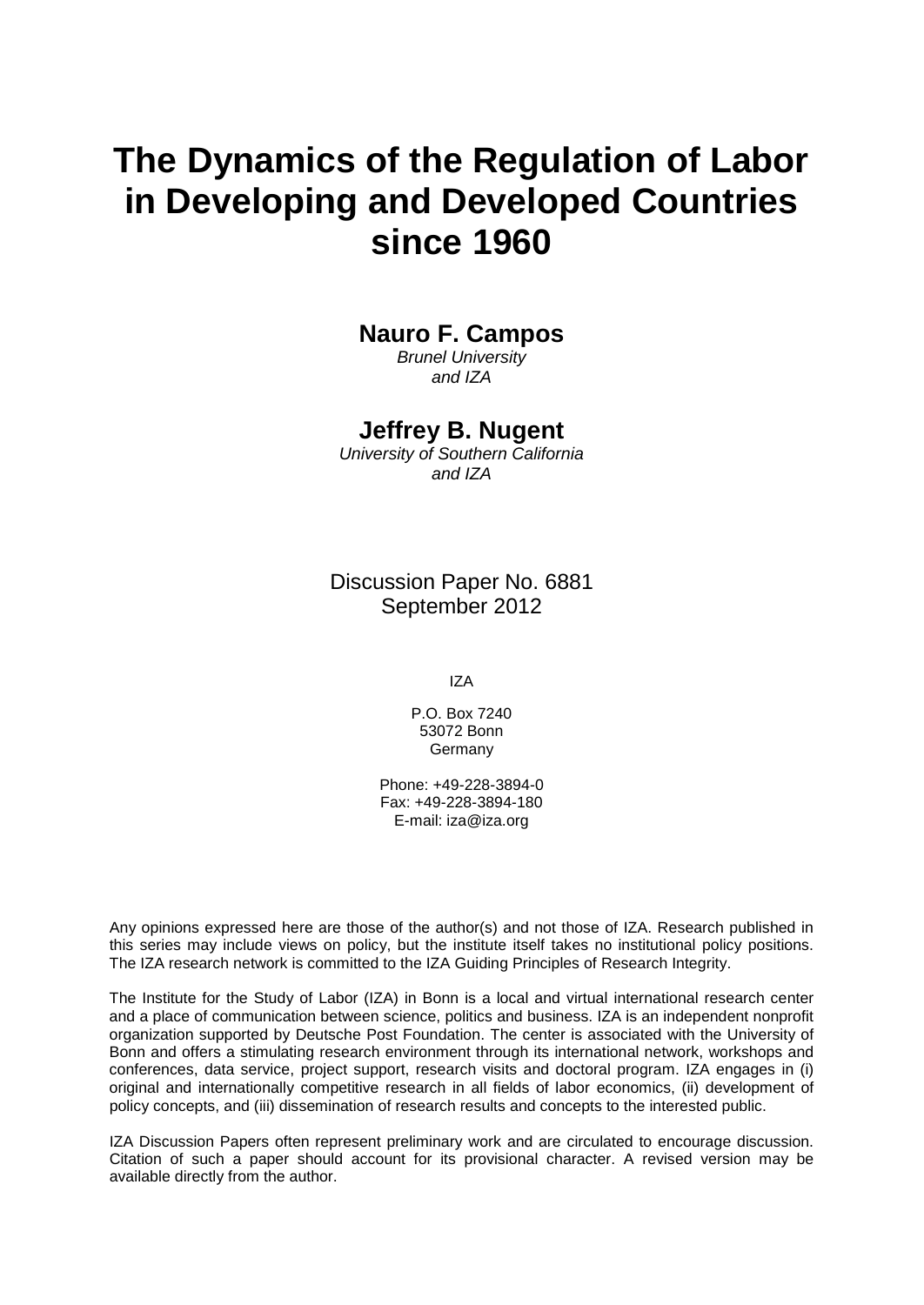IZA Discussion Paper No. 6881 September 2012

# **ABSTRACT**

## **The Dynamics of the Regulation of Labor in Developing and Developed Countries since 1960[\\*](#page-1-0)**

This paper examines both the determinants and the effects of changes in the rigidity of labor market legislation across countries over time. Recent research identifies the origin of the legal system as being a major determinant of the cross-country variation in the rigidity of employment protection legislation. However, the supporting evidence is largely confined to levels of regulation and is almost exclusively based on international cross-section data for the post-1995 period. This paper introduces a new index capturing the rigidity of employment protection legislation (LAMRIG) for an unbalanced panel of more than 140 countries over time starting in 1960. Although the importance of legal origins in explaining the *level* of rigidity of labor regulations across countries is replicated using LAMRIG, their explanatory power is much weakened for *changes* over time (1960-2004.) More important as determinants of such changes are the level of development and other reforms such as trade liberalization. With respect to the effects of changes in the rigidity of labor regulations on growth and inequality, which have been very controversial in the literature, results with LAMRIG support Freeman's conjecture that changes in rigidity do not systematically affect economic growth but do lower income inequality.

JEL Classification: J41, J65, J33, K31, O21

Keywords: employment protection legislation, labor market institutions, reforms

Corresponding author:

Nauro F. Campos Department of Economics Brunel University Uxbridge UB8 3PH United Kingdom E-mail: [nauro.campos@brunel.ac.uk](mailto:nauro.campos@brunel.ac.uk)

The authors are grateful to Olivier Bargain, Armando Barrientos, Andrea Bassanini, Tito Boeri, Suzana Brixiova, Ralitza Dimova, Werner Eichhorst, Ioannis Ganoulis, Robert Holzmann, Prudence Kwenda, Giovanna Labartin, Hartmut Lehmann, Bilin Neyapti, Joaquim Oliveira-Martins, Carmen Pages, Giovanni Peri, Mark Schaeffer, Stefano Scarpetta, Kunal Sen, Zahra Siddique, Jan Svejnar, Katherine Terrell, Alan Winters, two anonymous referees, and participants at fRD "Tracking Structural Reforms" meetings (Milan), European Commission (Brussels), Universities of Barcelona, Edinburgh and Manchester, IZA "Political Economy of Labor Market Reform in Transition and Emerging Economies" (Bonn), World Bank/IZA 6th Employment and Development Conference (Cape Town), International Society for New Institutional Economics (Los Angeles) and Western Economic Association (San Francisco) for valuable comments on earlier versions. Jacob Burnett, Le Chen, Kannika Damrongplasit, Linda Fawaz, Sahil Khandwala, Rob Lee, Guiyuan Li, Ladan Masoudie, Argin Mehrabian, James Ng, Shaked Peleg, and Sarah Wegescheide provided excellent research assistance. All remaining errors are entirely our own. Data and appendices are available at [http://www.naurocampos.net/papers/lamrig.html.](http://www.naurocampos.net/papers/lamrig.html)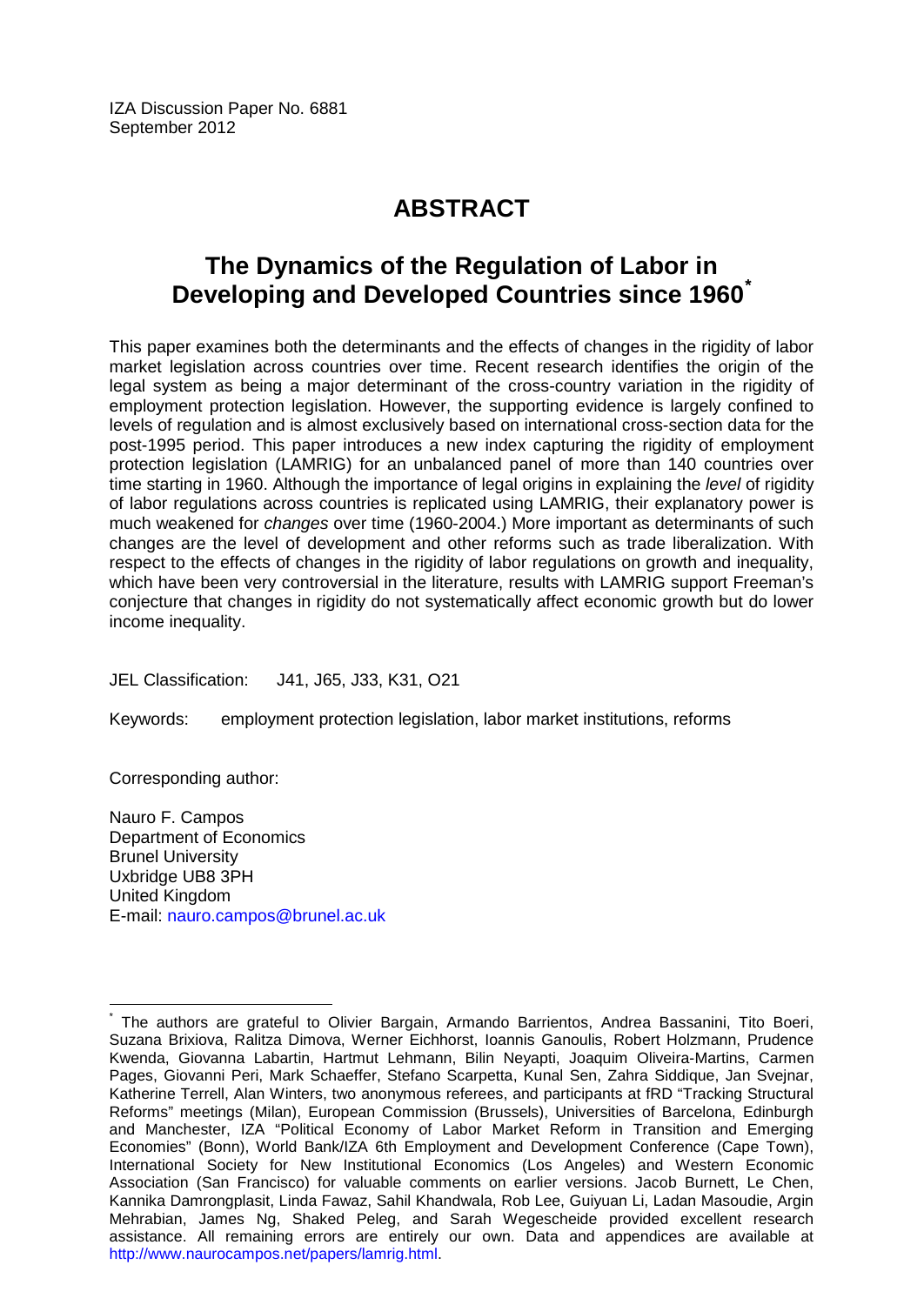#### **I. Introduction**

Structural reforms in the labor market almost inevitably involve changes in employment protection legislation (hereafter EPL). Such changes have important consequences in terms of economic growth and income inequality. Given that few other structural reforms affect so many economic agents (workers, firms, unions, government, and consumers) at the same time and in such a comprehensive manner, it is hardly surprising that labor market reforms are implemented more slowly and less frequently than other reforms.

The vast economics literature on EPL has three main features. It mostly (a) focuses on richer countries, (b) uses data covering the post-1995 period, and (c) studies levels of EPL, not changes. The rationale for these features is that data covering both a large number of developed and developing countries and going back in time to well before 1995 are still lacking. Consequently, there are very few studies of labor market reforms, that is, of changes in EPL over time as opposed to levels of EPL at one point in time. The objective of this paper is to introduce a new EPL index covering more than 140 countries in 5-year averages since 1960. The new EPL index is called LAMRIG, short for an index of labor market legislation rigidity.

There is heated controversy over the effects of labor market reforms. The conventional view is that such reforms (for example, by lowering dismissal costs) increase social welfare and improve economic performance (MacLeod, 2011). Yet Freeman (2010), among others, highlights the difficulties in identifying the economic growth implications of changes in labor market institutions and points out that such reforms may instead increase income inequality. In addition, Acharya et al. (2010) argue that innovation and growth may be fostered by stringent labor laws, especially in innovation-intensive sectors because investments in worker training and employee loyalty may be greater in situations where labor is more protected. Hence, it is also plausible that higher levels of worker protection can be beneficial in terms of economic growth.

1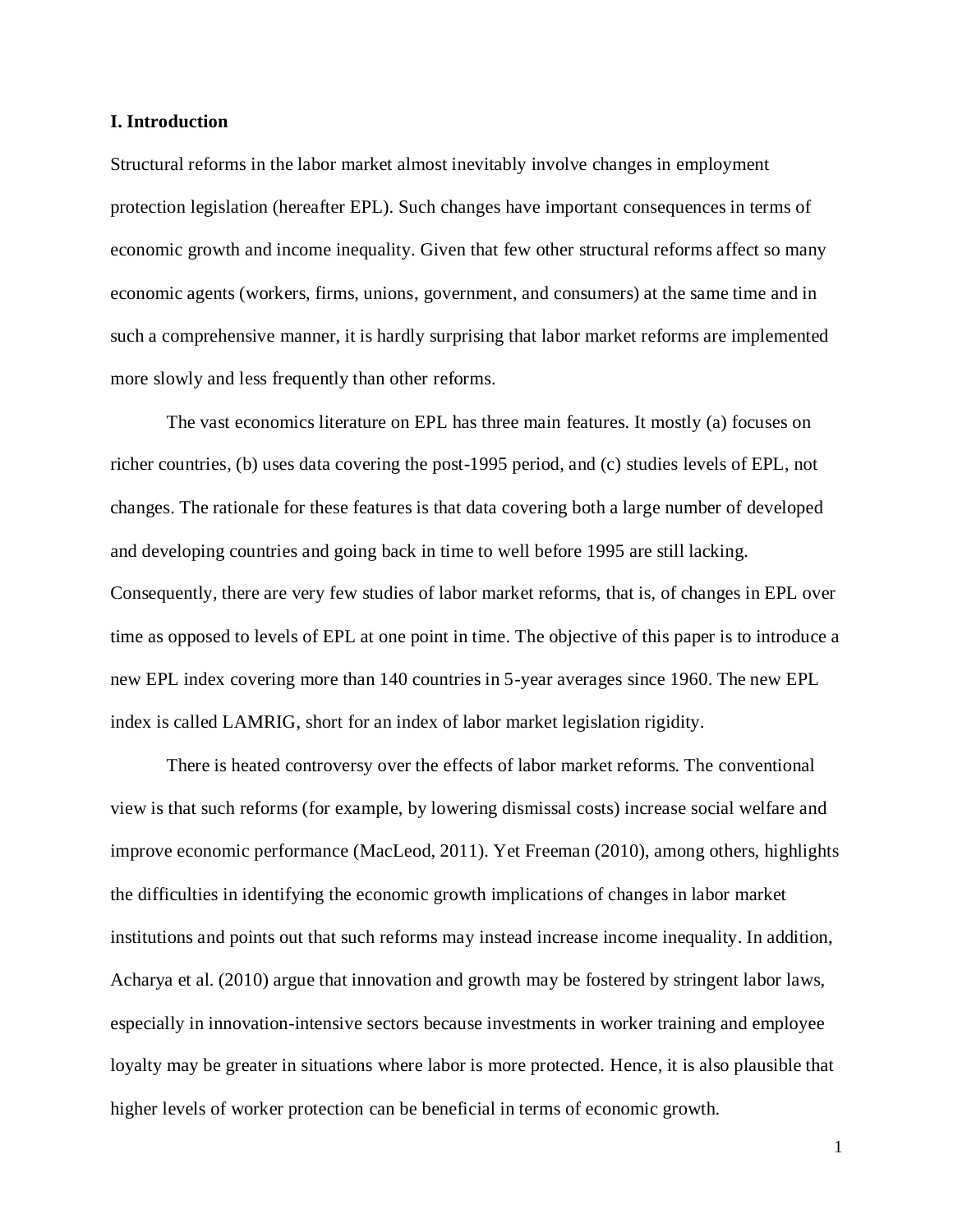Since labor market reforms are not necessarily exogenous, it should be clear that evaluations of their effects can benefit from a deeper understanding of the factors determining changes in EPL. The origin of a country's legal system is a widely accepted explanation for labor market rigidity.<sup>1</sup> If employment laws were in fact invariant over time, it would be easy to see how legal origins (which themselves are also quite naturally invariant with respect to time) and labor regulations could be closely related. However, if these laws can be shown to change over time and other factors can be identified as contributing to these changes, then endogenizing employment protection can genuinely contribute to the analysis of its effects.

The seminal paper in the empirical literature on the rigidity of employment protection legislation is Botero, Djankov, La Porta, Lopez de Silanes and Shleifer (2004, hereafter BDLLS.) They constructed an index of labor market legislation rigidity based on the provisions of the labor laws for about 85 countries around the year 1997. They also construct two related indexes covering collective relations laws and social security laws. They examine the relevance of various proxies for efficiency, political and legal origin theories in explaining the variations in the EPL index across countries and conclude that the legal origins explanation dominates the other explanations. On average, countries that have labor regulation embedded in the English common law system have less restrictive labor laws and regulations than those based on French or other civil law systems. The intuition is that the main difference between the English common law and French or other civil law systems is that the latter are associated with more rigid, more detailed, more complicated, all-encompassing labor laws which are more difficult to change (i.e., less flexible). As a result, the English common law countries have simpler and more flexible labor laws which facilitate the abilities of firms and workers to adjust to shocks.

<sup>1</sup> For theoretical underpinnings see Beck, Demirguc-Kunt and Levine (2003) and La Porta, Lopez-de-Silanes, and Shleifer (2008).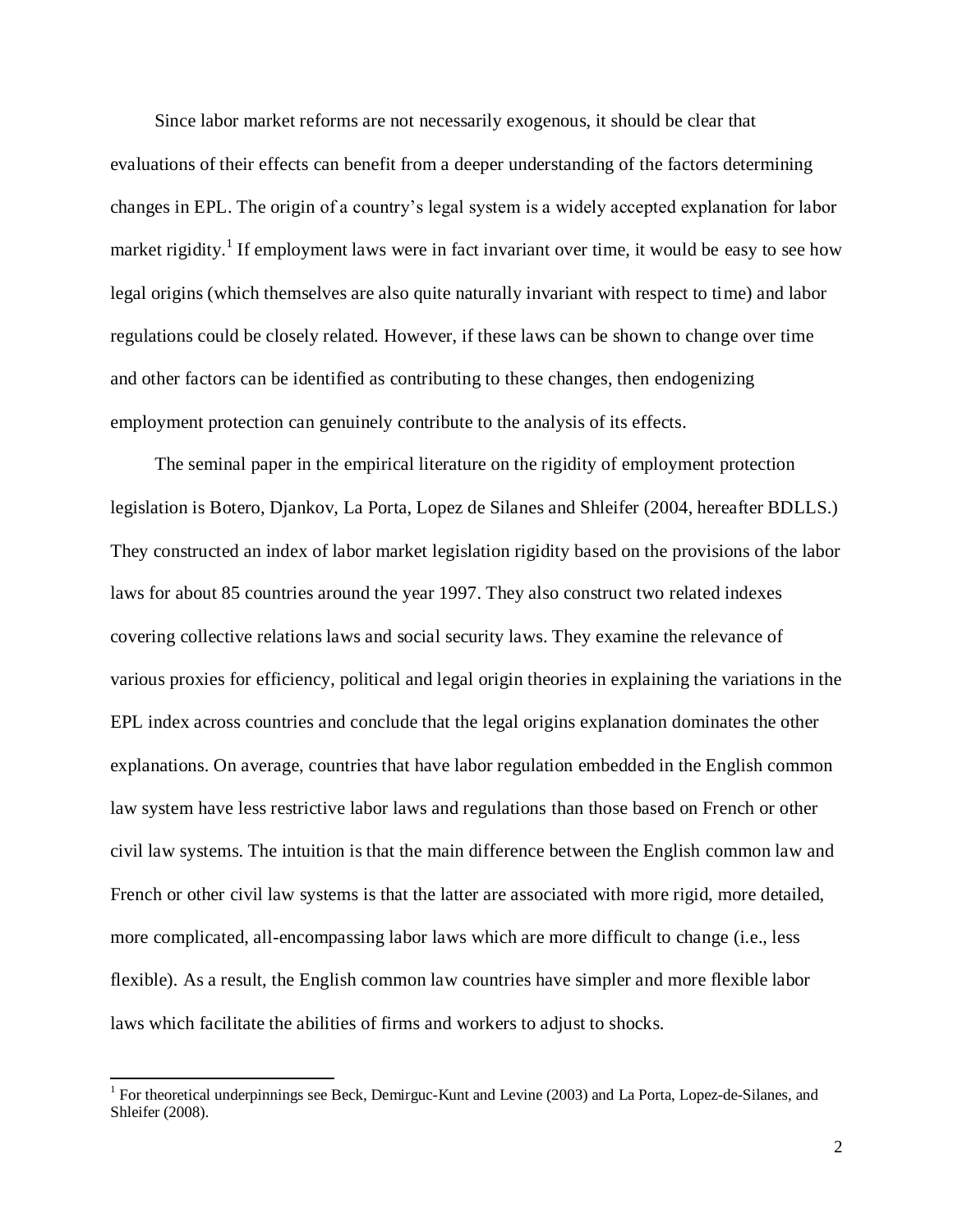In recent years, various alternative indicators of labor market rigidity (or flexibility) have been proposed.<sup>2</sup> These indexes have been based on various kinds of measures: (1) measures based on market outcomes, such as the extent of labor turnover, the number of strikes, labor force participation rates, unemployment rates, (2) measures of job satisfaction, the competiveness of, or the extent of discrimination in, labor markets based on subjective opinion surveys of employers, workers or other parties, (3) tax wedges (distortions measured in terms of the gap between what workers receive and employers pay) and (4) codified characterizations of various features of the labor laws and other labor market regulations (BDLLS, 2004). Each approach has, of course, advantages and disadvantages.

This paper attempts to extend the individual rights and law-based component of the BDLLS approach in several ways, chiefly, by improving the country coverage and extending it both backwards from the late 1990s (wherever possible to the early 1950s) as well as forward to 2000- 2004. These extensions allow the study of the dynamics of labor market reforms across a fairly large number of both developing and developed countries. We construct a single relatively comprehensive measure of labor market rigidity based on comparisons of labor laws across countries and over time. Our index (LAMRIG) is an employment laws rigidity index designed to be as consistent as possible with the cross country comparisons of the seminal BDLLS (2004) paper and with the studies that have attempted to update it (World Bank's *Doing Business* project). Our LAMRIG index is a purely *de jure* index measure of the rigidity of employment laws. Our extension increases the number of countries to 145 for at least one time period and to approximately 130 countries for the panel dimension (5-year averages from 1960-64 to 2000-04.)

Constructing such an index for so many countries over such a long period provide an

<sup>2</sup> Employment protection legislation can also be thought of as one important labor market institution, among for example active labor market policies, unemployment benefits and unions.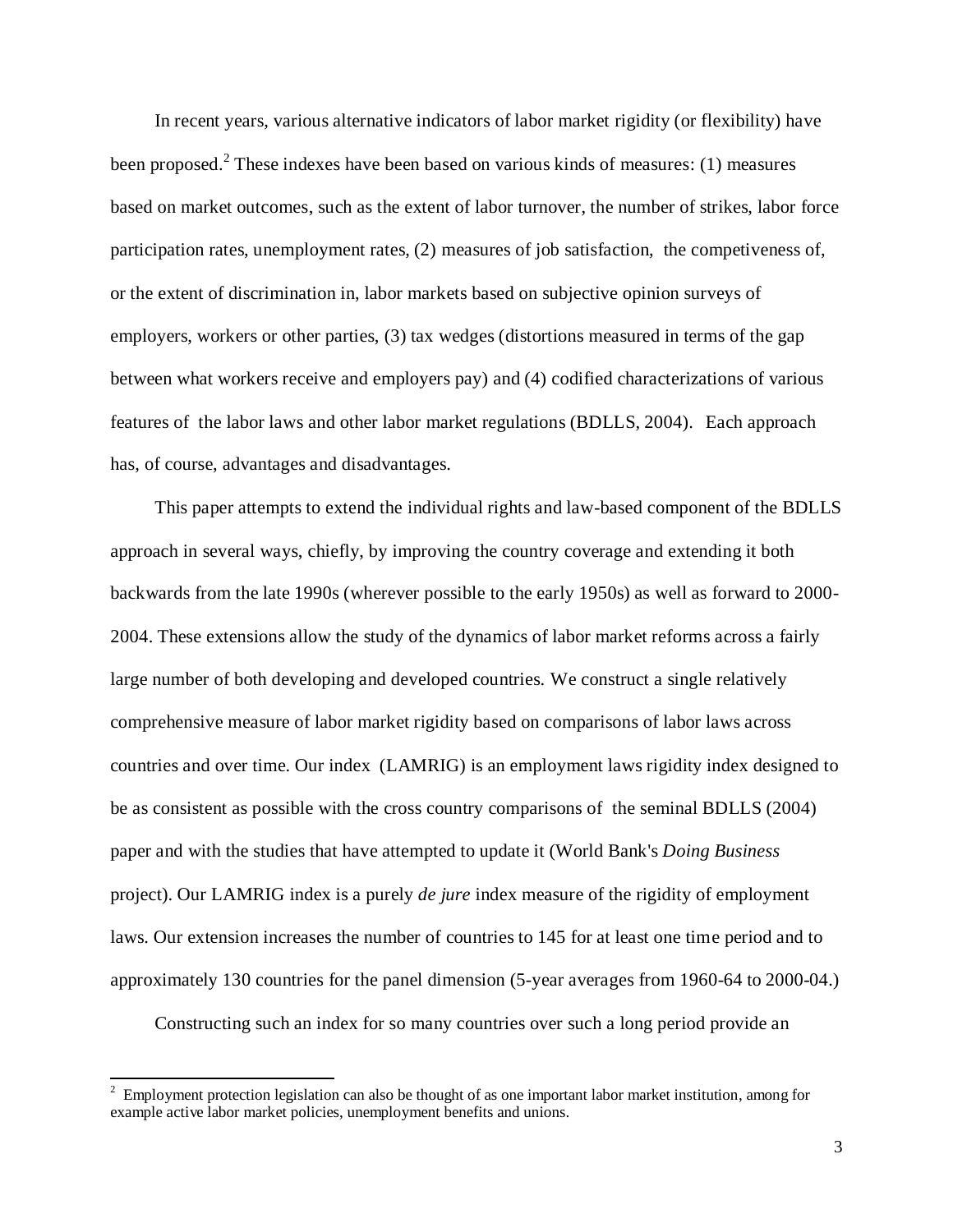opportunity to examine the both the determinants and effects of changes in employment law rigidity in the somewhat longer run. Our main findings using this new index are as follows. We find that employment protection legislation is prevalent across the world, that its levels do change over time, and that legal origins turns out not to be the most important explanation for these changes. With the analysis of the determinants of the rigidity of labor market regulations restricted to the cross-section for 1995-1999 (the period coinciding with that in BDLLS, 2004), we can replicate these results, that is, we show the greater importance of legal origins than that of per capita GDP and/or political factors. Second, when we extend the analysis to the panel and to changes over time (treating labor market reforms as changes in the employment protection index), our results diverge from those of BDLLS (for instance, in a system GMM model, the influence of legal origins disappears.) Third, to models of labor market reform that reflect the legal, efficiency and political theories, we also add various other factors suggested by the extant political economy of reform literature. These include economic crises, structural factors and other structural reforms. Along with the reduced role of legal origins, we find evidence suggesting that countries with lower per capita GDP tends to show lower levels of LAMRIG. We also find that economic crisis in the form of higher unemployment rates tends to reduce LAMRIG (meaning lowering the rigidity of such regulations.) More importantly, we find that, while trade liberalization in the preceding period tends to deter labor market reform, financial liberalization has the opposite effect. Last but not least, we show that our index confirms a result that was widely conjectured previously (Freeman, 2010), namely that labor market reform is associated with less income inequality but has a weak direct relation to economic growth.

The paper is organized as follows. Section II describes in detail how LAMRIG is constructed. Section III illustrates the use of LAMRIG by describing its changes over time for a few selected countries. Section IV discusses data and methodology to assess LAMRIG more

4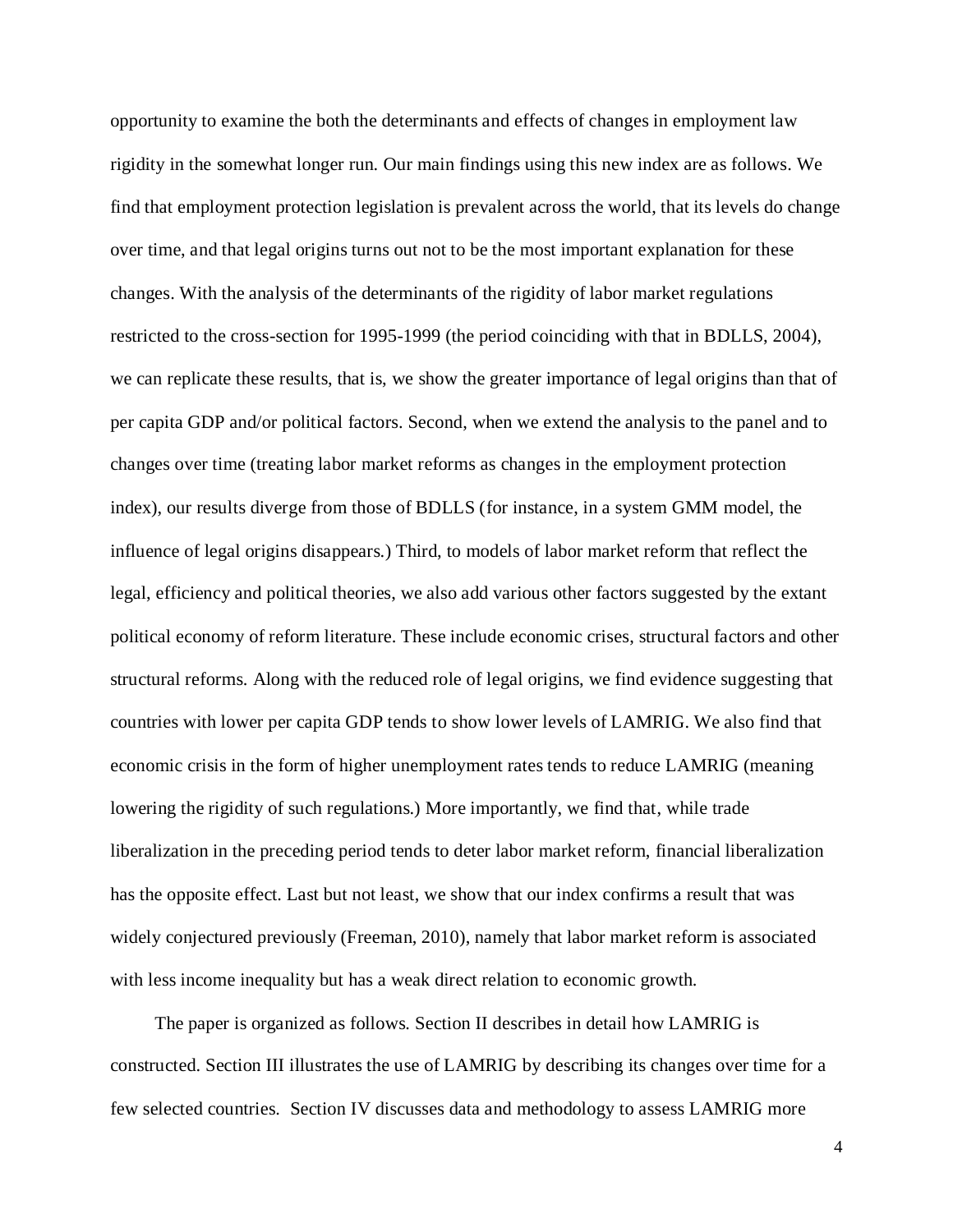systematically, while Section V is devoted to various econometric exercises in this regard. Section VI concludes the paper with our suggestions for future research.

#### **II. Rationale and Construction of LAMRIG**

l

In order to study labor market reforms, either their determinants or effects, one needs time series data. Yet, the vast majority of existing indicators (1) refer basically to developed economies, (2) use data covering the post-1995 period, and (3) tend to focus exclusively on the levels of employment protection (even when it is possible to analyses changes over admittedly short, 5 to 10 years, periods of time.) Before discussing how we constructed a new index that addresses these three limitations, it is important to briefly review the existing alternatives.

A well-known alternative index is that by Forteza and Rama (2006), and Rama and Artecona (2000), which is based on the International Labor Office (ILO) conventions signed by each country. The index has good coverage (more than one hundred countries and over time.) But, since this index bases much on each country's having approved of various ILO conventions on non-discrimination in employment that may affect who is hired but not the extent to which firms can adjust their work force over time. It also has the disadvantage of having almost no variation over time since once any or all such conventions have been signed they are unlikely to change. Another possibility is an index akin to that put together by Kucera (2002) concerning the rules governing unions and collective bargaining. This is based on sources such as the International Confederation of Free Trade Unions, the US State Department's Country Reports on Human Rights Practices, and the ILO Reports of the Committee on Freedom of Association.<sup>3</sup>

 $3$  Kucera used some 37 different indicators from these sources, weighted them by their assumed relative importance and then aggregated them into an overall index for the period 1993-7. Greenhill et al (2009) distinguished between those indicators pertaining to the laws and those pertaining to practice and extended the two sets of indexes backward to 1986 and forward to 2002 for 90 developing countries. They used bilateral trade patterns to show that the level of their freedom to organize indexes (especially the laws-oriented one) can be linked to the extent to which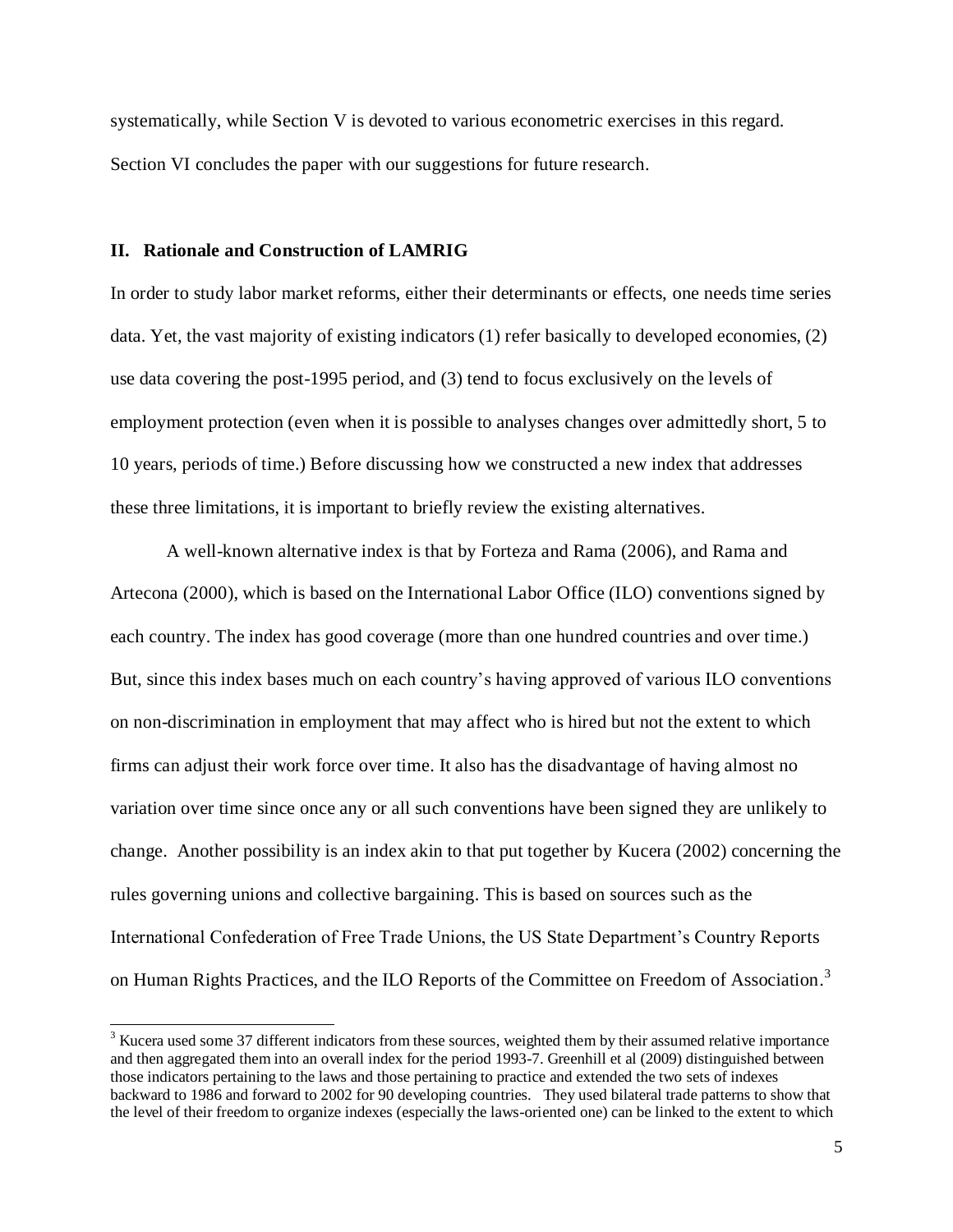The individual indicators are then weighted by their assumed relative importance and then aggregated into an index representing the average of such scores for. Another important source for measures of the degree of regulation of labor markets is the Fraser Institute. Since 1975, they score countries on a number of sub-indicators of economic freedom but in 2001 began to include six additional sub-components relevant to measuring the freedom of labor markets. While at first this was limited to 58 countries, the country coverage has grown somewhat over time. Finally, Aleksynska and Schindler (2011) put forward a panel data base of labor market regulations based on employment protection legislation, unemployment insurance systems and minimum wage regulations for 91 developed and developing countries, yearly but only from 1980 onwards.

As has been noted in various surveys, for example in Bertola (2009), Djankov and Ramalho (2009), and Freeman (2010), the availability of indexes of employment protection legislation for countries over time outside of the OECD and Latin America is much more limited. To our knowledge, there are only a few indexes that have reasonable cross-country and over time coverage going back from the present to the late 1960s or beyond. Aside from the Forteza and Rama index of ILO Conventions, almost all of these, e.g., Blanchard and Wolfers (2001), OECD  $(2004)$ , Allard  $(2005a)$  do so exclusively for OECD or developed countries.<sup>4</sup> For example, the Blanchard and Wolfers (2001) study constructs a series for 26 OECD countries going back from the 1995-99 period to the 1960s in five year intervals.<sup>5</sup> The index constructed by Allard (2005a) is consistent over time, is available on an annual basis and with longer time coverage, for 21

developing countries export to developed countries with higher labor standards

Note that these studies built upon a series of important earlier attempts such Lazear (1990), Grubb and Wells (1993), Addison and Grosso (1996), and Nickell (1997.)

 $<sup>5</sup>$  Nickell et al (2003) have annualized the Blanchard and Wolfers series. More recently, the European Commission</sup> has constructed a somewhat similar set of indexes called the Labor Market Reform Database (LABREF) with more detail on certain policy-related aspects of labor legislation, but only for each year since 2000 and for EU members. These labor market reform indexes include pension, labor taxation and other aspects. Both Arpaia et al. (2007) and Bassanini and Venn (2007) describe these indexes and study their impacts. Arpaia (2007) focuses on the effects of the indexes on labor market participation (of all workers but especially of older ones) while Bassanini and Venn (2007) examine the effects of the indexes on labor productivity.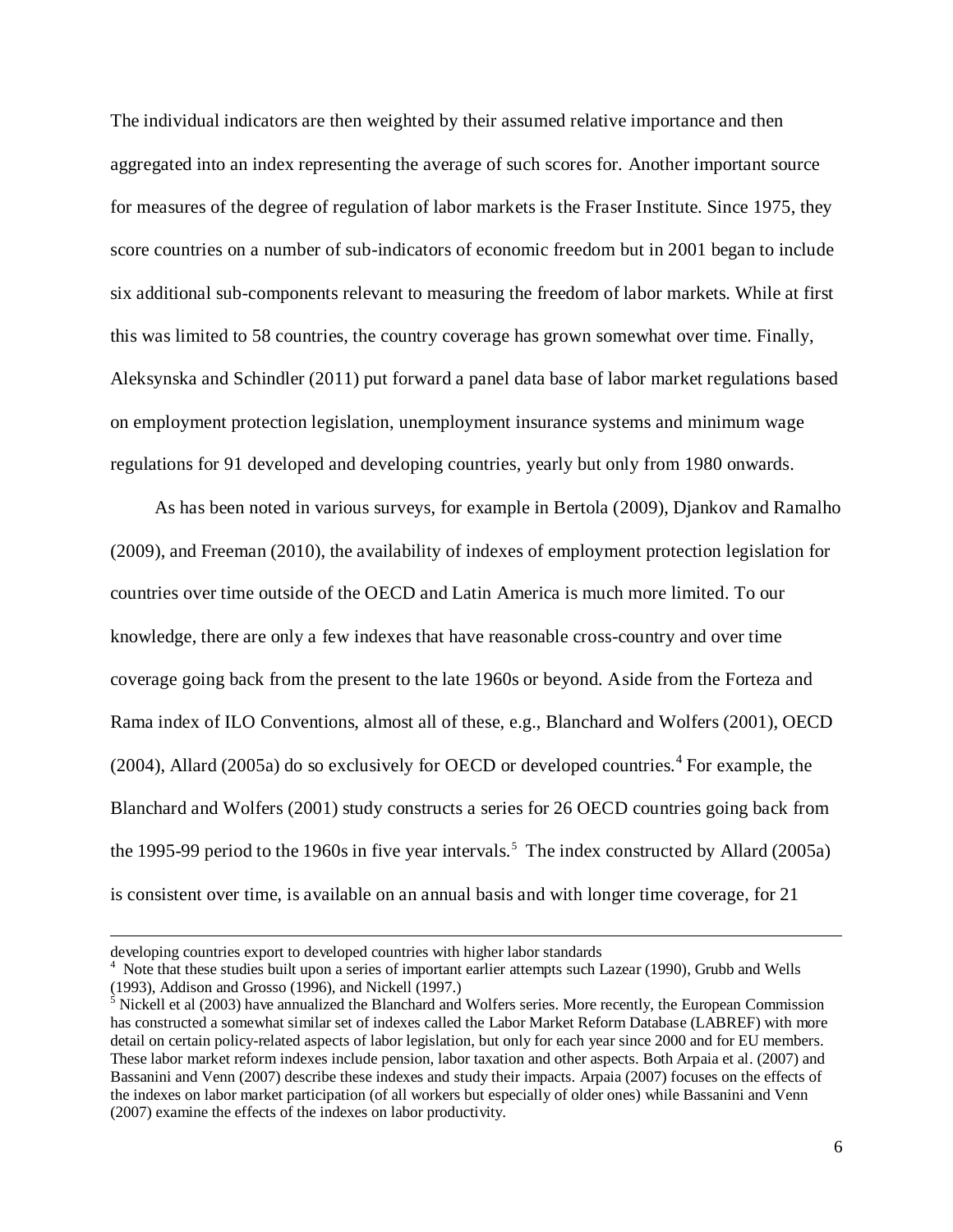OECD countries.<sup>6</sup> It is in principle comparable to those of OECD (2004) and to a large extent BDLLS (2004) and subsequently Doing Business, but excludes two subcomponents (delay in the notification and compensation for unfair dismissal), for which information could rarely be found in the legislation.<sup>7</sup> Another multi-country source of note with time coverage extending before the mid-1990s is Heckman and Pages (2000, 2004.) It covers most countries of the Latin America and Caribbean (LAC) region, going back from the late 1990s to the late 1980s. For the most part, these indexes are available at intervals a decade apart, not annually. Even for OECD and LAC data, comparability is made more difficult by the fact that, although similar in spirit, e.g., the Heckman and Pages (2000 and 2004) Job Security Index (JS) and the Allard (EPL) index are built up from sources, methods and index aggregation procedures that are by no means identical. The Heckman and Pages JS is defined as the discounted value of dismissing a worker at an expected date in the future based on the likelihood and costs of dismissal implied by the labor laws and regulations (but excluding the costs of court actions).<sup>8</sup> This corresponds (imperfectly) to the Firing Cost dimension of the BDLLS Employment Laws Index. Both the scoring of the individual components and their weighting into the various sub-indexes and further into the overall indexes has been controversial since virtually any method is subjective.<sup>9</sup>

Unfortunately, none of these indexes reflects by any means all of the labor market institutions (such as wage flexibility, team production, job rotation, social dialogue, pension plans of different types, and workers use of the courts) that one might think could exercise influence on

 $6$  Allard (2005a) made use of 16 of the original 18 aspects of EPL used in OECD (2004) but obtained the data, not from questionnaires cross-checked with the individual countries as in the OECD study, but rather from direct examination of the laws themselves based on ILO's NATLEX supplemented with OECD sources.

<sup>7</sup> Acharya et al. (2010) use the Deakin et al. (2007) index, which, although substantially more comprehensive, is only available for the U.S., U.K., France, Germany and India.

<sup>&</sup>lt;sup>8</sup> It assumes a common discount rate of 8 percent, a turnover rate of 12 percent and the country and period-specific cost (inclusive of those related to seniority) of dismissing a worker for either justified or unjustified reasons.

 $9$  Indeed, as shown by Addison and Teixeira (2003), the various variants of the aggregate indices that have arisen are not always highly correlated and their application to issues like unemployment rates has sometimes resulted in opposite findings. These and other authors also point out that what is relevant in constructing these indices may also vary from industry to industry.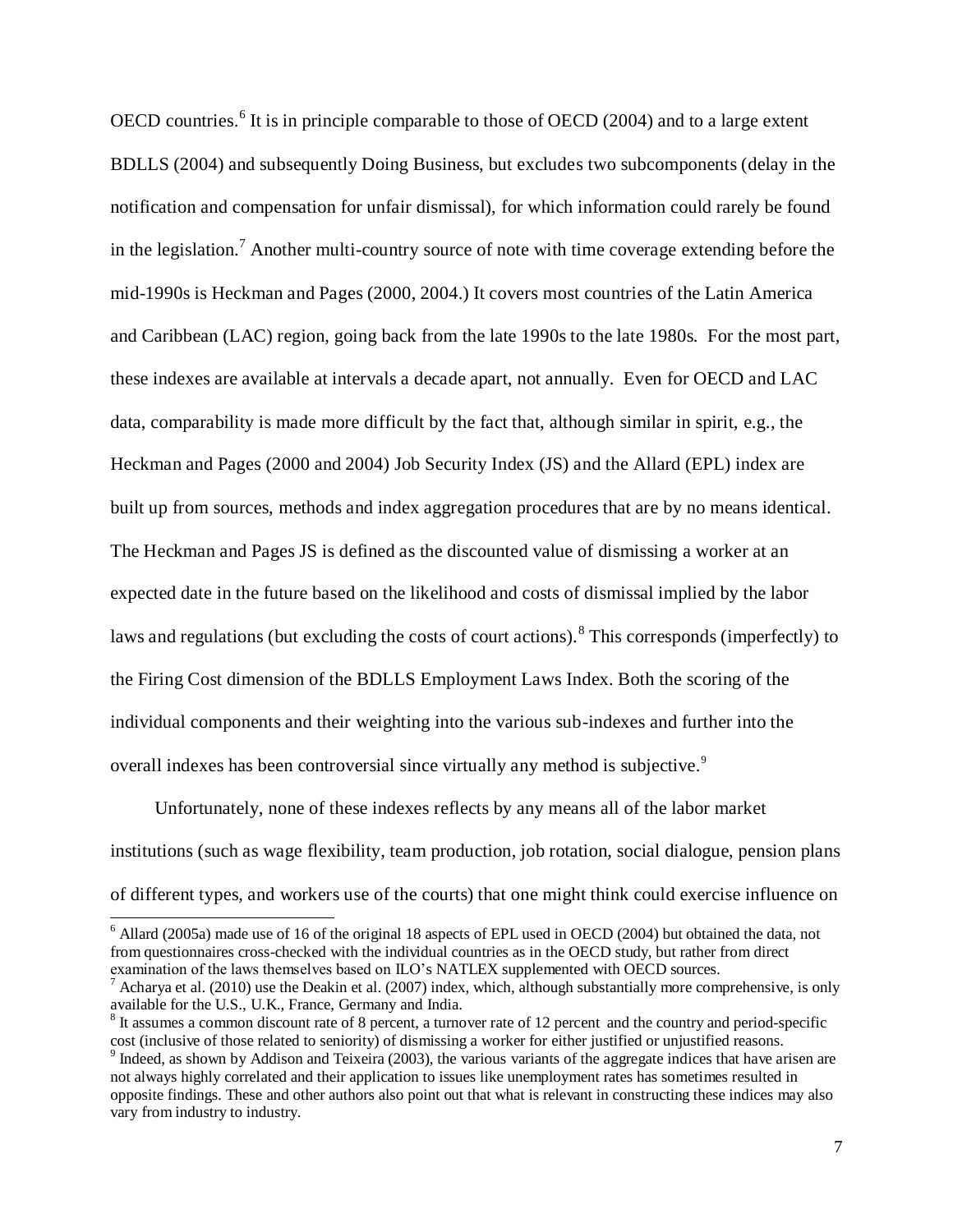economic outcomes of various sorts (Freeman 2010).<sup>10</sup> Yet, each of them captures a number of important dimensions of labor regulations and thus may be regarded as a measure of the restrictiveness of labor laws and regulations for firms in their use of labor.

The remainder of this section describes the construction of our index of labor market legislation rigidity (LAMRIG.) The data construction exercise was made possible in large part by the on-line availability of comprehensive databases of labor laws, especially NATLEX.<sup>11</sup> LAMRIG is based on two main pillars and its construction follows five steps. One of the two main pillars is the Botero et al  $(2004)$  index of employment protection legislation, <sup>12</sup> which is available for 85 countries in year  $1997$ .<sup>13</sup>

The second main pillar is NATLEX, the ILO depository of labor laws, which covers more than 150 countries since the late 1940s. Notice that NATLEX separates legislation in more than 20 law categories and for this exercise we focus on those categories that more closely relate to the four dimensions of the BDLLS index of employment protection legislation. These are (a) cost of increasing hours worked, (b) cost of firing workers, (c) dismissal procedures and (d) alternative employment contracts (part time or fixed term versus regular full-time)). For LAMRIG, we focus on the following categories from NATLEX (main sub-categories in parenthesis): Conditions of work ("Hours of work, weekly rest and paid leave"), [Employment security, termination of](http://www.ilo.org/dyn/natlex/natlex_browse.subject?p_lang=en&p_classification=10)  [employment,](http://www.ilo.org/dyn/natlex/natlex_browse.subject?p_lang=en&p_classification=10) [Conditions of employment](http://www.ilo.org/dyn/natlex/natlex_browse.subject?p_lang=en&p_classification=12) ("Labour [contracts"](http://www.ilo.org/dyn/natlex/natlex_browse.subject?p_lang=en&p_classification=12.01), ["Wages"](http://www.ilo.org/dyn/natlex/natlex_browse.subject?p_lang=en&p_classification=12.02) and ["Personnel](http://www.ilo.org/dyn/natlex/natlex_browse.subject?p_lang=en&p_classification=12.03) 

<sup>&</sup>lt;sup>10</sup> Allard (2005b) creates (for the same 21 OECD countries in her 2005a EPL) indexes of unemployment benefits based in part on tax treatment and subsidies and the duration and the conditions for qualification.

<sup>&</sup>lt;sup>11</sup> NATLEX is freely available at http://natlex.ilo.org/ It is maintained by the International Labor Organization (ILO)'s International Labor Standards Department and has extensive and detailed records of most labor laws of more than 150 countries since the late 1940s. The World Law Guide (LEXADIN at www.lexadin.nl) was also used, but we found it to be less comprehensive and well-organized than NATLEX. LEXADIN is organized by country (and within each country there are relevant entries under "Labor law".)

<sup>&</sup>lt;sup>12</sup> The original version of the Employment Laws Index published in BDLLS Employment Laws Index was presented in Djankov et al (2003). It has been presented on different scales in different versions of their work.

<sup>&</sup>lt;sup>13</sup> Another reason for choosing the broader ELR index of BDLLS (2004) as the lynch-pin for our construction of LAMRIG is that these authors have shown it to have important consequences for labor market outcomes, perhaps stronger ones than have been obtained by other authors (La Porta et al., 2008).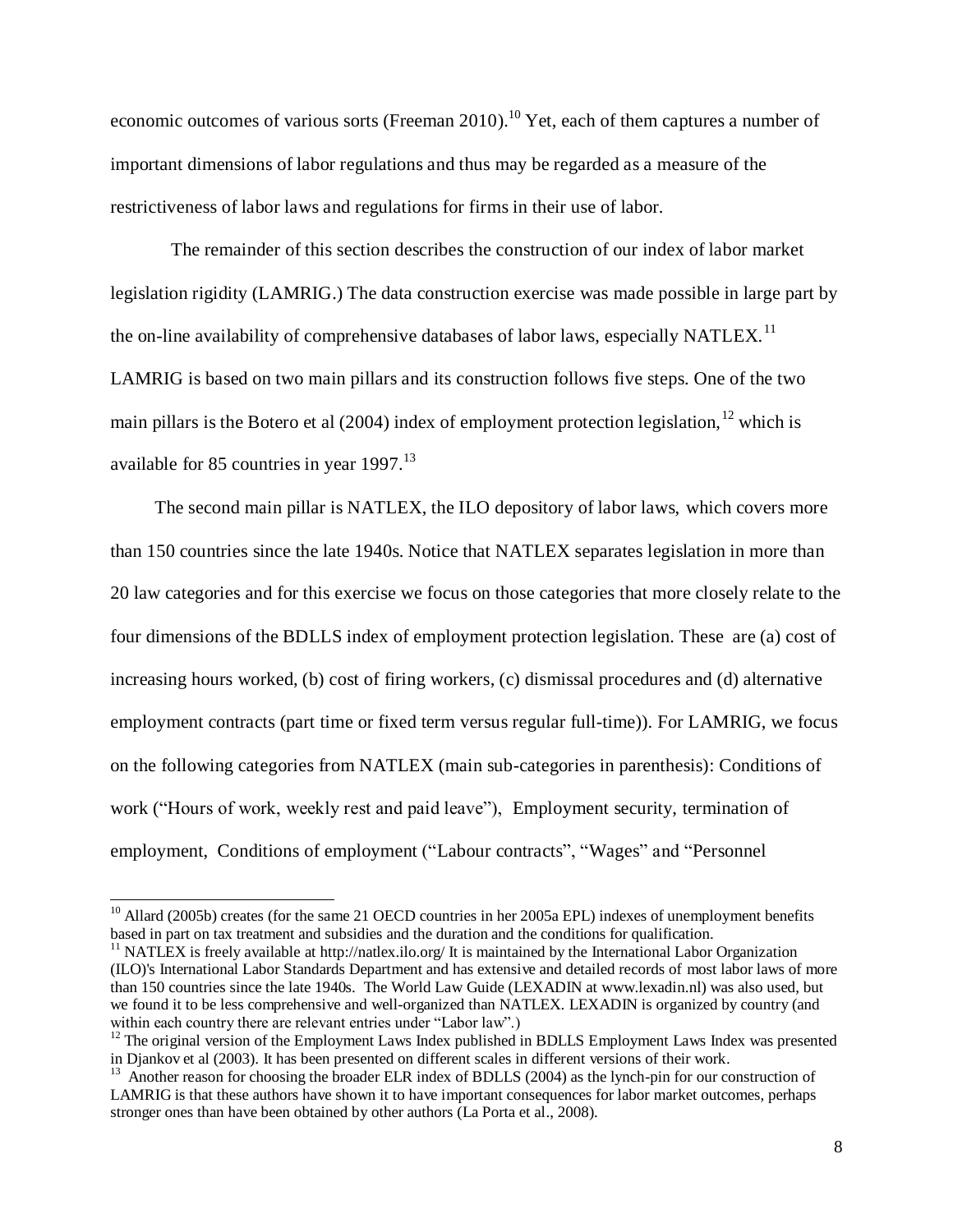management") and [General provisions](http://www.ilo.org/dyn/natlex/natlex_browse.subject?p_lang=en&p_classification=01) (*"*[Labour codes, general labour and employment acts"](http://www.ilo.org/dyn/natlex/natlex_browse.subject?p_lang=en&p_classification=01.02)). The four dimensions of BDLLS employment laws index capture (a) cost of increasing hours worked, (b) cost of firing workers, (c) dismissal procedures and (d) alternative employment contracts (part- versus fixed-time legal working conditions). The categories we use from NATLEX are (main sub-categories in parenthesis): Conditions of work ("Hours of work, weekly rest and paid leave"), [Employment security, termination of employment,](http://www.ilo.org/dyn/natlex/natlex_browse.subject?p_lang=en&p_classification=10) [Conditions of](http://www.ilo.org/dyn/natlex/natlex_browse.subject?p_lang=en&p_classification=12)  [employment](http://www.ilo.org/dyn/natlex/natlex_browse.subject?p_lang=en&p_classification=12) (["Labour contracts"](http://www.ilo.org/dyn/natlex/natlex_browse.subject?p_lang=en&p_classification=12.01), ["Wages"](http://www.ilo.org/dyn/natlex/natlex_browse.subject?p_lang=en&p_classification=12.02) and ["Personnel management"](http://www.ilo.org/dyn/natlex/natlex_browse.subject?p_lang=en&p_classification=12.03)) and [General](http://www.ilo.org/dyn/natlex/natlex_browse.subject?p_lang=en&p_classification=01)  [provisions](http://www.ilo.org/dyn/natlex/natlex_browse.subject?p_lang=en&p_classification=01) (*"*[Labour codes, general labour and employment acts"](http://www.ilo.org/dyn/natlex/natlex_browse.subject?p_lang=en&p_classification=01.02)).

Based on these two pillars, the construction of LAMRIG follows 5 steps.

The first step involves compiling the legal information on as many of the relevant provisions as possible from NATLEX for around 1997 and establishing how it maps with the BDLLS Employment Laws Index for their original 85 countries in the year 1997. Step 2 involves using NATLEX and the mapping produced in Step 1 to extend the BDLLS Employment Laws Index to about 60 additional countries in 1997.

Step 3 involves using all the information that could be found on the laws identified NATLEX for years before 1997 and up to 2005 following the mapping produced in Step 1 and its extension to about 140 countries in 1997, to create the first version of our index of employment protection for a panel of more than 140 countries since 1960 in five-year averages. Using the NATLEX data, the over-time variations in these indexes are then applied to the country-specific 1995-9 values in the BDLLS (2004) to construct over time variations in the country-specific ELR indexes. A similar procedure is applied to the more fragmentary evidence of over-time changes in the relevant components of labor laws for the remaining countries in the samples afforded by the BDLLS (2004) and subsequent *Doing Business* Surveys. In cases where there was no new Employment Law between dates covered, such as in Haiti between 1984 and 1995-99, the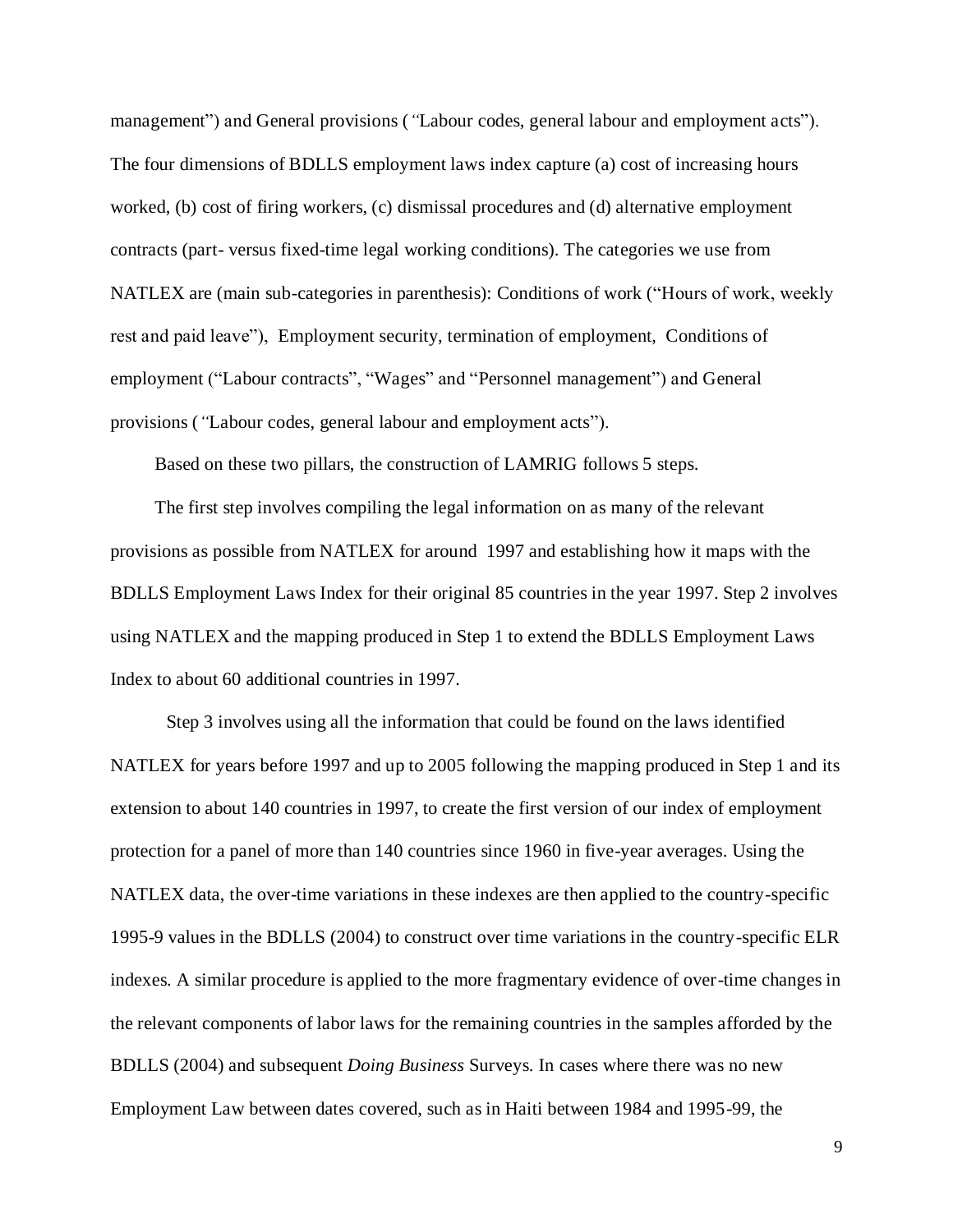resulting index values were assumed to remain constant between those dates.

Steps 4 and 5 refer to checks and balances exercises. Step 4 checks whether LAMRIG is harmonious with Heckman and Pages (for LAC since the late 1980s), Blanchard-Wolfers and Allard (for OECD since 1960), Deakin et al. (2007) and the World Bank *Doing Business* indicator of labor market rigidity beginning in 2003. <sup>14</sup> Step 5 involves checking LAMRIG against various individual country studies. Since in some cases one cannot be certain from the Labor Laws stored in NATLEX and LEXADIN for earlier years whether these were in fact the original laws or those incorporating subsequent amendments, in Step 5 we make use of individual country studies that provide quantitative or even qualitative assessments of employment protection legislation and changes therein over time. Quite naturally, by its very nature step 5 is considerably less systematic and comparable across countries, but perhaps better in some cases as far as changes over time are concerned.

While others may wish to keep the various sub-indexes separate for use in different kinds of application, for the present purposes we keep the focus on a single broad indicator of the restrictiveness of employment laws. To some extent this is necessary because information relevant to one or more subcomponents was either very fragmentary or excessively subjective but we also do so because we think that the more comprehensive overall index may be more important in detecting effects or determinants just as BDLLS (2004) had done.

The end result is a set of scores on our LAMRIG index for well over 100 countries measured as 5-year averages ranging from 1950-54 through 2000-04 wherever possible. The values of the LAMRIG index range from 0 to 3.5, with higher values reflecting more rigid

<sup>&</sup>lt;sup>14</sup> In particular for the countries not included in the 85 country sample of Djankov et al. (2003) and BDLSS (2004) the subsequent Rigidity of Employment (ROE) Indexes (based on mostly the same individual indicators) in the World Bank's *Doing Business Surveys* for subsequent years 2003 and 2007 were used to cross-check.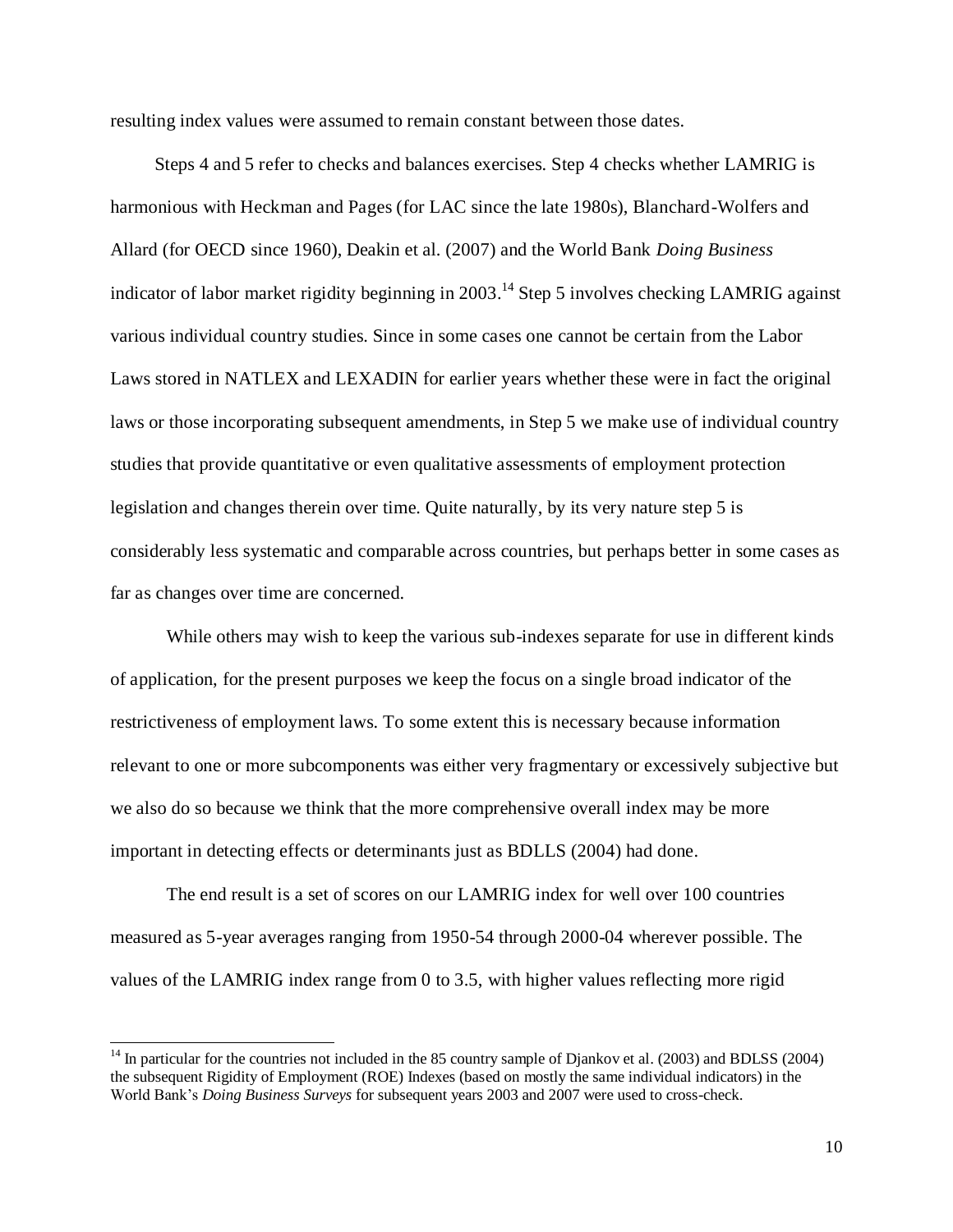employment protection laws.<sup>15</sup> For some years there are as many as  $145$  countries with LAMRIG scores. As has been pointed out by quite a few analysts (e.g., Eichhorst et al. 2007, Freeman 2010), whether higher scores are looked as desirable or undesirable is subjective. For example, employers' associations and individual employers typically view them as harmful to investment, employment, and productivity. But, those supporting labor interests often see them as good, helping to increase the legitimacy of working outside the home for individual workers and thereby creating larger and better organized labor markets. Others (Agell, 1999, Boeri et al., 2000, Nicoletti et al., 2000) view the "goodness" or "badness" of such indexes to be more complex, depending on the identity and magnitude of other market imperfections, regulations and so on.<sup>16</sup> We are agnostic on this issue, but given considerable evidence suggesting that higher scores are associated with higher informality or unemployment rates and lower labor force participation rates, we use the term "reform" to refer to a reduction in these indexes.

#### **III. Country Examples**

l

Reasons for the comparative dearth of changes in labor laws were given in our introduction. Yet, although there are some countries that have experienced little change in their LAMRIG scores over the entire period, in each region there are also countries whose scores have changed considerably from one 5-year period to another, resulting in some interesting differences over time as well as across countries and also across regional or other groupings. To illustrate some of these patterns, this section compares LAMRIG scores over time in several countries.

In their study BDLLS (2004) did something similar in illustrating the relevance of a

<sup>&</sup>lt;sup>15</sup> The minimum values of LAMRIG are for Australia in the 1950s and 1960s, while its maximum values are for Spain in the 1980s and 1990s.

 $16$ Some of this literature refers to distinctions which virtually none of the indexes is able to deal with, such as potentially important differences in coverage (say across different types of workers, industries or regions) or the extent of their implementation and enforcement.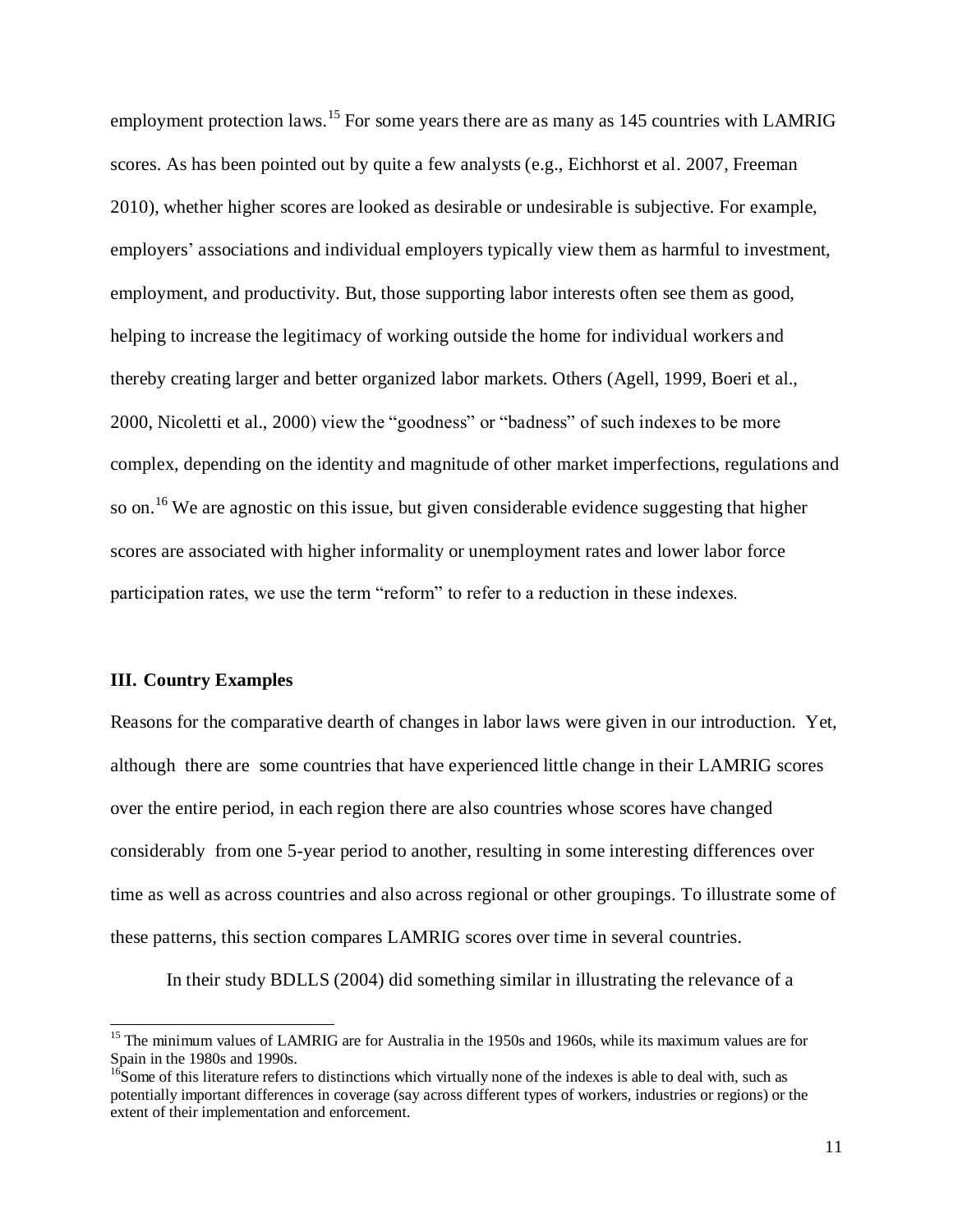country's legal tradition in explaining employment law (EPL) rigidity by comparing the values of their EPL index for New Zealand and Portugal. By pointing out that the two countries were similar in a number of respects including income per capita (at least in the late 1990s) but differed in their legal traditions, i.e., New Zealand's legal system being based on English common law and Portugal's based on French civil law, BDLLS, used this comparison to illustrate their hypothesis that these differences in legal systems are associated with important differences in the rigidity of labor laws. In particular, they argued that French civil law (and Socialist law) was associated with greater rigidity in labor laws than English common law. As shown in Figure 1a, according to the corresponding values of these two countries on our index of labor law rigidity (LAMRIG), the gap between the two countries in the 1995-9 period is even larger, 2.43 for Portugal but slightly less than 0.5 for New Zealand. Notice, however, that although this gap has been quite large ever since the mid-1970s, in the early 1960s the two countries had almost identical index values.<sup>17</sup> Clearly, if 1960-4 scores had been used, this comparison would not have served the purpose of showing that the civil law tradition gives rise to greater restrictiveness in labor legislation than does the common law tradition. Moreover, with such sizeable changes in relative rankings over time, it becomes less clear why the legal tradition should matter so much since the legal tradition virtually never changes.<sup>18</sup>

In order to illustrate some other interesting differences in the index over time in countries from outside the OECD, in Figure 1b we show the patterns over time in the LAMRIG indexes for three large developing countries, India, China, and Brazil. Note that these countries represent

<sup>&</sup>lt;sup>17</sup> The dramatic increase in LAMRIG for Portugal in the late 1960s and 1970s coincides with the transition from a repressive dictatorship under Salazar (which was closely linked to a group of large conglomerate firms) to a more pro-labor dictatorship under Caetano and then in its 1974 revolution to a socialist government (Birmingham, 2003.)

 $18$  As noted in section 2 above, the OECD is the only relatively large grouping of countries for which one can find indexes of the rigidity of labor legislation over time going back to the 1960s (e.g., Blanchard and Wolfers, 2000, and Allard, 2005.) For this reason, we have made extensive use of these sources (especially Allard) in constructing LAMRIG for this group of countries. Indeed the gap between Portugal and New Zealand is not exclusive to LAMRIG but obtains also in these other sources.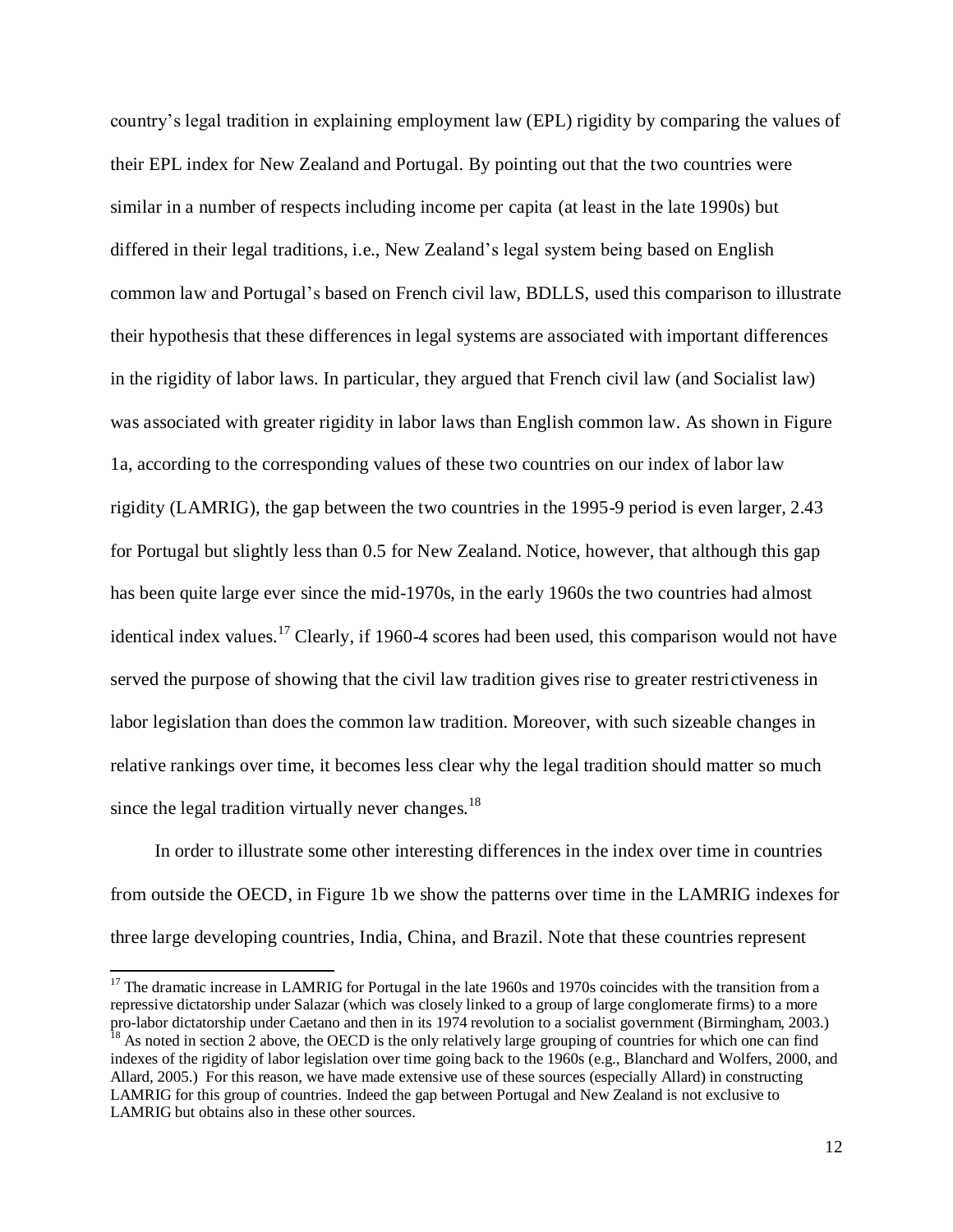three different legal traditions: English, Socialist and French, respectively. All three of these countries have had LAMRIG scores that were relatively high for developing countries throughout the period. Socialist law China's LAMRIG started high with a score of 2.0 in the early 1960s but declined to 1.42 by 2000-4.<sup>19</sup> Common law India's started at about 1.5 in the early 1960's (below the level of China but quite high compared to common law New Zealand) and hardly changed at all.<sup>20</sup> The failure of India's relatively high index to decline despite the substantial liberalization of trade and product markets that has taken place since the early 1990s may come as a surprise to some.<sup>21</sup> Finally, French civil law Brazil's LAMRIG score started high (like China's) but in fact rose beginning in the late 1980s with the promulgation of a new constitution in 1988 despite having taken many other reforms before declining slightly during the reformist second Cardoso term and subsequently with the ascendance of the labor party after  $2000.^{22}$ 

Finally, Figure 1c shows the behavior over time of the LAMRIG scores for a few selected developing countries from various regions of the world: Botswana and Zambia from Sub-Saharan Africa, Iran and Jordan from the Middle East and the Philippines from Asia. There are quite substantial changes in the rigidity of employment protection legislation over time in this group of

 $19$  Actually, the high score of China in the early years was not explicitly due to a its labor law since it really didn't have one until 1994 but rather to the restrictiveness the rules governing state enterprises, the Industrial Enterprise Act of 1986 and the Regulation of Private Enterprise Act of 1988. With the 1994 Labor Act, the use of fixed term contract was allowed to a much greater extent and other incentives in labor use were provided to private enterprises which were now being encouraged.

<sup>&</sup>lt;sup>20</sup> Deakin has also noted that the high value of India's index compared to many developing countries would be something of a surprise if one thinks its common law background was the sole or primary determinant. State-specific changes to the federal-level Industrial Disputes Act of 1947 are relevant because in India's federal system states are also granted the power to regulate industry, labor, health and other matters. A problem with the state level data is that some states were liberalizing while others were tightening regulations, making it difficult to aggregate them into all-India changes. We did so crudely based on the number of states moving in either direction, the magnitudes of these changes and the sizes of the respective states. .

 $21$  The comprehensive Deakin et al (2007) index is available for five countries since the 1970s. The conclusions for India using their index are similar to the ones using LAMRIG. Both indexes suggest that the great Indian reforms since 1991 bypassed the labour market, focusing instead on trade liberalization, privatization, tax reform and macroeconomic stabilization. The political power of the Indian trade unions would seem to help explain this.  $^{22}$  Indeed, the loosening of labor regulations under Brazil's Labor party government came as a considerable surprise

to many. For discussions of the Brazilian labor laws and their determinants and effects see Amadeo et al (1995), World Bank (1991), Barros and Corseuil (2004).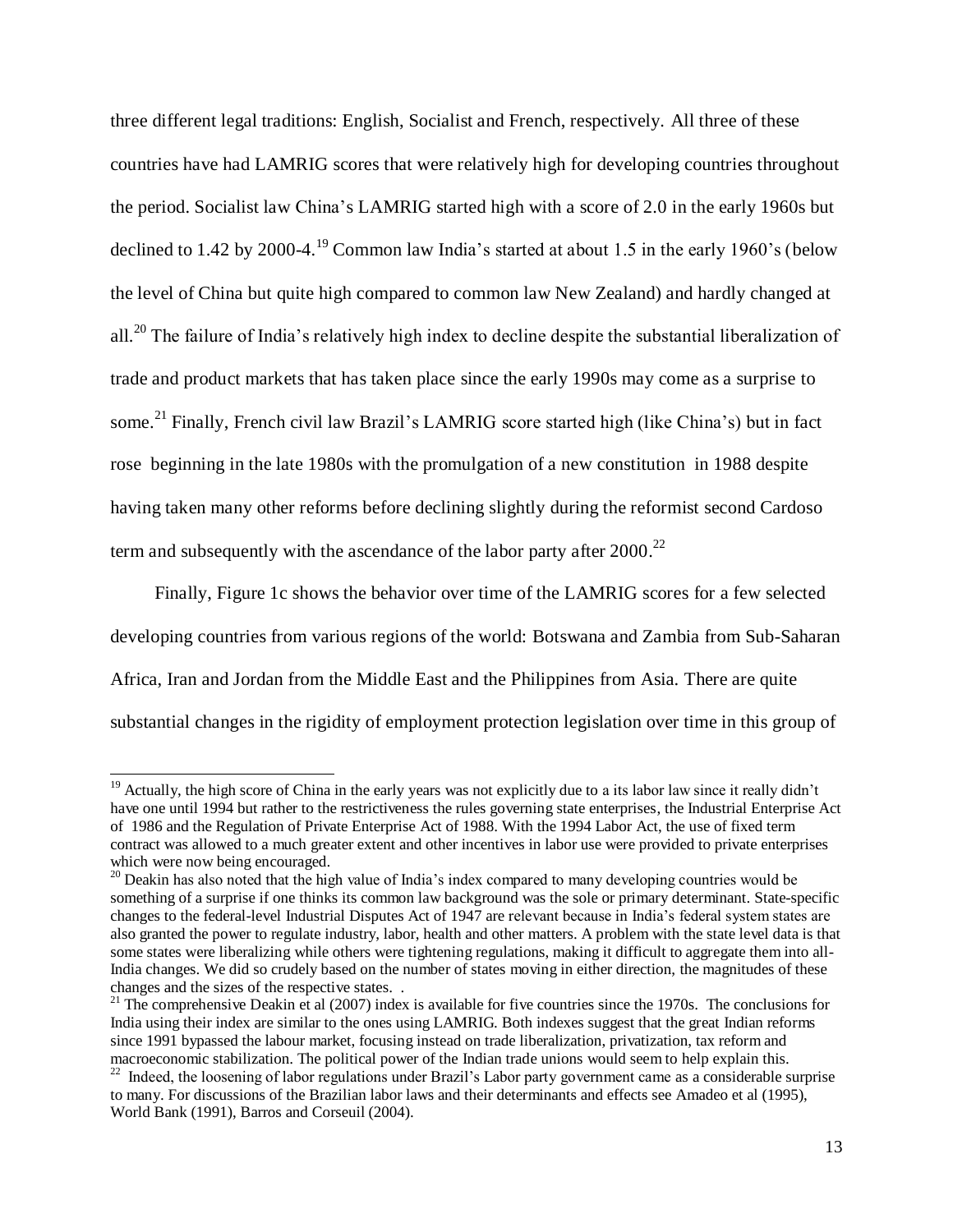countries. Iran and Philippines saw their LAMRIG scores rise quite sharply over time.<sup>23</sup> Jordan's LAMRIG was steady at a relatively high value of 2.7, before falling substantially in 1995-9 and then rising again slightly in 2000-4. Botswana's LAMRIG scores started rather low at 0.9 in 1970-4, rose gradually to 1.3 in the 1990s before falling to 1.05. Zambia's LAMRIG scores fluctuate a bit more but remain fairly low over the whole period.<sup>24</sup>

In summary, the behavior of the LAMRIG score over time and across countries does seem to confirm the commonly held view that these regulations differ fairly considerably across countries but in many cases change very slowly over time. However, the LAMRIG scores also show that there are cases where the rigidity of the regulations changed sufficiently over time so as to reverse earlier rankings, like those of New Zealand relative to Portugal and China relative to Brazil and India. While the differences in LAMRIG scores across countries frequently reflect the common law, low, French Civil law and Socialist, high, dichotomy suggested by BDLLS (2004), with India at the high end of the common law countries and Botswana at the low end of civil law countries (though more properly classified as German civil law), the pattern is certainly not uniform and, as noted, there are cases of movements in opposite directions over time. Finally, and arguably more importantly, the descriptive analysis above raises important questions about the strength and nature of the relationship between origins of the national legal systems (and other time-invariant reasons) and employment protection legislation. In the next section we systematically evaluate this relationship.

 $^{23}$  In both cases, these transitions seem to have been related to significant political transitions from extremely authoritative regimes supportive of large industrial conglomerates under Reza Pahlavi (the Shah), and Ferdinand Marcos, respectively, to regimes of different types but ones more receptive to labor organizations and sympathetic to workers. For Iran see Ladjevardi (1985) and Motavaseli and Ghasemi (2006). Similarly, for Jordan see Saif and El-Rayyes (2010) and for the Philippines see Villegas (1968) and Sicat (2004.)

 $24$  Some early studies identifying the effects of employment laws were Fallon and Lucas (1991, 1993). They identified law changes in both India and Zimbabwe that had the effect of tightening labor regulations and claimed that in both cases the result was lower formal sector employment of industrial labor.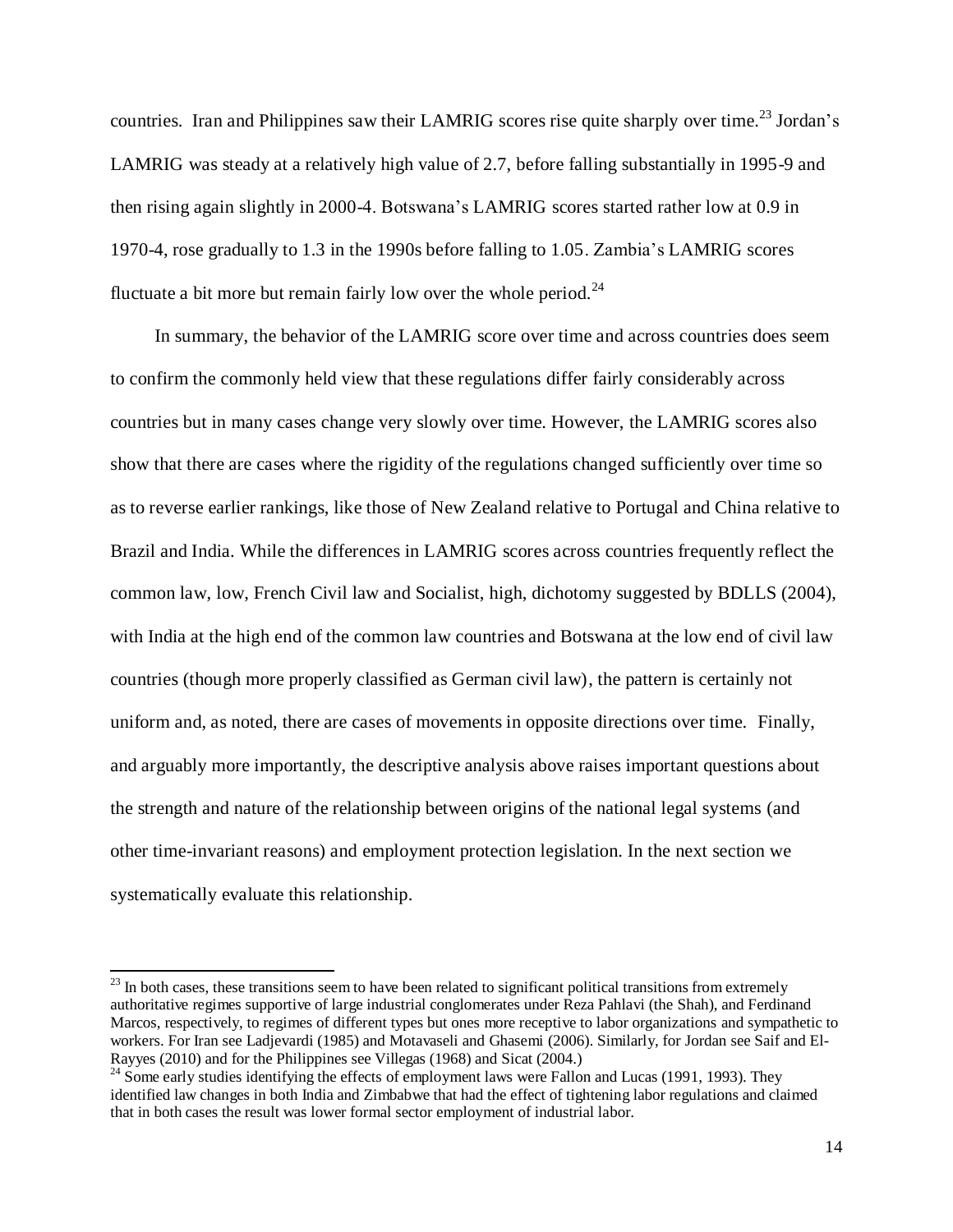#### **IV. Assessing LAMRIG: Data and Methodology**

In this section we discuss the methodology we choose to assess the applicability of the empirical specification used in BDLLS (2004). The purpose is to explain the variability across the larger number of countries in our considerably extended LAMRIG index. We then go on to investigate its applicability to explaining variations of LAMRIG over time as well. In this latter application we draw from a broader list of explanatory variables, including some based on political economy considerations such as crises and structural reforms.

 Before engaging in any of these extensions, we first need to determine whether or not we can replicate the BDLLS (2004) results in a cross-sectional setting. Based on the specification in Table IV of BDLLS 20004, p. 1366), the first model we estimate takes the form:

$$
LAMRIG_i = \alpha_i + \beta_1 GDP_i + \beta_2 LO_i + \varepsilon_i \tag{1}
$$

where *LAMRIG<sup>i</sup>* is our index of Labor Market Legislation Rigidity for country *i*, *GDP<sup>i</sup>* is the log of per capita GDP at the beginning of each 5-year period, and *LOi* is a set of dummy variables for each legal origin dummy (French, German, and Scandinavian civil law, Socialist and English common law) for country *i*. BDLLS estimate this model by OLS with robust standard errors and data for the 85 countries in their sample for the year 1997. They find that legal origins are a much more important determinant of labor market reform than per capita GDP. They argue that this result favors the legal theories of institutional changes (and, by the same token, belittles the two other theories they identify, the efficiency and political theories.<sup>25</sup>)

We then subject this baseline model to various extensions. These extend it to applying the model to explain changes in the LAMRIG indexes over time, to dividing the sample into OECD

<sup>&</sup>lt;sup>25</sup> They associate per capita GDP with the efficiency theories, and factors such as democracy, autocracy, and proportional representation with the political theories.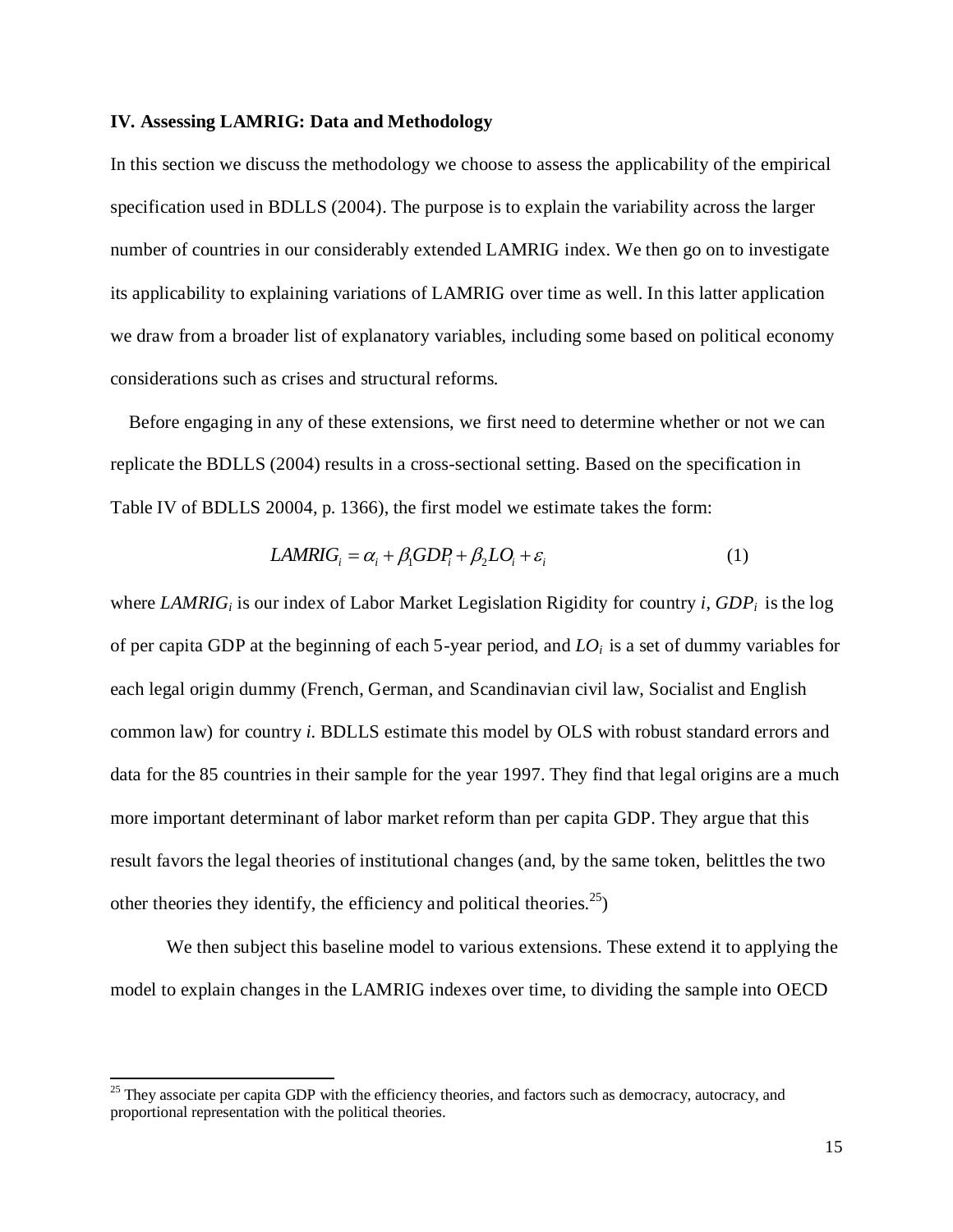and non-OECD countries<sup>26</sup>, and into the pre- and post-1980 time periods.<sup>27</sup>

The second step is to utilize estimation strategies that are able to fully exploit the panel feature of the data. While the use of a fixed-effects estimator would be a natural starting point, since the most important variables, legal origins, are time-invariant in BDLLS (2004, our starting point is the following random-effects model:

$$
LAMRIG_{it} = \alpha + \beta_1 GDP_{it} + \beta_2 LO_i + \varepsilon_{it}
$$
\n(2)

where again *LAMRIG<sub>it</sub>* is our index of Labor Market Legislation Rigidity for country *i at period t.* The subscript *t* refers to a 5-year period, where the measure is the average over the whole period. Nine five year periods are included, beginning with 1960-1964 and concluding with 2000-4. Standard errors are clustered at the country level. Using the random-effects estimator, we once again split the sample into two groups, first, into OECD and non-OECD countries, and second into pre- and post-1980.

While the above specifications refer to the levels of LAMRIG, reform is better thought of as changes in these levels. This naturally leads to a third step in the estimation strategy, namely, to estimate changes in levels of LAMRIG. Since it is likely that the level of the index (because of reform momentum or inertia) may affect the likelihood and magnitude of reform in the next period, we first add a one-period (i.e. 5 year) lag of the dependent variable to the baseline BDLLS model.

$$
\Delta LAMRIG_{it} = \alpha + \beta_1 \Delta LAMRIG_{i,t-1} + \beta_2 GDP_{it} + \beta_3 LO_i + \beta_4 X_{i,t-1} + \varepsilon_{it}
$$
(3)

where Δ*LAMRIGit* is the change in our index for country *i* between period *t* and period *t-1*, with periods defined as before. This model will be estimated at first using the random-effects with

 $26$  The rationale for this is that richer countries may face quite different political and institutional constraints in modifying their labor laws than poorer countries.

 $^{27}$  This split is motivated by the fact that 1980 marked the beginning of a period of considerably greater economic reform in countries around the world than in preceding years.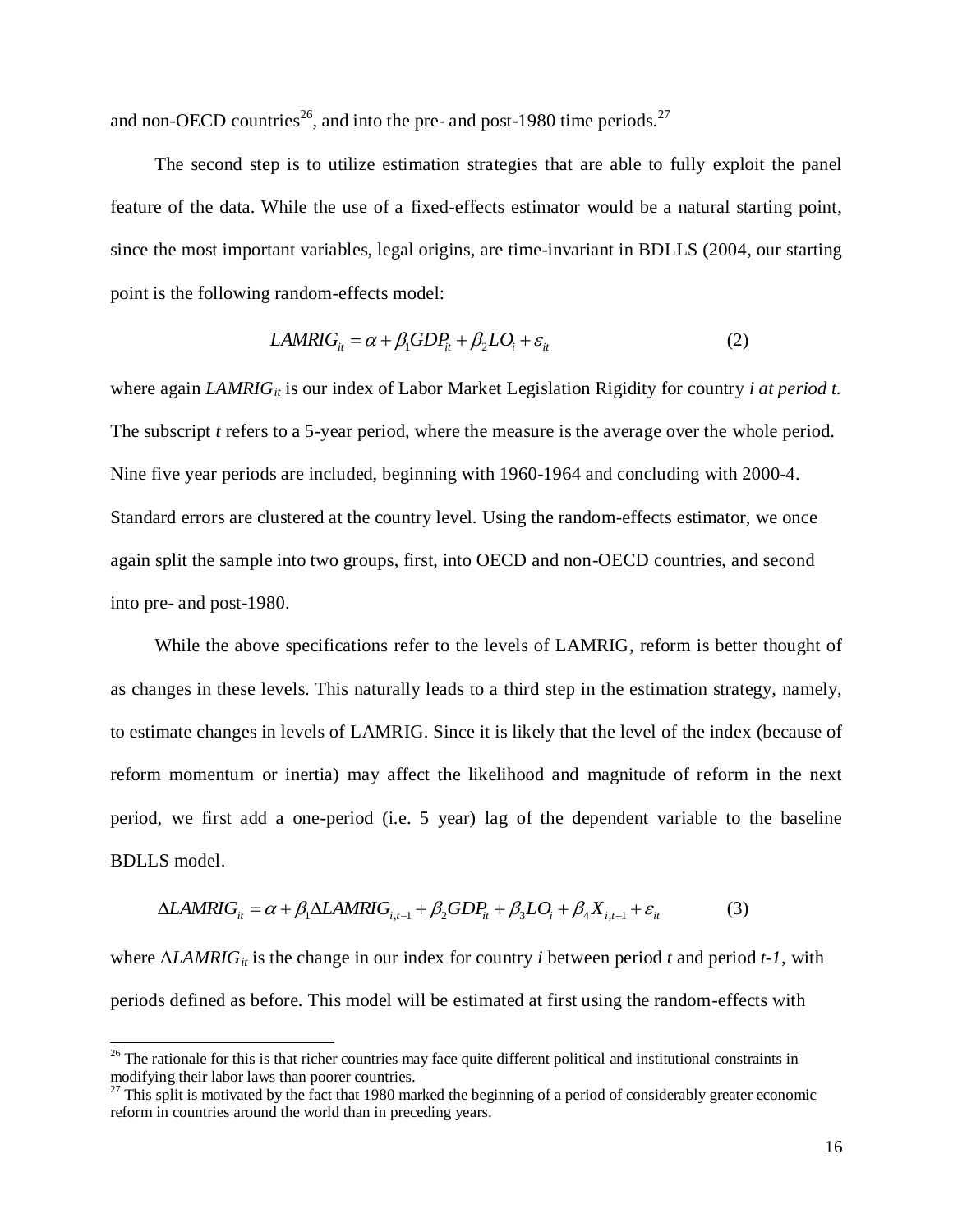standard errors clustered at the country level and later using the Blundell-Bond System GMM estimator appropriate for models like this where the lagged dependent variable appears on the right hand side of the equation.

Finally, we re-estimate this dynamic model by adding variables covering four different groups of factors (in  $X_{i,t-1}$ ) namely, political factors, economic shocks, structural factors and other reforms, all lagged one period. This is not only to minimize endogeneity concerns but also to avoid the problem that could arise because of the somewhat lengthy time period covered by a single observation, wherein a change in LAMRIG occurring early in the period could be affected by a change in any of the explanatory variables occurring later in the same period

Aside from the LAMRIG index as described above, the data for the other two variables in the baseline model, GDP per capita and legal origins, are taken from the Penn World Tables and the legal origins classification provided in BDLLS (2004). For the structural variables included in the model, namely, the share of government expenditures in GDP, the ratio of foreign aid to GDP, the share of natural resource exports in total exports and the share of agriculture in GDP, we make use of data from World Development Indicators.

For economic crises we include several different measures, namely, the largest single year GDP fall in percentage points that occurred in each five-year period (Max fall GDP), the number of years of negative GDP growth (between zero and five) for each 5-year period), the current account balance  $(CAB)^{28}$ , the number of years in a debt crisis within each five year period (Debt Crisis), and a dummy variable for periods in which annual inflation was above 50%.

Regarding political factors, we focus on the following indicators. The first group comprises count variables for both the assassination of important political leaders and general strikes during each five year period. Both of these variables originate from Banks (2005). The second group

 $28$  CAB is an inverse measure of crisis.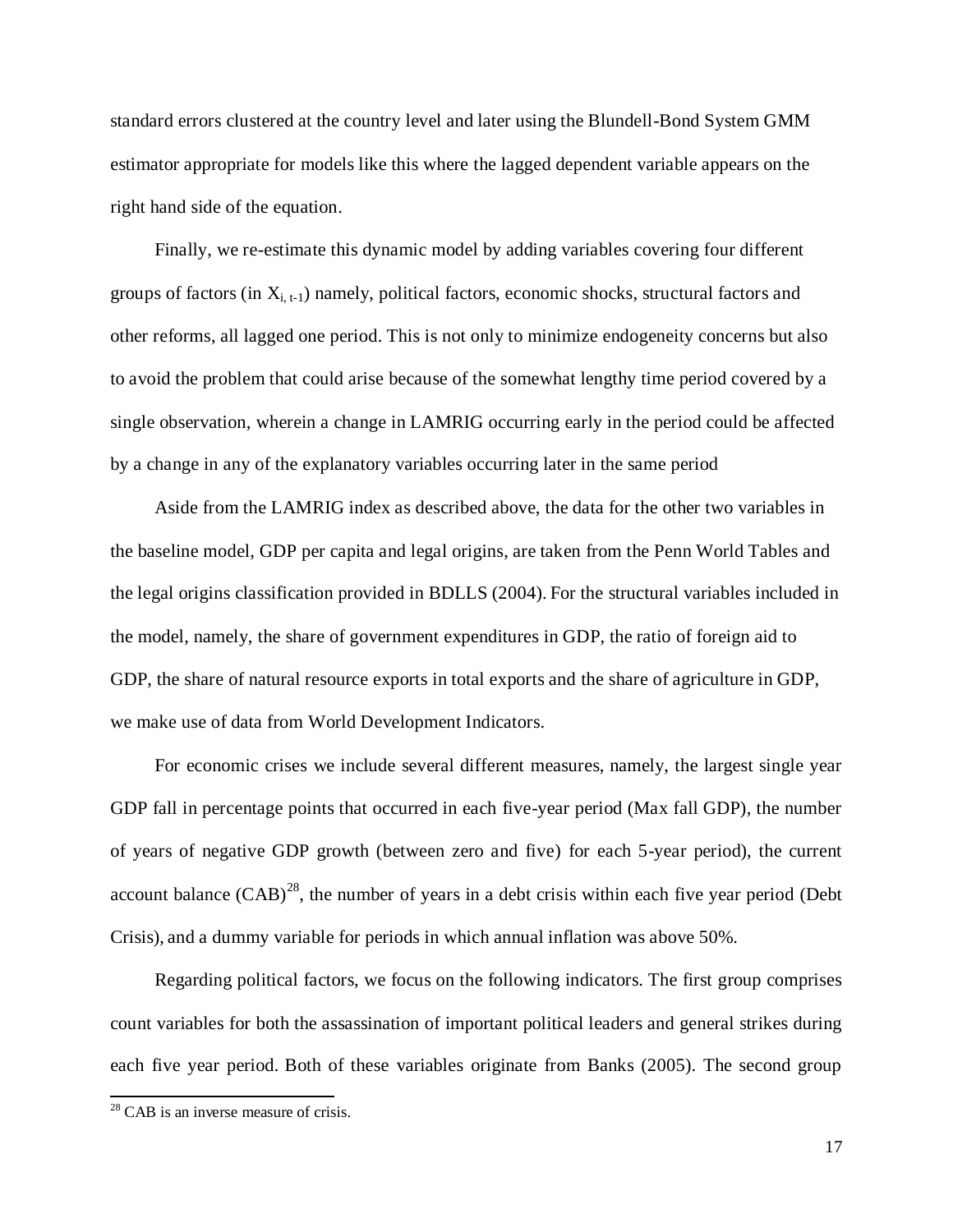comprises the democracy measure (from the POLITY IV data set) and also the Political Constraints Index (POLCON) provided by Henisz (2000). The Polity IV democracy variable is used to control for relative levels of democratic freedoms (coded on a 1 to 10 scale, with 10 indicating the highest level of democracy). With stronger democracy, the median voter is expected to exercise more influence. Yet, because the median voter is more likely to be a worker than an employer, the influence of democracy on labor market liberalization may be ambiguous. POLCON measures the number of veto points in a political system, the expectation being that the more potential vetoes which need to be circumvented, the less likely it is that labor market reforms will be adopted. The third and last group contains a measure of the intensity of civil war and of the intensity of international armed conflicts. Data for constructing these measures is from the *Correlates of War* project at the University of Michigan.

We also investigate the role of other structural reforms – in particular, financial and trade liberalizations - in affecting the probability and magnitude of labor market reform.<sup>29</sup> We proxy financial reform by two measures: the share of credit to the private sector in GDP, and an index of financial development that reflects not the overall size of the financial system but its efficiency levels. In the case of trade liberalization, we use four different measures. One is the length in years of uninterrupted trade liberalization,<sup>30</sup> another is a measure of trade openness from PWT (*openk*, exports plus imports as a share of GDP). A third is the trade liberalization index developed by Campos, Nugent and Hsiao (2010), which represents an extension of the Sachs and Warner (1995) measure of trade openness.<sup>31</sup> Given the powerful critiques by Rodrik and

 $^{29}$  On the relationship between trade liberalization and labor market reform see Fajnzylber and Maloney (2005), and references therein. For financial reform and labor market reform, see Pagano and Volpin (2008). <sup>30</sup> From Appendix 2-B of Wacziarg and Welch (2008).

<sup>&</sup>lt;sup>31</sup> This was already corrected and extended from 1970-1989 to 1990-99 by Wacziarg and Welch (2008). More specifically, these authors defined a country as closed (i.e., open  $=0$ ) if it had any one of the following: (1) an average tariff rate of 40 per cent or more, (2) non-tariff barriers covering 40 per cent or more of trade, (3) a black market exchange rate that is depreciated by 20 percent or more relative to the official exchange rate, (4) a state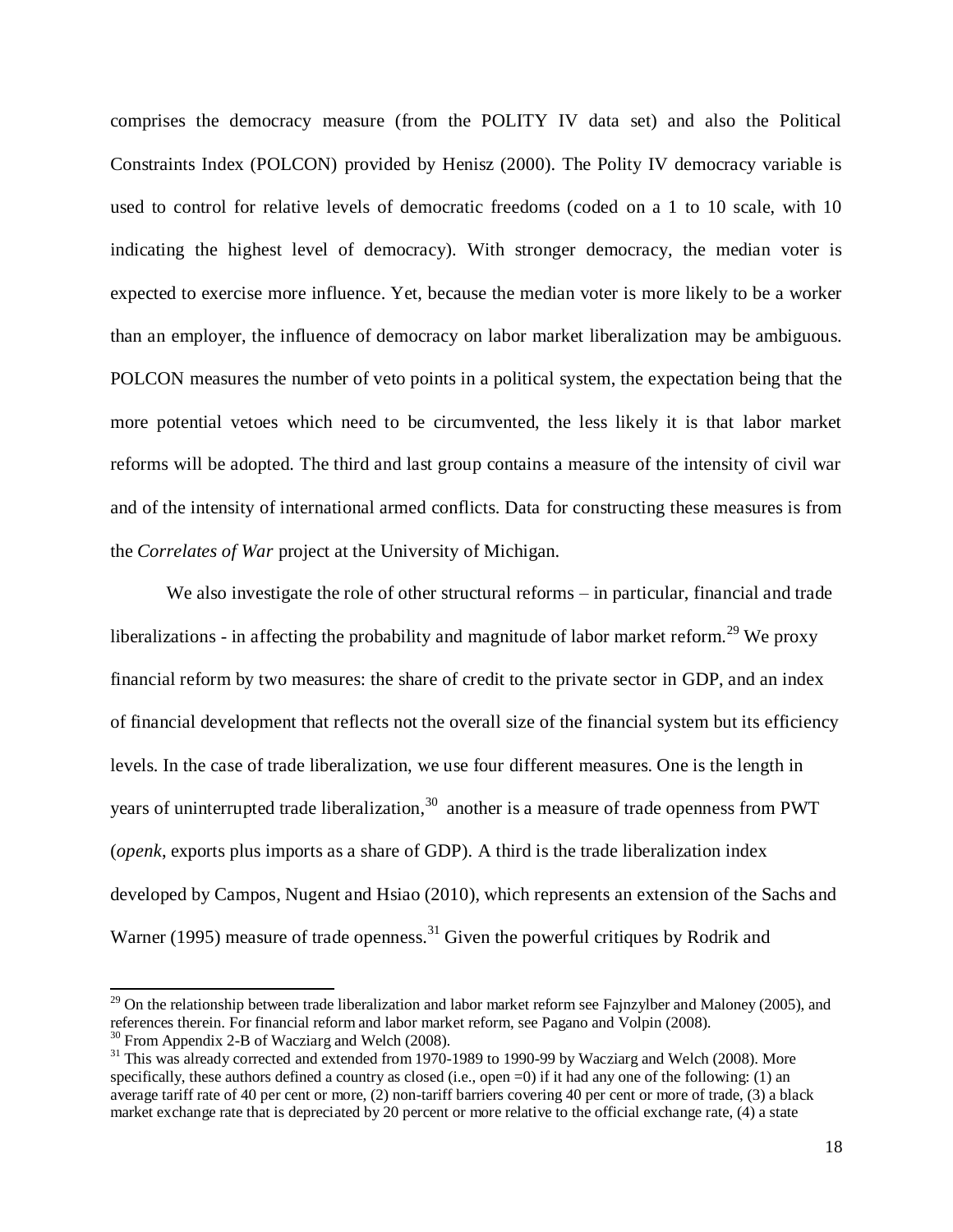Rodriguez (2001) of the trade openness index of Sachs and Warner (1995), we incorporate these views in this modified measure of trade reform, especially with respect to the way the export marketing boards (XMB) component of "open" was calculated and the threshold of tariff rates distinguishing an "open" from a "closed" economy.<sup>32</sup> The fourth measure is the black market premium (BMP) in the exchange rate.

#### **V. Determinants of LAMRIG and Its Implications for Growth and Inequality**

Next we turn to an assessment of the ability of these alternative models to explain variation in LAMRIG both across countries and over time. Given that the lynch-pin for our construction of LAMRIG was the BDLLS (2004) data set for 85 countries circa 1997, we begin our assessment in Table 1 by trying to replicate the findings in their Table IV (2004, p. 1663). That table relates their ELR index to the log of per capita GNP, and dummy variables for Socialist, French, German and Scandinavian legal origins (English Common Law being the omitted legal origin type). Their results for a sample of 85 countries in 1997 are reported in column (1) of Table 1. As can be seen, the explanatory power of the model was high and although the income per capita measure was insignificant, the four legal origin dummy variables had highly significant positive effects on ELR. This supported their main claim that legal theories provide a much better explanation for the observed variation in employment protection legislation across countries than efficiency theories.

marketing agency or board for major exports, and (5) a socialist economic system (as defined by Kornai 1992).  $32$  Rodriguez (2006) pointed out that not all export marketing boards are distortive in the sense of discriminating against producers for export markets. For this reason, in our construction of the XMB component of open we take advantage of more recent information on XMBs (from World Bank and other sources) that distinguish between those marketing boards that in practice discriminate against producers for export and those which do not, as well as some of their other suggestions. With respect to the tariff rate threshold we follow Warcziarg and Welch (2008) in using a lower tariff rate threshold (20% instead of the 40% in the original S-W) to distinguish "open" from "closed".<sup>32</sup> Since most countries in the world had fallen below the 40% threshold by the mid- 1990s, this change has the effect of giving more weight to tariff barriers in the classification, something which had led Rodrik and Rodriguez (2001) to argue that the tariff component was actually playing virtually no role in the Sachs-Warner open measure.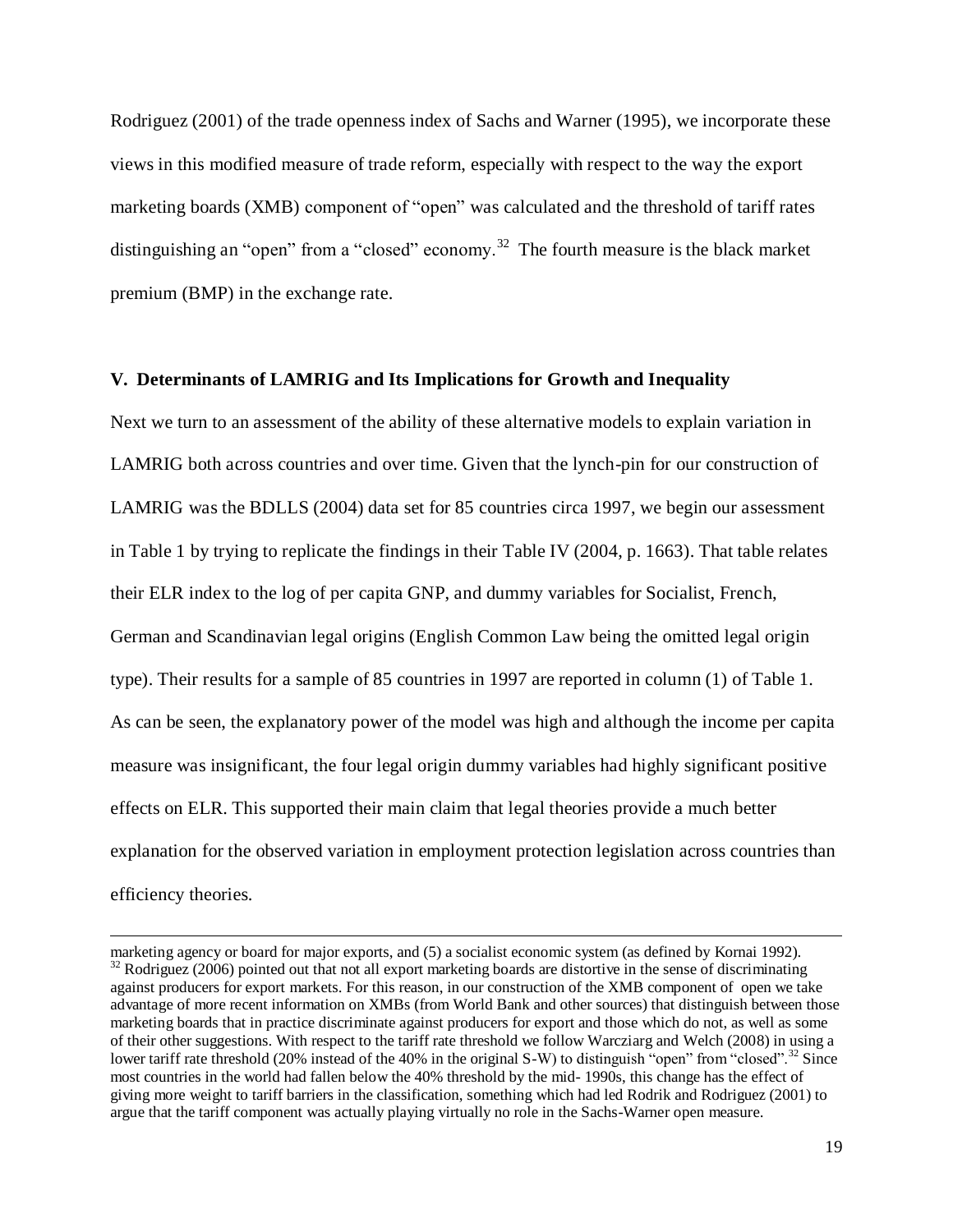In column (2) of Table 1 we repeat their analysis to explain variations in LAMRIG for the same year (actually for a cross-section of countries in the 1995-1999 period) but using a larger sample of 142 developed and developing countries. Notice now that the effect of income per capita is negative and significant (providing more support for the efficiency theory) but the effects of all four legal origin dummy variables have even stronger positive and highly significant effects on LAMRIG (again supporting the legal origins theory).<sup>33</sup>

However our more fundamental extension of the BDLLS dataset is the extension over time going back to the early 1950s with a pooled panel data now consisting of more than 850 observations. Given that in the 1950s, 1960s and even 1970s, the rigidity of employment protection legislation was rising, before stabilizing and declining in some cases in recent years, in columns (3) and (4) we break the sample into pre and post-1980 observations. While these are very similar for the French and German legal origins, there are some notable differences in other respects. Using the between-effects panel estimator, the negative coefficient of the Log Per Capita GDP is again statistically significant in both periods but quite a bit larger in the pre-1980 sample. On the other hand, the impact of the Scandinavian dummy is larger (and statistically significant) in the post 1980 sample.<sup>34</sup>

Columns (5) and (6) show results obtained by splitting the sample not by time period but by income level, i.e., into OECD and non-OECD subsamples. Notice that in our case, in contrast to BDLLS, the non-OECD sample is considerably larger than the OECD sample. While once again the various Civil Law dummies are shown to have significant positive influences in both samples

 $33$  This result may not seem entirely surprising when one considers that our LAMRIG index is available for 142 countries (compared to BDLLS's original 85 countries) with most of the difference accounted for by lower income countries. Yet, we should not underestimate the implications of this because the results with these poorer countries included challenge the supremacy of the legal origins explanation (considering the many other institutional phenomena to which it has been applied).

 $34$  We have also run these specifications for each 5-year period. We find that it is only for the 1960-64 and 1965-69 cross-sections that the coefficients on the legal origins are not statistically significant.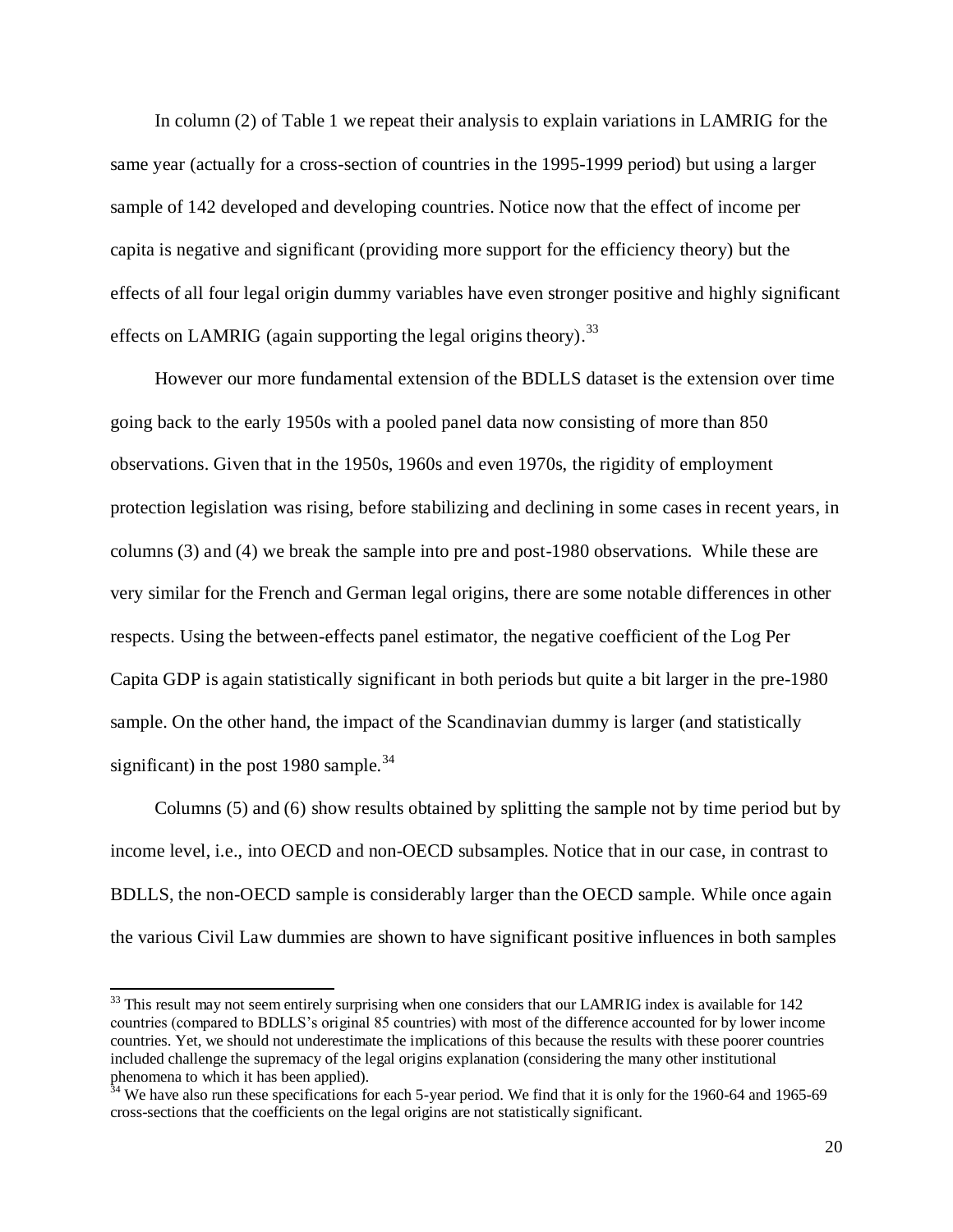(when there is sufficient variation of these variables in the sample to allow coefficients to be estimated), the French Legal Origin dummy has a weaker effect in the non-OECD countries than in the OECD sample emphasized by BDLLS. The most striking difference between the samples, however, is the difference in the effect of per capita GDP, large and positive in the case of the OECD sample, but negative and significant in the non-OECD sample. These results suggest that employment protection legislation tends to be more rigid among the richer countries in the OECD but less rigid among the richer countries outside of the OECD.

Given the aforementioned absence of change over time in the legal tradition upon which each country's legal system is based, if fixed effects were used to account for unmeasured, nonchanging influences, the parameters for legal origin dummies could not be estimated. We proceed in the rest of our empirical analysis to estimate not the *levels* of LAMRIG but rather the *changes* in LAMRIG. We start estimating the relationships in the LAMRIG panel with random effects and standard errors clustered at the country level with equation (3) above.

Table 2 reports the results obtained for changes in LAMRIG first for the full sample (an unbalanced panel of 855 observations) and then for the same subsamples as in Table 1. Because the dummy variables used to capture legal origins vanish when we use the fixed-effects estimator, instead we report results using the random-effects estimator.<sup>35</sup> Once again, we find considerable variation across samples in the effects of per capita GDP, positive and significant in the pre-1980 sample and negative and significant once again in the non-OECD and now also in the OECD samples. For the full and post-1980 samples, the coefficient of per capita GDP is not statistically significant. With the exception of the Scandinavian Legal Origin dummy (for which there is little

<sup>&</sup>lt;sup>35</sup> We report estimates from the Blundell-Bond System GMM estimator with Windmeijer-corrected standard errors. The results from Arellano–Bond test for serial correlation in the first-differenced errors and from the Sargan test of overidentifying conditions are reported at the bottom of each table. As can be seen, by and large, they strongly support the validity of the underlying moment conditions.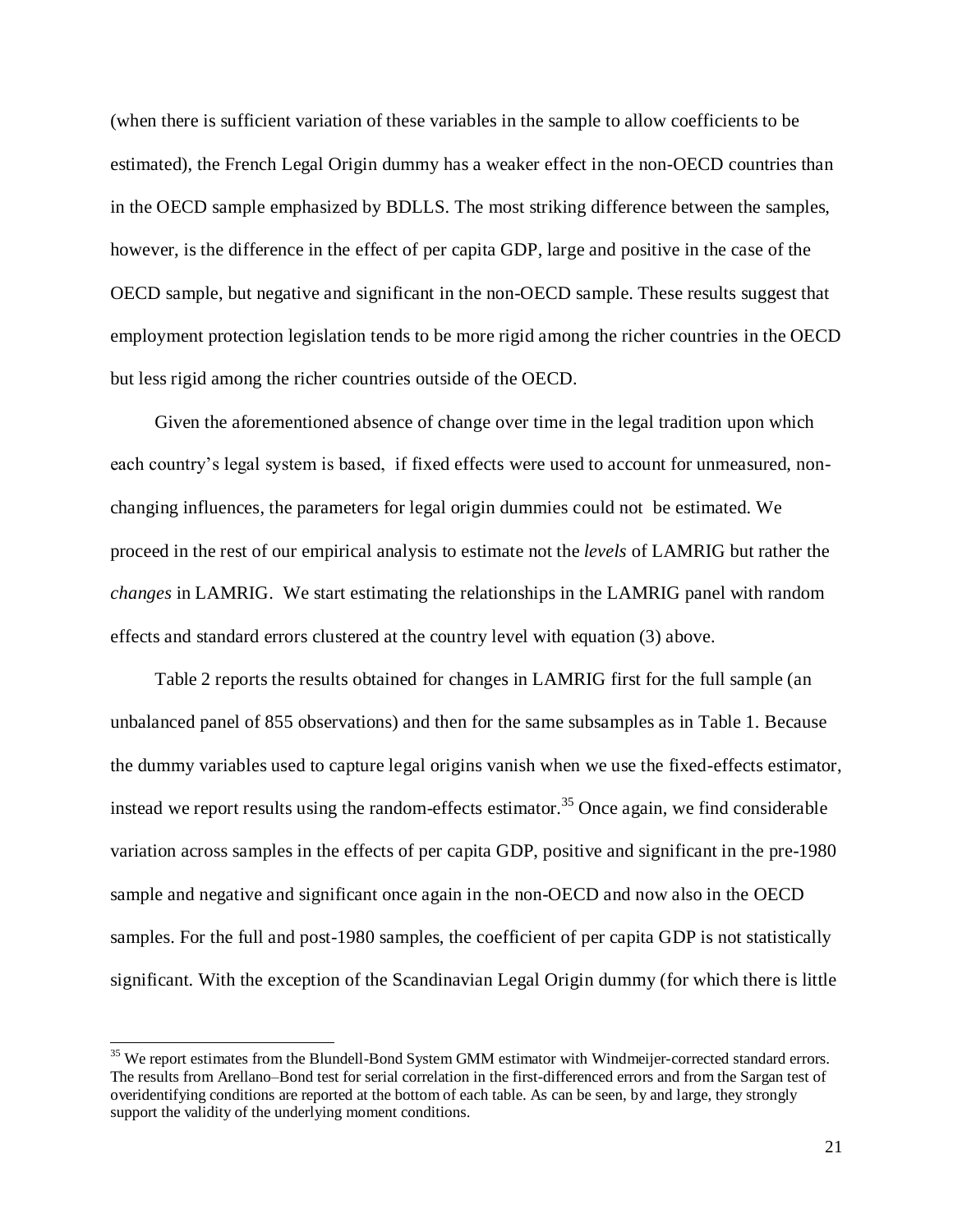variation in our sample), the coefficients of the Civil Law Origin variables are no longer positive and statistically significant. In fact, they are small but negative and significant in the non-OECD sample (a finding that is opposite to that of BDLLS). In general, therefore, when it comes to changes over time in employment laws, these results challenge the notion that legal origins provide a more powerful explanation than efficiency (per capita GDP).

Next we turn to an evaluation of the third type of theory about the determination of labor market regulations considered by BDLLS, namely, political theories. The intuition behind these theories is that if workers have more political power, they would be able to succeed in getting more protective employment laws passed. Workers can further their political power not only through traditional organizations (like trade unions and their legal use of strikes), but also through other political institutions, such as democratization, constraints on executive power, and in the context of less developed countries even with extreme manifestations in terms of political instability (e.g., civil and international wars.) We again investigate the explanatory power of these political theories using the random-effects estimator as in Table 2. Since the results failed to provide support for any of these six different political measures but left all other results largely unaffected, we do not report these results here. However, since the random effects panel estimator fails to deal with the bias and possible inconsistency arising from the correlation between the error term and the lagged dependent variable, we repeat estimation of the model with the different political measures but using the more appropriate Blundell-Bond System GMM estimator.<sup>36</sup> Table 3 reports the results from the latter.

Table 3 provides a comparative evaluation of all three theories. For changes in employment laws at least, in contrast to BDLLS, the results in Table 3 suggest little support for either the political or legal origins explanations. The results for each of the different political

 $\overline{\phantom{a}}$ 

<sup>&</sup>lt;sup>36</sup> We tested for non-linearities in the effects of per capita GDP but did not find any supporting evidence.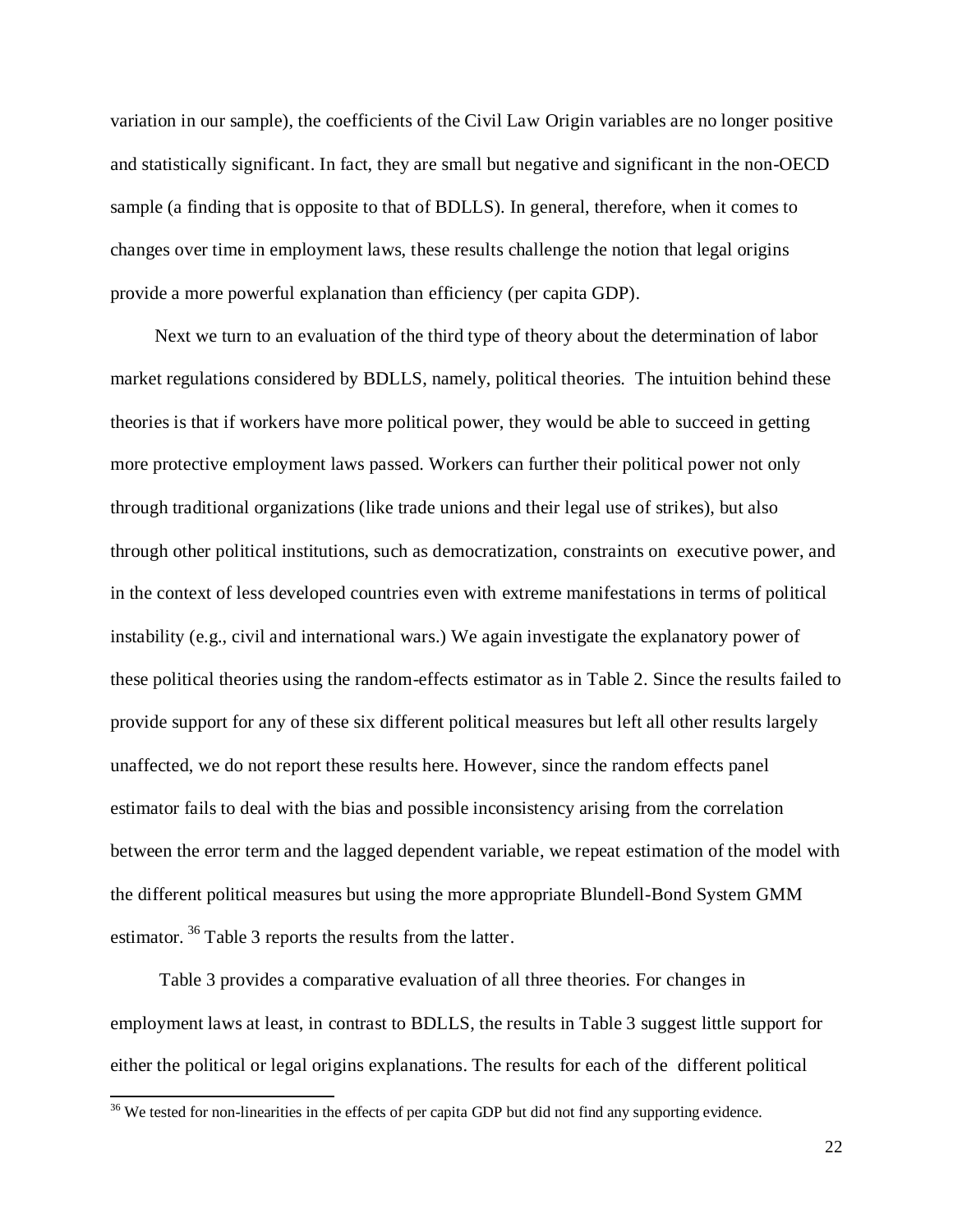measures are presented in the six columns of the table, those for Democracy in column (1), the political constraints index (POLCON) in column (2), assassinations in column (3), strikes in column (4) , and international and civil wars in columns (5) and (6), respectively. Democracy has a negative but insignificant effect on the change in LAMRIG as does POLCON (the latter reflecting checks and balances). By the same token neither strikes, nor assassinations, nor even civil and international wars have significant effects on labor market reforms. Note that in this case none of the legal origin dummies have significant effects on the change in LAMRIG. The negative and significant effects of per capita GDP (in logs), however, are retained in all but one set of estimates. In these estimates, moreover, there is also a positive effect of lagged LAMRIG (indicating the importance of labor market reforms inertia) in all specifications. This latter finding is consistent with the trends shown in Figure 1.

Given that neither political factors nor legal origins seem to account for the cross-country and over time variation in LAMRIG, it would seem appropriate to consider other potential explanations. The political economy literature suggests various interesting candidates (Drazen 2000, Persson and Tabellini 2000). Tables 4, 5 and 6 examine other factors that have been highlighted therein, namely: structural features of the economy, economic crises and other structural reforms, respectively.

Table 4 reports System GMM estimates where the additional variable of interest is one or another of the following structural variables: Gini coefficient for income inequality, the government share in GDP, the share of foreign aid in GDP, natural resource exports as a share of total exports and the share of agriculture in GDP. Except in column (1), where the Income Gini is the structural indicator, the effect of the lagged dependent variable is always positive and

23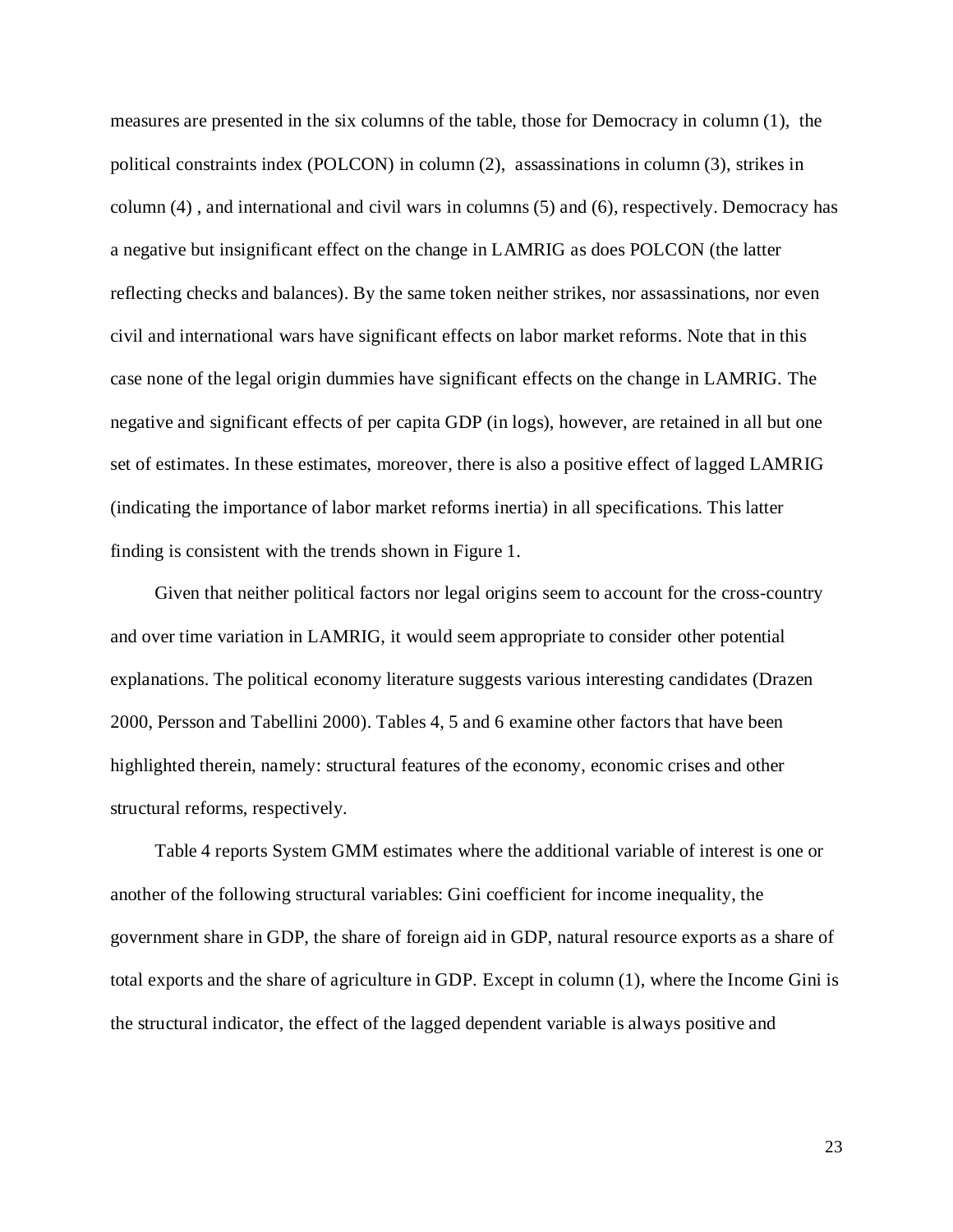significant and in most cases, the effect of GDP per capita is negative and significant.<sup>37</sup> As before the legal origin dummies are seldom statistically significant. Table 4 shows, however, that none of the individual structural indicators has a significant effect on the changes in LAMRIG. Notice that due to missing observations on these additional variables, the sample sizes are smaller in this table, especially in columns (1) and (5).

In Table 5 we present estimates similar to those of Table 4 for changes in LAMRIG but in this case with five different measures of economic crises. Column (1) presents the results when crisis is proxied by a debt crisis dummy. Columns  $(2)$  –(5) report the results for when the crises pertain to inflation rates (above 30% per annum), fall in GDP , the number of years of falling GDP within the five year period, and high unemployment, respectively. The effects of Log Per Capita GDP are negative and significant in all columns and the only economic crisis variable that is found to play a role is, maybe unsurprisingly, unemployment. When unemployment is high it tends to lower LAMRIG, i.e., implying loosening of the labor regulations. This is an important result for at least two reasons. The first is that it provides some support for the commonly held view that crises beget reforms but it also introduces some potentially interesting refinements in this view: certain types of crises or only specific features of economic crises are conducive to economic reforms (Campos, Hsiao and Nugent, 2010). Secondly, the strong association between labor market reform and lagged unemployment rates raises important questions to the vast literature examining the impact of labor market institutions on labor market outcomes. The latter studies often assume not only that labor market institutions do not change over time, but also that causality flows in one way only, from institutions to outcomes (unemployment, of course, being one of the main labor market outcomes of interest). Other than unemployment, none of the other

 $\overline{\phantom{a}}$ 

 $37$  Because of missing data for this variable, sample size is greatly reduced.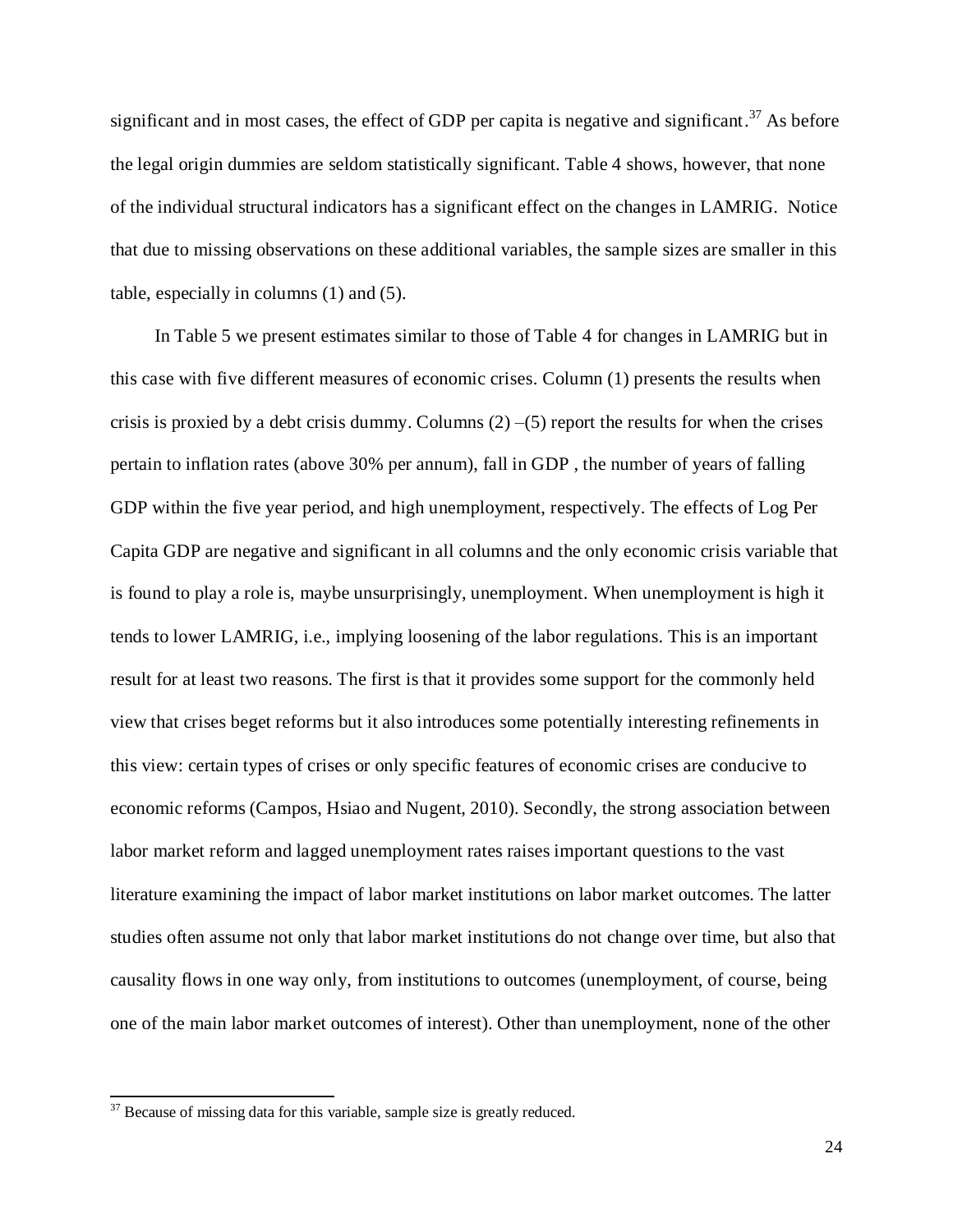economic crisis variables turns out to have a significant effect on the change in LAMRIG.<sup>38</sup>

Finally, in Table 6, to our basic specification we add alternative measures of other types or reforms, in each case lagged to try to minimize endogeneity concerns. In columns  $(1) - (3)$  we present the results for three alternative measures of trade reforms. Column (4) presents estimates when the added variable is the black market premium (BMP), an inverse measure of trade reform. Columns (5) and (6) present results for two alternative measures of financial market reform/development, namely, the share of credit to the private sector in GDP and Financial Reform Index, respectively. Again most previous results apply: we find positive effects for the lagged change in LAMRIG, negative effects of per capita GDP and no significant effects from the legal origin dummies. The effects of the various lagged reform measures are interesting. Trade openness as measured by the first two measures in columns (1) and (2) reveal positive and significant effects on LAMRIG changes. In the same spirit, an increase in the BMP premium has the effect of reducing LAMRIG. Taken together, these results suggest that trade liberalization slows down labor market reform.<sup>39</sup> By contrast, neither of the two financial reform measures has a significant effect on changes in LAMRIG.

We investigated additional potential reasons. Cultural factors provide another explanation for the cross-country variation in labor market institutions. Mobility involves substantially higher costs in societies in which family ties are stronger. This leads to individuals with stronger family ties to support more rigid labor markets or stringent labor market regulations. Alesina et al. (2010) present broadly supporting empirical evidence (controlling for legal origins) using World Value Surveys data for about 60 countries in two points in time. Using LAMRIG we are able to

<sup>&</sup>lt;sup>38</sup> We have also estimated these specifications separately for each of the legal origin sub-samples. The conclusions above about the limited impact of economic crises remain.

 $39$  On the relationship between trade liberalization and labor market reforms see Agnell (1999), Artuc et al. (2010), Cosar (2010), Helpman and Itskhoki (2010) , Kambourov (2009) and Goldberg and Pavcnik (2007).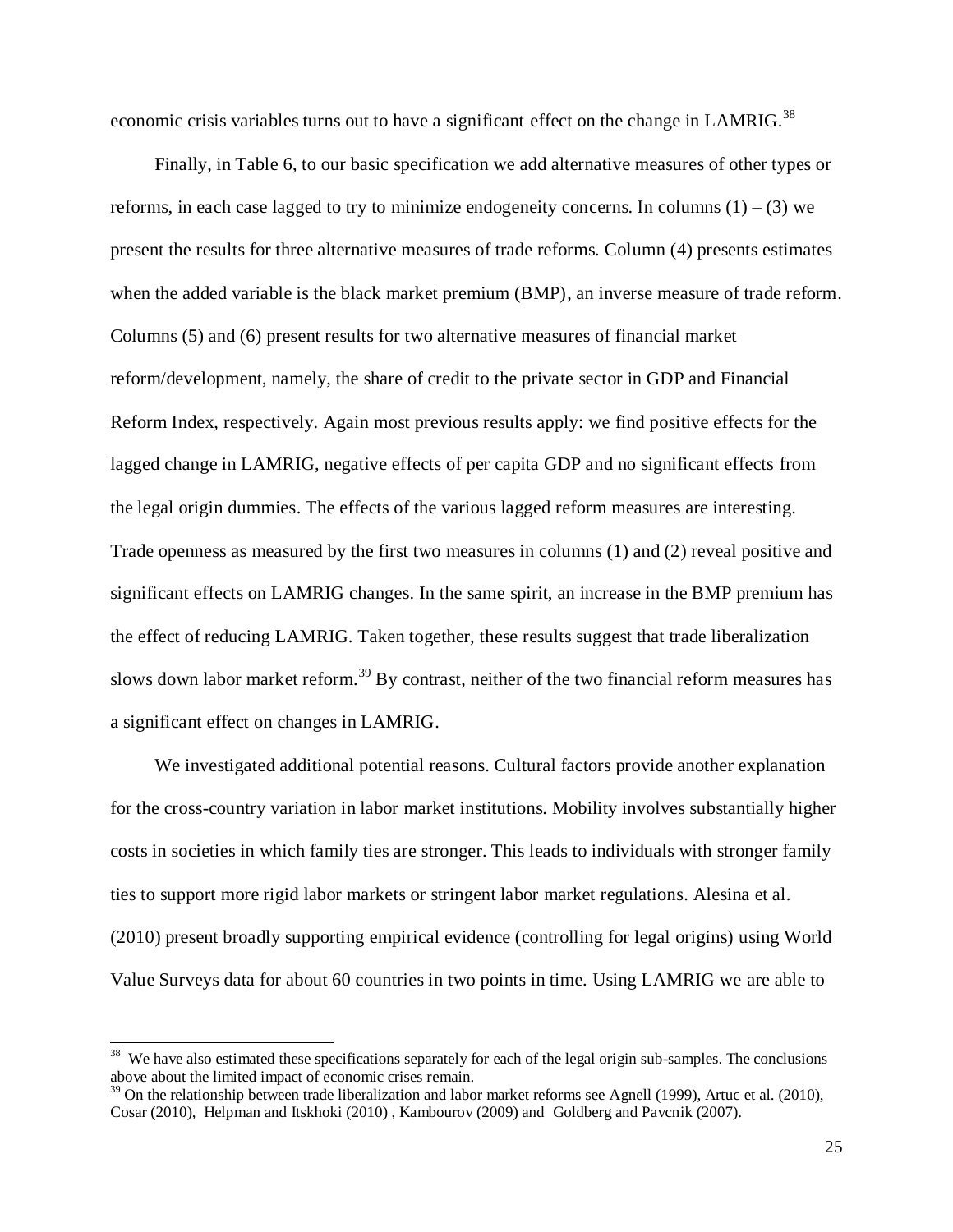replicate this result, yet only based on less than 100 observations. Another important issue is the role of foreign pressure in implementing labor market reform. Our results show that the share of foreign aid in GDP does not seem to be an important factor. However, recent research has focused on U.S. preferential trade agreements and the role that official petitions play in this process (Frundt, 1998). We have collected this information and evaluated how it relates to LAMRIG. We find little evidence that the existence of a preferential trade agreement with the U.S. or official complaints against violations of international labor conventions are significantly related to LAMRIG or to changes in LAMRIG (these results are available upon request.)

Finally, we explore the potential implications of this measurement exercise (LAMRIG) in terms of economic growth and income inequality. One influential view in the literature has been that employment protection legislation has strong effects on income inequality yet their effects in terms of economic growth are essentially ambiguous. Freeman notes that "the evidence shows that labor institutions reduce the dispersion of earnings and income inequality, which alters incentives, but finds equivocal effects on other aggregate outcomes, such as employment and unemployment" (Freeman, 2008, p. ). One could easily include economic growth among those aggregate outcomes, as Freeman indeed does in a later paper: "cross-country regressions yield inconclusive results on the impact of labor regulations on growth" (Freeman 2010, p.) The intuition for the expected inverse relationship between employment protection legislation and income inequality is straightforward. Such legislation protects employment (and the income from employment) for the majority of the population (employees) against a minority (employers); consequently one of the ultimate objectives of that legislation is to keep income inequality in check. However, the relationship between employment protection and growth is ambiguous. On the one hand, if employment protection legislation hinders worker mobility and hence supports and prolongs inefficient worker-firm matches, then they may well hurt economic growth. On the

26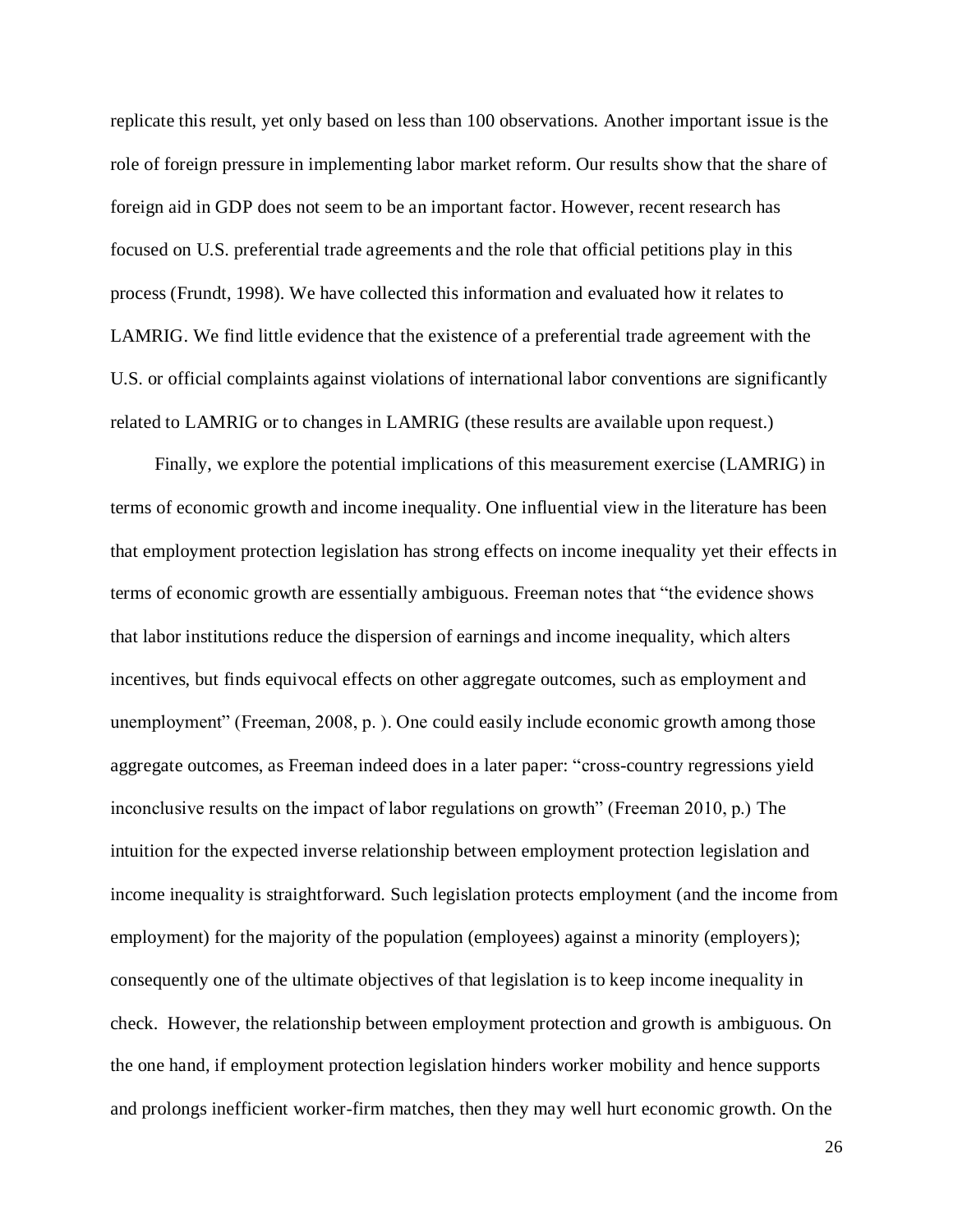other hand, the effect will be the opposite if employment protection legislation is, for instance, associated with innovation (Agell, 1999; Acharya et al.2010.)

It should now be clear that previous employment protection indexes can provide at best partial support for these hypotheses. Partial to the extent that existing indexes are rarely available for the period before the mid-1990s and, when available, they are often restricted to OECD and Latin American countries. LAMRIG therefore provides an opportunity to throw some first and preliminary light into these issues. It allows us to investigate whether or not there is deeper and wider (or maybe more robust) support for these two interesting hypotheses.

The first three columns of Table 7 display regressions with the Gini coefficient for income inequality as the dependent variable, while columns 4 to 6 have the growth rate of per capita GDP as dependent variable. Columns 1 to 3 show that the relationship between employment protection and inequality obtains with LAMRIG which is something that, due to data gaps in the available labor market indexes, could be said only to a much lesser extent and with much less certainty previously. Indeed, this result seems stronger than that obtained by Calderón et al (2005). They find no effects from what they call *de jure* employment protection (an index based on acceptance of ILO conventions) on income inequality and find weak effects from what they call *de facto* employment protection. In our case, as shown in Table 7, we find quite strong confirmation that the rigidity of employment protection legislation (LAMRIG) is inversely related to income inequality. Column 1 supports this view, accounting for the level of development, while column 2 supports this view when allowing for non-linearity in the effects of the level of development. In column 3 we also add other controls, the share of government expenditures in GDP (as suggested by Calderón et al., 2005), and an index of ethnic fractionalization (for the beginning of the overall period, in year 1961). While the latter seems strongly and positively related to income inequality, the addition of these controls does little to

27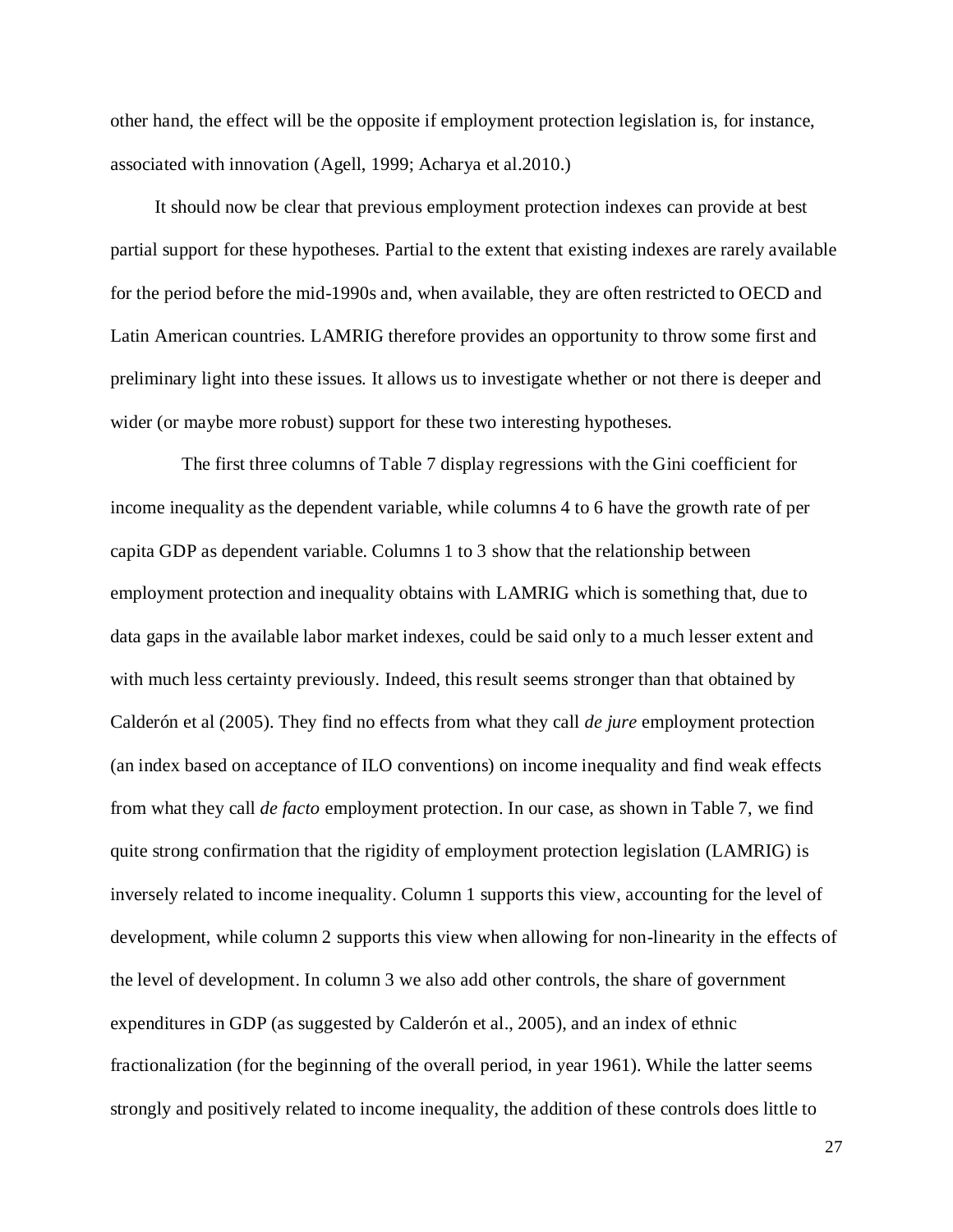weaken the negative relationship between LAMRIG and income inequality.

Columns 4 to 6 display the results of adding LAMRIG to relatively standard growth regressions. Note again the caveat that the main goal of our paper is to put forward an index of the rigidity of employment protection legislation that is comprehensive in its time and country coverage. Hence the results in Table 7 are admittedly less comprehensive and systematic than those reported above but are presented here so as to suggest the potential usefulness of LAMRIG in the analysis of economic growth and, hopefully, to motivate further research. The simple relationship (in column 4) does suggest an inverse relation between LAMRIG and growth rates, implying that more rigid employment protection legislation is associated with lower rates of per capita GDP growth. However, the results in columns 5 and 6 show that the addition of standard growth determinants (investment, human capital and regional dummies) seems to change the sign of this relationship (from positive to negative) as well as turning the coefficient on LAMRIG into statistically insignificant. It seems therefore safer to conclude, along with Freeman (2008, 2010) but now based on the experience of a substantially larger number of countries and time periods that the relationship between employment protection and income inequality seems to be negative, while the relation with economic growth seems to be inconclusive.

#### **VI. Conclusions and Suggestions for Future Research**

The results presented here are clearly only the beginning of a fuller analysis of the determinants of levels of and changes in employment protection legislation across countries and over time. We would like to further examine the robustness of the results, e.g., in view of the differences in some of the effects between pre and post 1980 samples and between OECD and non-OECD samples, once the more comprehensive specifications of Tables 4-6 are employed Yet, with the data available at present, because most such specifications would greatly reduce the number of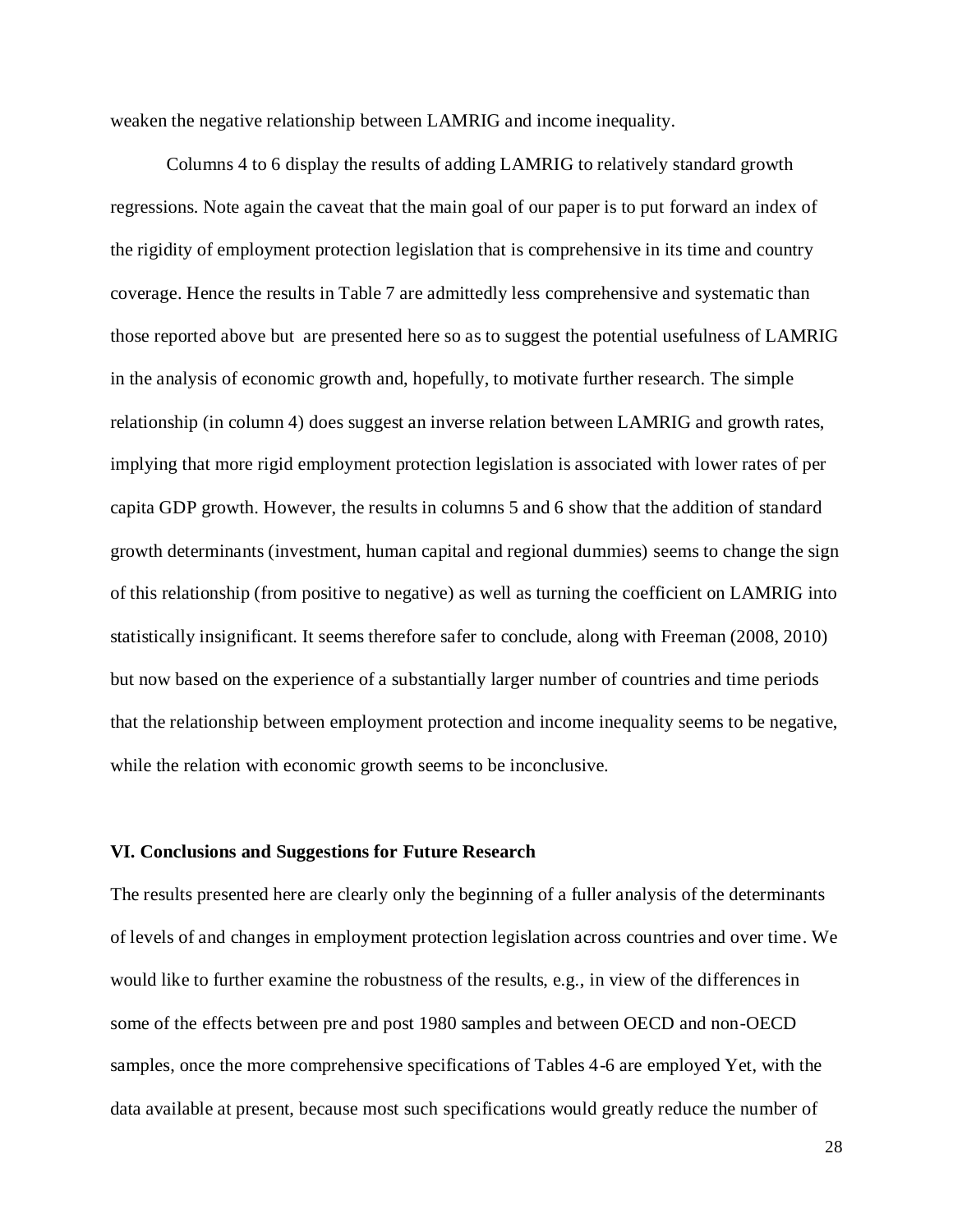observations, these extensions may not be promising until data becomes available.

We believe these findings to be of considerable potential importance to policy-makers and to provide useful new evidence for the nascent academic literature on the determinants of labor market reforms. With respect to policy, the emphasis on legal origins clearly leaves little room for maneuver. Irrespective of the method of transplantation of the legal, the current legal system of a country inevitably depends largely on colonial experience or geographic factors which are non-changing over the period of study (La Porta et al. 2008). If labor laws do in fact change over time, as our LAMRIG indices show for most countries and quite substantially for some, then it is rather obvious that non-changing factors like legal origins cannot be as important as demonstrated by BDLLS. By showing that changes in labor market laws are positively related to past changes, negatively to income, and unemployment rates and positively to prior trade reforms it is clear that policy makers may have more room for maneuver. In particular, we find that trade liberalization in the previous 5-year interval is systematically and negatively related to the changes in employment protection legislation in the current period (conditional on per capita GDP and legal origins). This finding is consistent with the view that workers react to the process of opening up of the economy by voting or lobbying for job protection. This would suggest that policy-makers will do well to consider these findings in designing, implementing and sequencing of comprehensive packages of structural reforms.

Our findings on the inverse relationship between trade liberalization and labor market reform also provide new evidence and support for a burgeoning yet recent academic literature. There is little disagreement among economists that trade liberalization generates large efficiency gains by relocating domestic resources along comparative advantage lines. There is also little disagreement that trade liberalization generates winners as well as losers, and this is reflected in a large body of evidence on its relationship with poverty (Winters et al 2004) and inequality

29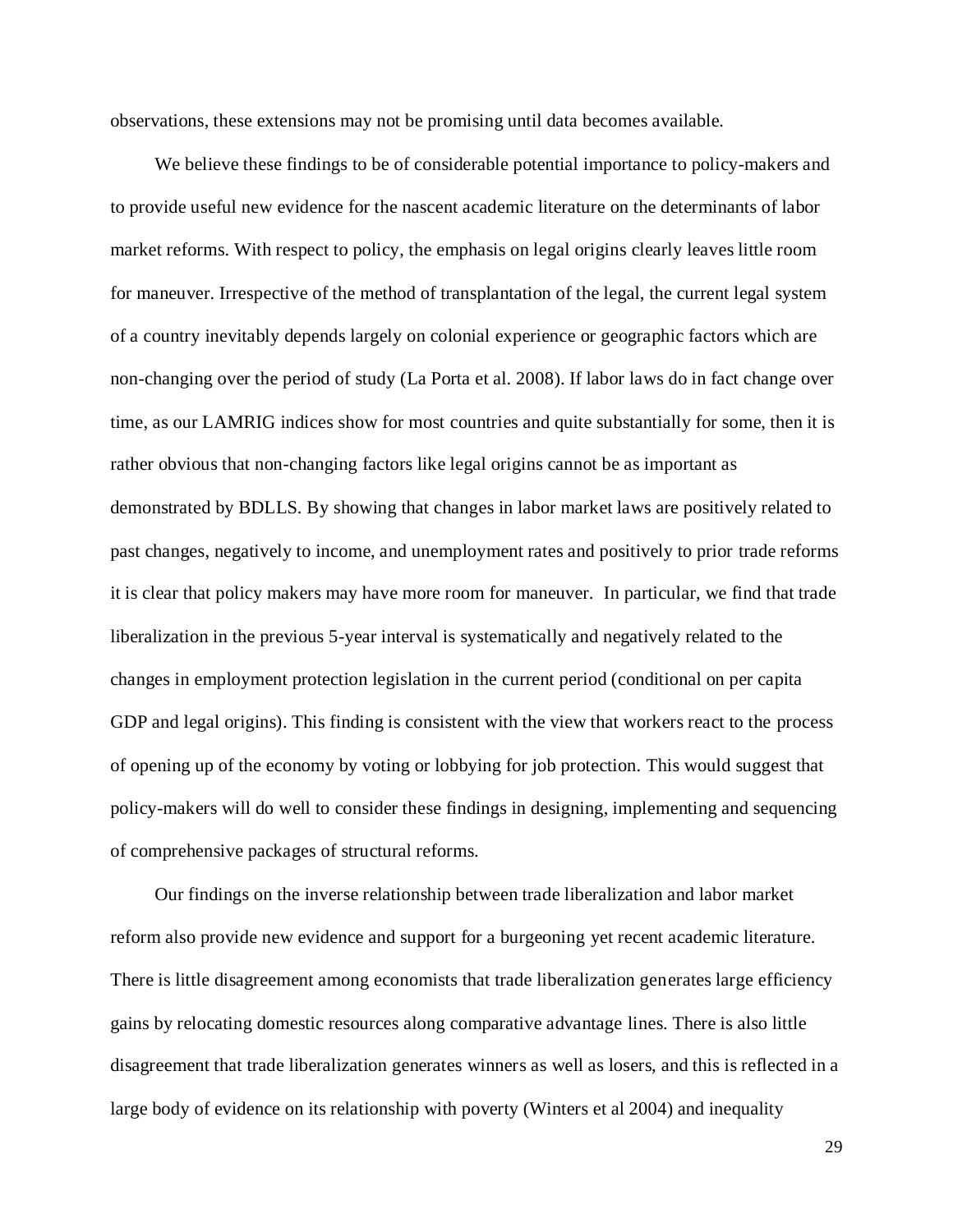(Goldberg and Pavcnik 2007). Yet, recently attention has been directed to another possible and previously overlooked mechanism, the ability (from flexibility) of domestic markets to adjust to changes in the economic environment, such as within-country labor and capital mobility (Artuc et al. (2010), Cosar (2010), Helpman and Itskhoki (2010) and Kambourov (2009)). Such papers provide different ways of thinking about the relationship between trade liberalization and labor market reform but all have in common the notion that this is better characterized as an inverse relationship. These authors highlight that workers employed in import-competing sectors will try to resist trade liberalization since it is they who would have "the most to lose." One aspect that has not figured prominently in these analyses, however, is that jobs in the import-competing sectors are generally in the formal sector (or to put it differently, informal sector jobs are mostly in non-tradables.) Since employment protection legislation by definition only applies to formal sector workers who are largely in import competing sectors, our results provide support for this explanation. We suggest that this may explain why trade liberalization tends to set back labor market liberalization.

With respect to future research, in addition to the additional robustness checks and improvements in some of the measures of variables identified above, it is our intent to:

(a) Further improve on LAMRIG by digging deeper into the ever-improving availability of information on labor laws over time and across countries for years after 2004 when our study terminates,

(b) Further improve on the underlying components of LAMRIG possibly by following the lead of Deakin et al. (2007) and more extensive use of the ILO data, and country specialists,

(c) Possibly to follow the lead of Deakin et al. (2007), Muravyev (2010) and the various other researchers focusing primarily on OECD and transition countries to annualize the data on LAMRIG as well as the related variables used to explain changes therein over time,

30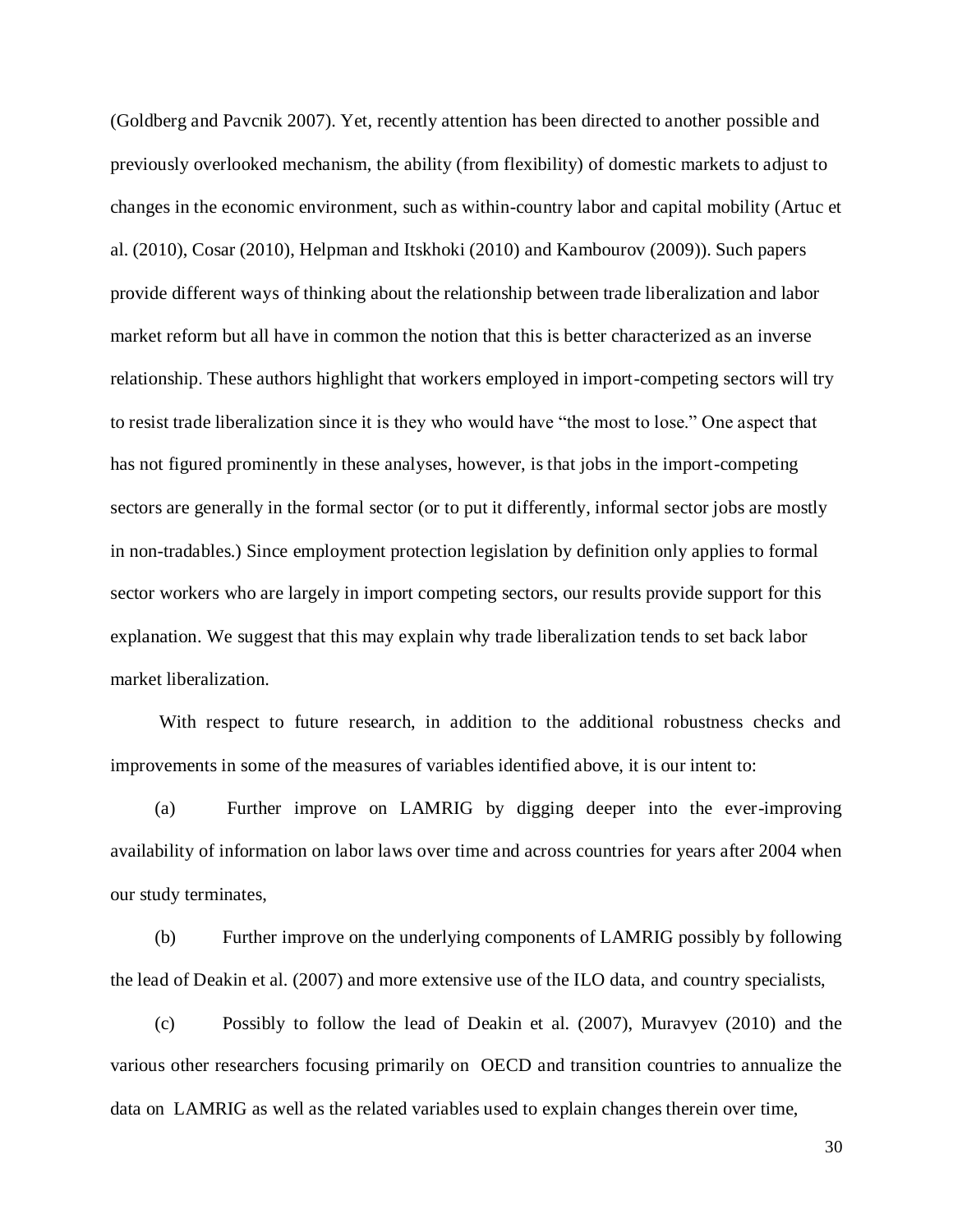(d) To extend the use of LAMRIG to examine its effects on labor market outcomes and other phenomena as BDLLS and many others have with somewhat smaller data sets.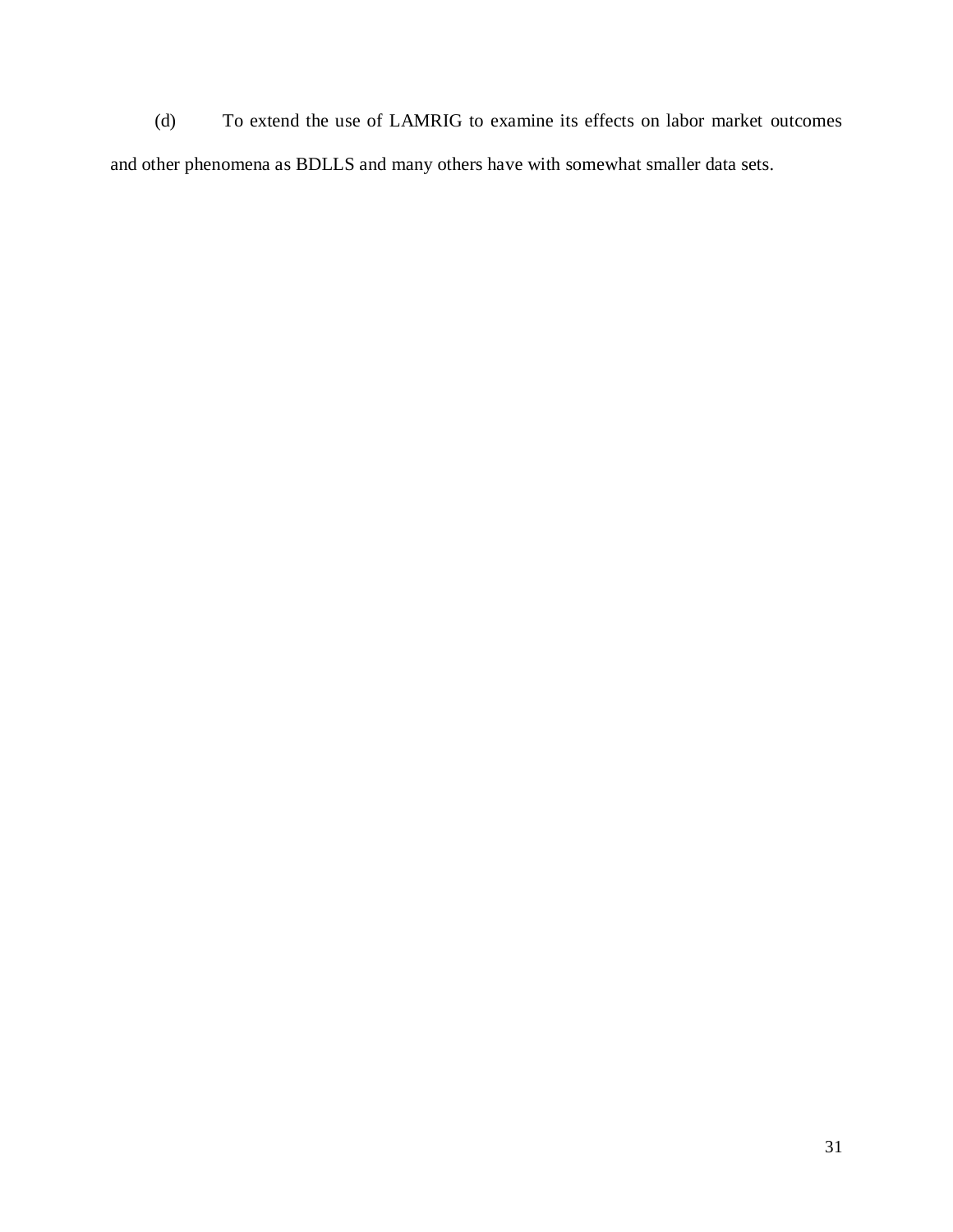#### **References**

- Acharya, V., Baghai, R. & Subramanian, K.( 2010). Labor laws and innovation. Cambridge, MA: NBER Working Paper 16484.
- Addison, J . & Grosso, J. (1996). Job security provisions and employment: Revised estimates. *Industrial Relations,* 35 (4), 585-603.
- Addison, J. & Teixeira, P. (2003). The economics of employment protection. *Journal of Labor Research,* 24 (1), 85-129.
- Agell, J. (1999). On the benefits from rigid labour markets: Norms, market failures, and social insurance. *Economic Journal* 109: 143-164.
- Allard, G. (2005a). Measuring job security over time: In search of a historical indicator for EPL (Employment protection legislation). Madrid: Instituto de Empresa, Working Paper 05-17.
- Allard, G. (2005b). Measuring the changing generosity of unemployment benefits: Beyond existing indicators. Madrid: Instituto de Empresa, Working Paper 05-18.
- Aleksynska, M. & Schindler, M. (2011). Labor market regulations in low-, middle- and highincome countries: A new panel database. Washington DC: IMF WP No. 11/154.
- Alesina, A. & Drazen, A.(1991). Why are stabilizations delayed? *American Economic Review*, 81 (5), 1170-88.
- Alesina, A., Algan, Y., Cahuc, P. & Giuliano, P. (2010). Family values and the regulation of labor. Cambridge, MA: NBER Working Paper No. 15747.
- Amadeo, E., Barros, R., Camargo J. & Mendonca, R. (1995). "Brazil", in G. Marquez, ed., *Reforming the Labor Market in a Liberalized Economy*. Washington, DC: Inter-American Development Bank, 35-78.
- Arpaia, A., Braila, P. & Pierini. F. ( 2007). Tracking labor market reforms in the EU using the LABREF database. Bonn: presented at the IZA-fRDB Workshop: Measurement of Labor Market Institutions.
- Artuc, E., Chaudhuri, S. & McLaren, J (2010). "Trade shocks and labor adjustment: A structural empirical approach." *American Economic Review*, 100 (3), 1008–1045.
- Banks, A. (2005), "Cross-National Time-Series Data Archive," electronic database.
- Barros, R. & and Corseuil, C. (2004). "The impact of regulations on Brazilian labor market performance", in Heckman, James J., and Carmen Pages, eds*. Law and employment: Lessons from Latin America and the Caribbean.* New York: University of Chicago Press, 273-350.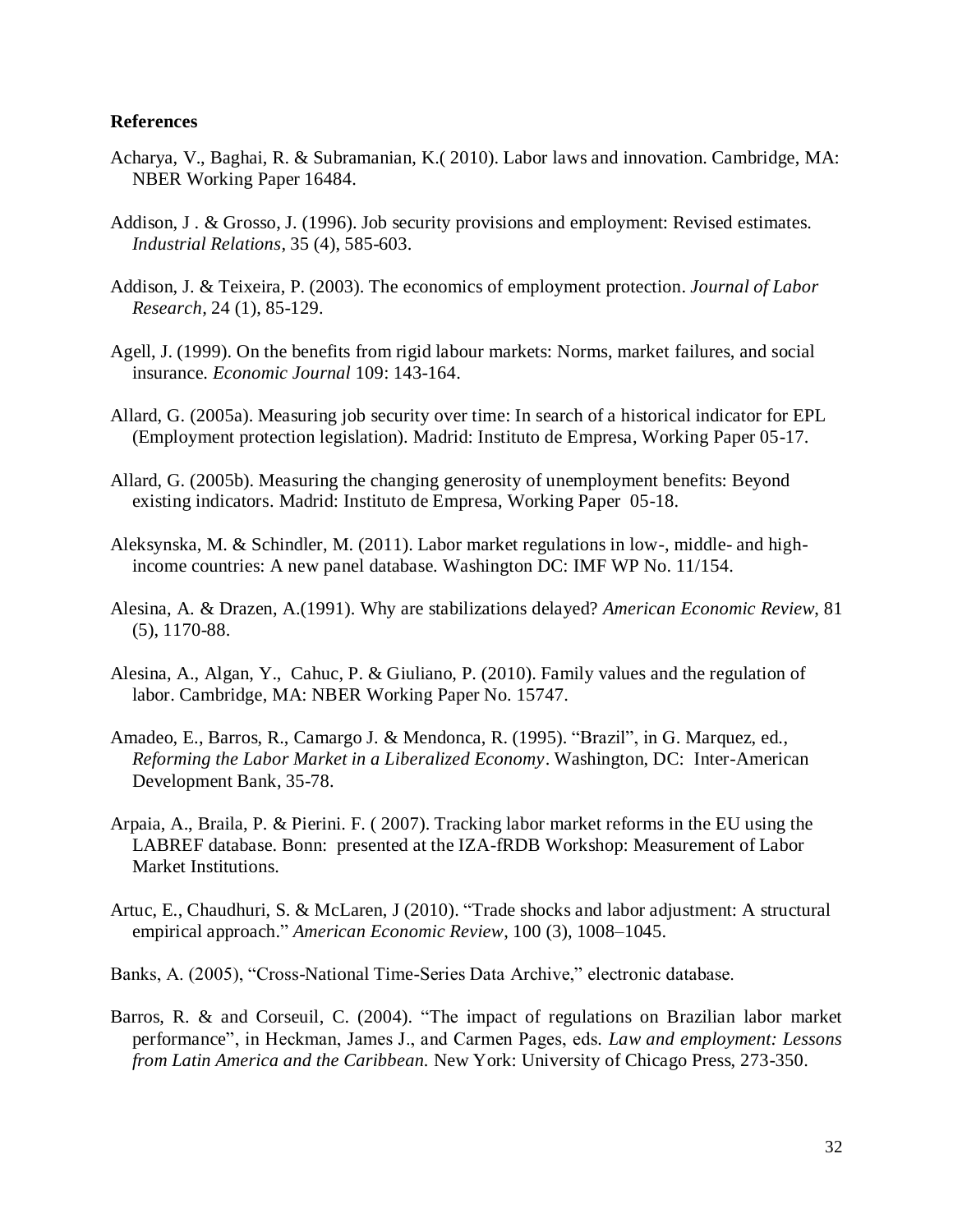- Bassanini, A. & Venn, D. ( 2007). Assessing the impact of labour market policies on productivity: A difference-in-difference approach. Bonn: presented at the IZA - Fondazione Rodolfo Debenedetti Workshop: Measurement of Labor Market Institutions.
- Beck, T., Demirguc-Kunt, A. & Levine, R. (2003). "Law and finance: Why does legal origin matter?" *Journal of Comparative Economics* 31(4):653-675.
- Bertola, G.(1999). "Microeconomic perspectives on aggregate labor markets", in *Handbook of Labor Economics*, v 3, O. Ashenfelter and D. Card, eds, Elsevier Science, 2985-3027.

Bertola, G. (2009) *Labor market regulation: Motives, measures, effects*, Conditions of Work and Employment Series No.21, Geneva: International Labor Office, 2009.

Birmingham, D. (2003). *A Concise History of Portugal*, Cambridge: Cambridge University Press.

- Blanchard, O. & Wolfers, J. (2000). "The role of shocks and institutions in the rise of European unemployment: The aggregate evidence," *Economic Journal*, 110, 1-33.
- Boeri, T., Nicoletti G. & Scarpetta, S. (2000). "Regulations and labor market performance," London: CEPR Discussion Paper 2420.
- Botero, J., S. Djankov, R. La Porta, F. Lopez-de-Silanes & A. Shleifer (2004). "The regulation of labor," *Quarterly Journal of Economics* 119: 1339-1382.
- Brooks, R. & Tao, R. (2003). "China's labor market performance and challenges," Washington, DC: IMF Working Paper 03/210.
- Campos, N., Hsiao, C. & J. Nugent (2010) "Crises, what crises? New evidence on the relative roles of political and economic crises in begetting reforms," *Journal of Development Studies* 46 (10): 1670-1691.
- Calderón, C., Chong, A. & R. Valdés (2005). "Labor market regulations and income inequality: Evidence for a panel of countries," in J. Restrepo, A. Tokman & N. Loayza (eds), *Labor Markets and Institutions*, Santiago: Central Bank of Chile.
- Cosar, A. (2010). "Adjusting to trade liberalization: Reallocation and labor market policies," Chicago: University of Chicago, mimeo.
- Deakin, S., P. Lele & Siems, M. (2007). "The evolution of labor law: Calibrating and comparing regulatory regimes," *International Labour Review* 146 (1), 133-162.
- Di Tella, R. & MacCulloch, R. (1999). "The consequences of labor market flexibility: Panel evidence based on survey data" *European Economic Review* 49 (5), 1225-1259.
- Djankov, S., R. La Porta, F. Lopez-de-Silanes & A. Shleifer (2004), "The regulation of labor," Cambridge MA: NBER Working Paper 9756.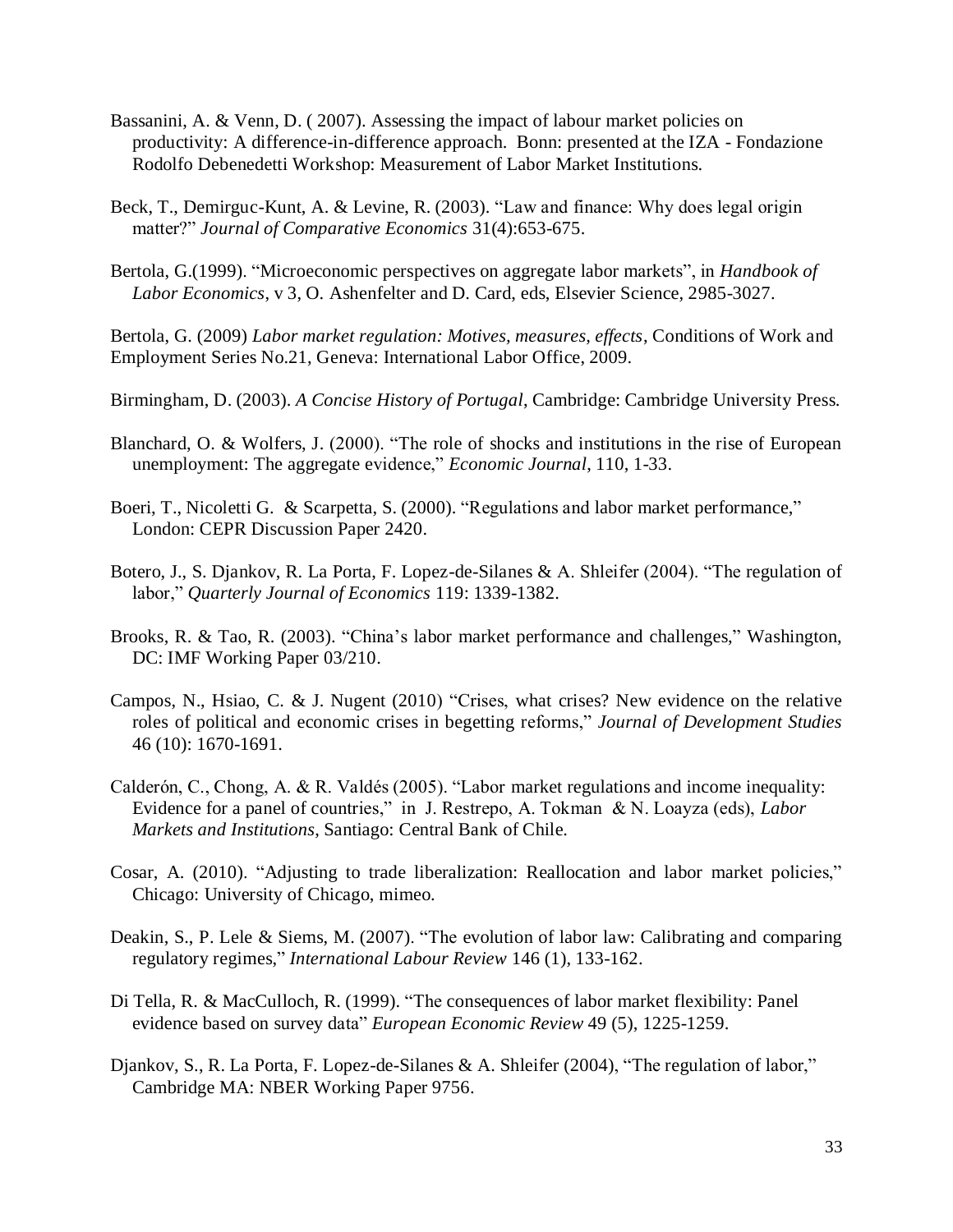- Djankov, S. & Ramalho, R. (2009). "Employment laws in developing countries," *Journal of Comparative Economics* 37(1), 3-13.
- Drazen, A. (2000). *Political economy in macroeconomics*, Princeton: Princeton University Press.
- Drazen, A. & Grilli, V. (1993) "The benefit of crises for economic reforms," *American Economic Review*, 83 (3), 598-607.
- Eichhorst, W., M. Feil & Braun, C. (2007). "What have we learned? Assessing labor market institutions and indicators." Bonn: presented at the IZA - Fondazione Rodolfo Debenedetti Workshop: Measurement of Labor Market Institutions.
- Fallon, P. & Lucas, R. (1991). "The impact of changes in job security regulations in India and Zimbabwe." *World Bank Economic Review* 5 (3), 395-413.
- Fallon, Peter R. & Robert E.B. Lucas (1993). Job security regulations and the dynamic demand for industrial labor in India and Zimbabwe" *Journal of Development Economics* 40, 214-235.
- Fajnzylber, P & W Maloney (2005), "Labor demand and trade reform in Latin America," *Journal of International Economics* 66 (3): 423-446.
- Forteza, A. & Rama M. (2006). "Labor market "rigidity" and the success of economic reforms across More than 100 Countries," *Journal of Policy Reform* 9 (1) 75-106.
- Freeman, R. (2008). "Labor market institutions around the world." London, LSE CEP Discussion Paper No 844.
- Freeman, R. (2010), "Labor regulations, unions, and social protection in developing countries: Market distortion or efficient institutions," in D. Rodrik & M . Rosenzweig (eds) *Handbook of Development Economics Volume 5* (Elsevier): 4657-4702.
- Frundt, H. (1998). *Trade conditions and labor rights*, Gainesville: University Press of Florida
- Goldberg, P. & N. Pavcnik (2007). "Distributional effects of globalization in developing countries," *Journal of Economic Literature*, XLV (2): 39–82
- Greenhill, B., L. Mosley & A. Prakash (2009). "Trade-based diffusion of labor rights: A panel study, 1986-2002" *American Political Science Review* 103 (4), 669-690.
- Grubb, D. & W. Wells (1993). "Employment regulation and patterns of work in EC Countries", Paris: OECD Economic Studies 21.
- Haddad, G. (2009). "The impacts of globalization on earnings inequality: The case of Iran," Tehran: Sharif University, mimeo.
- Heckman, J. & Pages, C. (2000). "The cost of job security regulation: Evidence from Latin American labor markets." Cambridge, MA: NBER Working Paper 7773.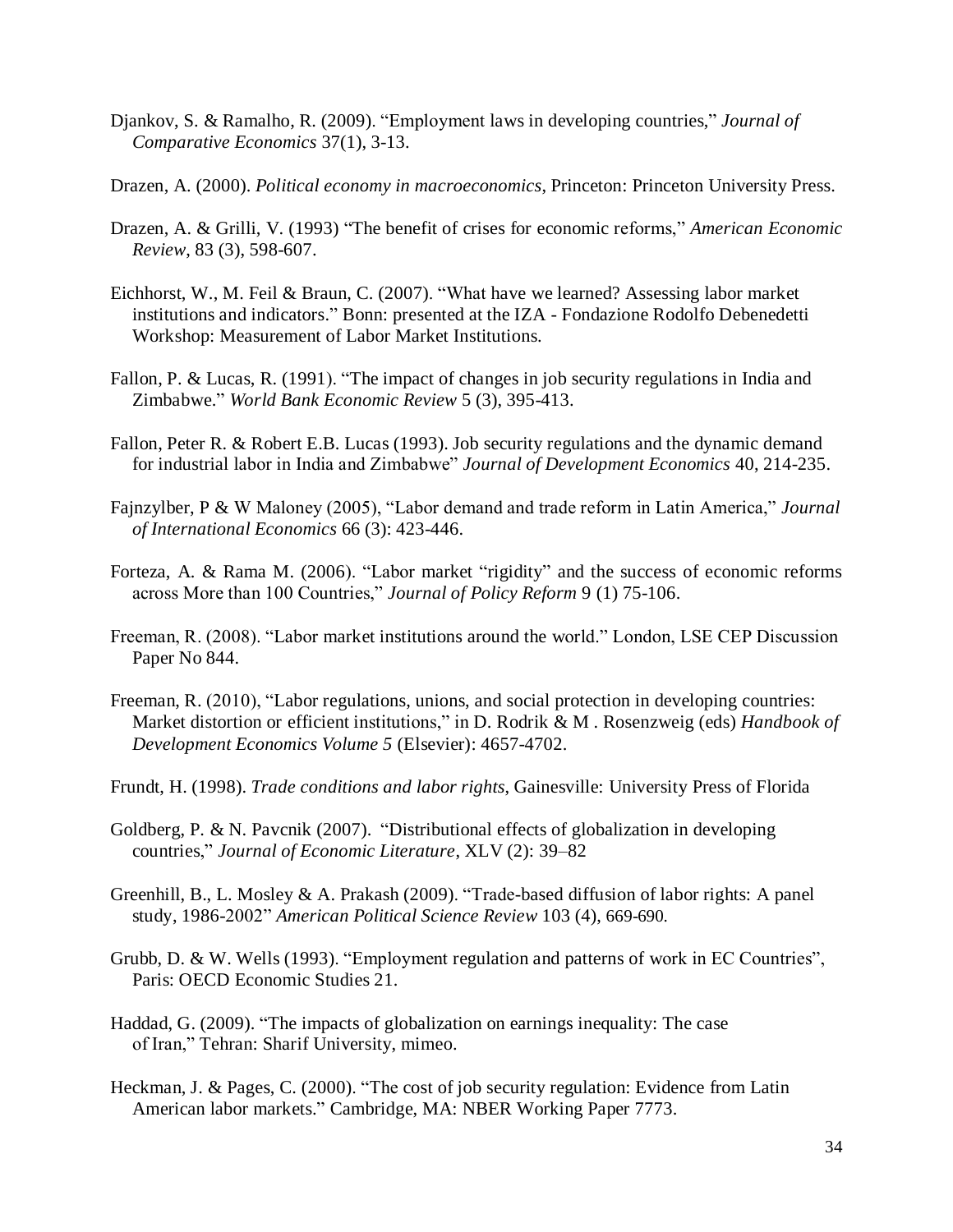- Heckman, J. & Pages, C., eds. (2004). *Law and employment: Lessons from Latin America and the Caribbean.* New York: University of Chicago Press.
- Helpman, E. & O. Itskhoki (2010). "Labor market rigidities, trade and unemployment," *Review of Economic Studies*, 77(3):1100–1137.
- Henisz, W. (2000). "The institutional environment for multinational investment", *Journal of Law Economics and Organization*, 16 (2), 334-364.
- Kucera, D. (2002). "Core labour standards and foreign direct investment" *International Labour Review* 141 (1-2), 31-69.
- Ladjevardi, H. (1985). *Labor unions and autocracy in Iran*. Syracuse: Syracuse University Press.
- La Porta, R., Lopez-de-Silanes, F. & Shleifer, A. (2008). "The economic consequences of legal origins", *Journal of Economic Literature* 46 (2), 285-332.
- MacLeod, B. (2011), "Great expectations: Law, employment contracts, and labor market performance," in O. Ashenfelter & D. Card (eds) *Handbook of labour economics: Vol. 4*, Elsevier. pp 1591-1696.
- Montenegro, C. & Pages, C. (2004). "Who benefits from labor market regulations? Chile 1960- 1998" in Heckman & Pages, ed. *Law and employment : Lessons from Latin America and the Caribbean.* New York: University of Chicago Press, 2004, 401- 434.
- Motavaseli, M. & M. Ghasemi 2006. "Evaluation of the employment protection indices in Iran", *Taghighat-E-Eghtesadi* 71 Winter, 67-102.
- Muravyev, A. (2010). "Evolution of employment protection legislation in the USSR, CIS and Baltic States, 1985-2009." Bonn: IZA Working Paper 5365.
- NATLEX (2012). International Labour Organization, www.natlex.ilo.org
- Nicoletti, G. R.C.G. Haffner, S. Nickell, S. Scarpetta & G. Zoega (2000). "European integration, liberalization and labor market reform" in G. Bertola, T. Boeri & G. Nicoletta, eds. *Welfare and Employment in a United Europe*. Cambridge: MIT Press.
- Nickell, S. (1997)*.* "Unemployment and labor market rigidities: Europe versus North America" *Journal of Economic Perspectives* 11, 55-74.
- Nickell, S., L. Nunziata, W. Ochel & G. Quintini (2003). "The Beveridge curve, unemployment and wages in the OECD from the 1960s to the 1990s" in P. Aghion, R. Frydman, J. Stiglitz & M. Woodford, eds. *Knowledge, Information and Expectations in Modern Macroeconomics: In Honor of Edmund S. Phelps*. Princeton: Princeton University Press.

OECD (2004). *OECD Employment Outlook 2004*. Paris: OECD.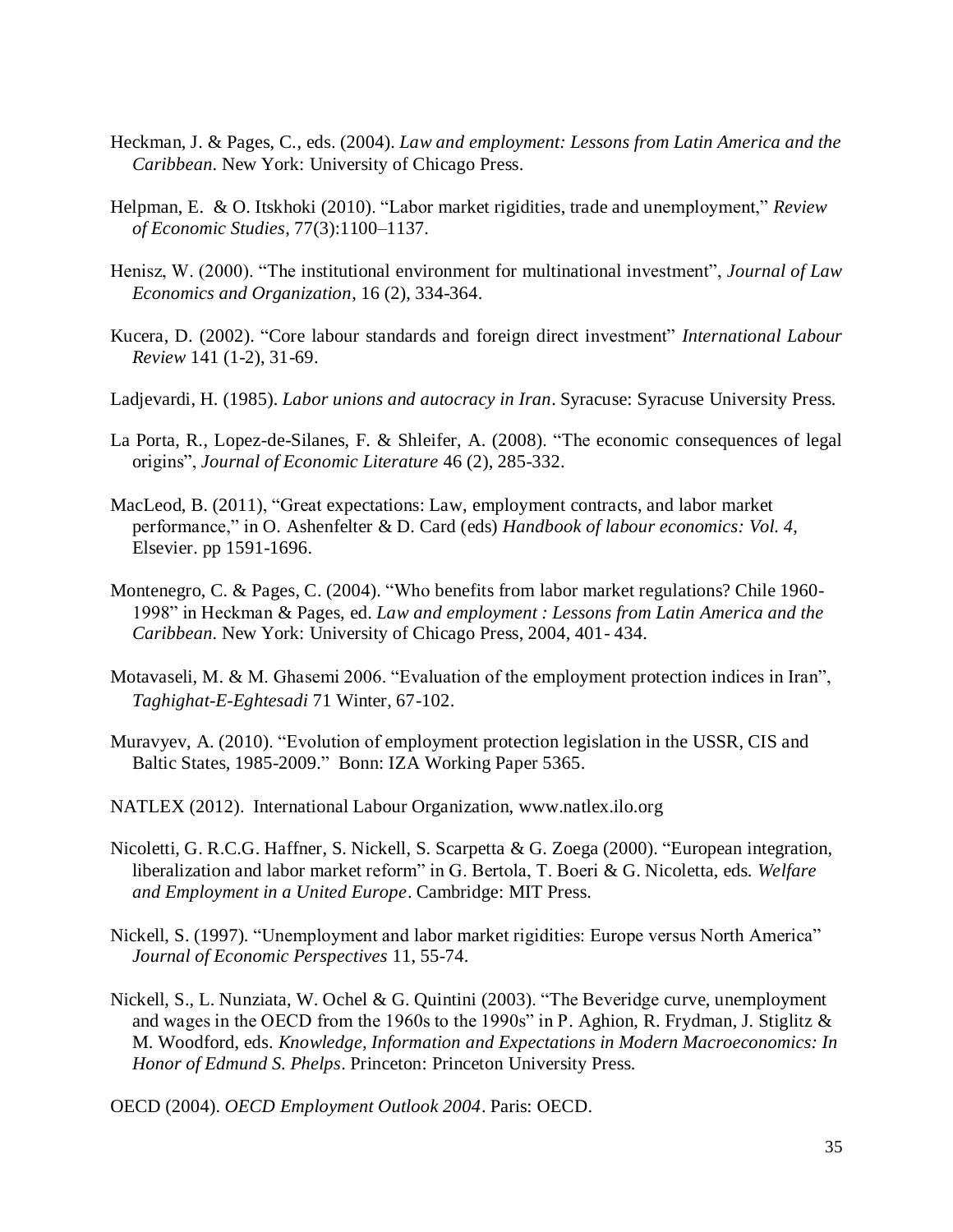Pagano, M. & P. Volpin (2008), "Labor and finance", London Business School, mimeo

Persson, T. & G. Tabellini (2000). *Political economics: Explaining economic policy*, MIT Press.

- Polity IV (2006). "Political regime characteristics and transitions, 1800-2002", available at http://www.cidcm.umd.edu/inscr/polity/.
- Pripstein, M. (2004.) "Globalization and labor protection in oil-poor Arab countries racing to the bottom?"in Ibrahim Saif, ed., *The Jordanian Economy in a Changing Environment.* Amman: University of Jordan, Center for Strategic Studies, 115-151.
- Rama, M. &R. Artecona (2000), "A database of labor market indicators across countries" Washington, D.C.: World Bank, mimeo.
- Reutersward, A. (2005). "Labor protection in China: Challenges facing labor offices and social insurance." Paris: OECD, Social Employment and Migration Working Paper No 30.
- Rodrik, D. & F. Rodríguez (2001) Trade policy and economic growth: A skeptics guide to the cross-national evidence, in B. Bernanke and K. Rogoff (eds), *NBER Macroeconomics Annual 2000*, 15(1), pp. 261-325.
- Saif, I. & El-Rayyes, T. (2010). "Labour markets performance and migration flows in Jordan", in European Commission, *Labor markets performance and migration flows in Arab Mediterranean countries: Determinants and effects*, Vol. 3, 119-155.
- Sicat, G. (2004). "Reforming the Philippine labor market," *The Philippine Review of Economics*. Volume XLI, No 2, pp. 1-36.
- Villegas, E. (1968). *The political economy of Philippine labor laws*. Quezon City: Foundation for Nationalist Studies.
- Wacziarg, R. & Welch, K. (2008). "Trade liberalization and growth: New evidence." *World Bank Economic Review*, 22 (2): 187-231*.*
- Winters, A., N. McCulloch & A. McKay (2004). "Trade liberalization and poverty: The evidence so far." *Journal of Economic Literature*, 42(1): 72–115.
- World Bank (1991). *Brazil: The Brazilian labor market in the 1980s.* Washington, D.C. World Bank Report no. 9693
- World Bank (2004). *Doing business in 2004: Understanding regulation*. Washington, D.C.: Oxford University Press.
- World Bank (2006). *Doing business 2007: How to reform*. Washington, D.C.: Oxford University Press.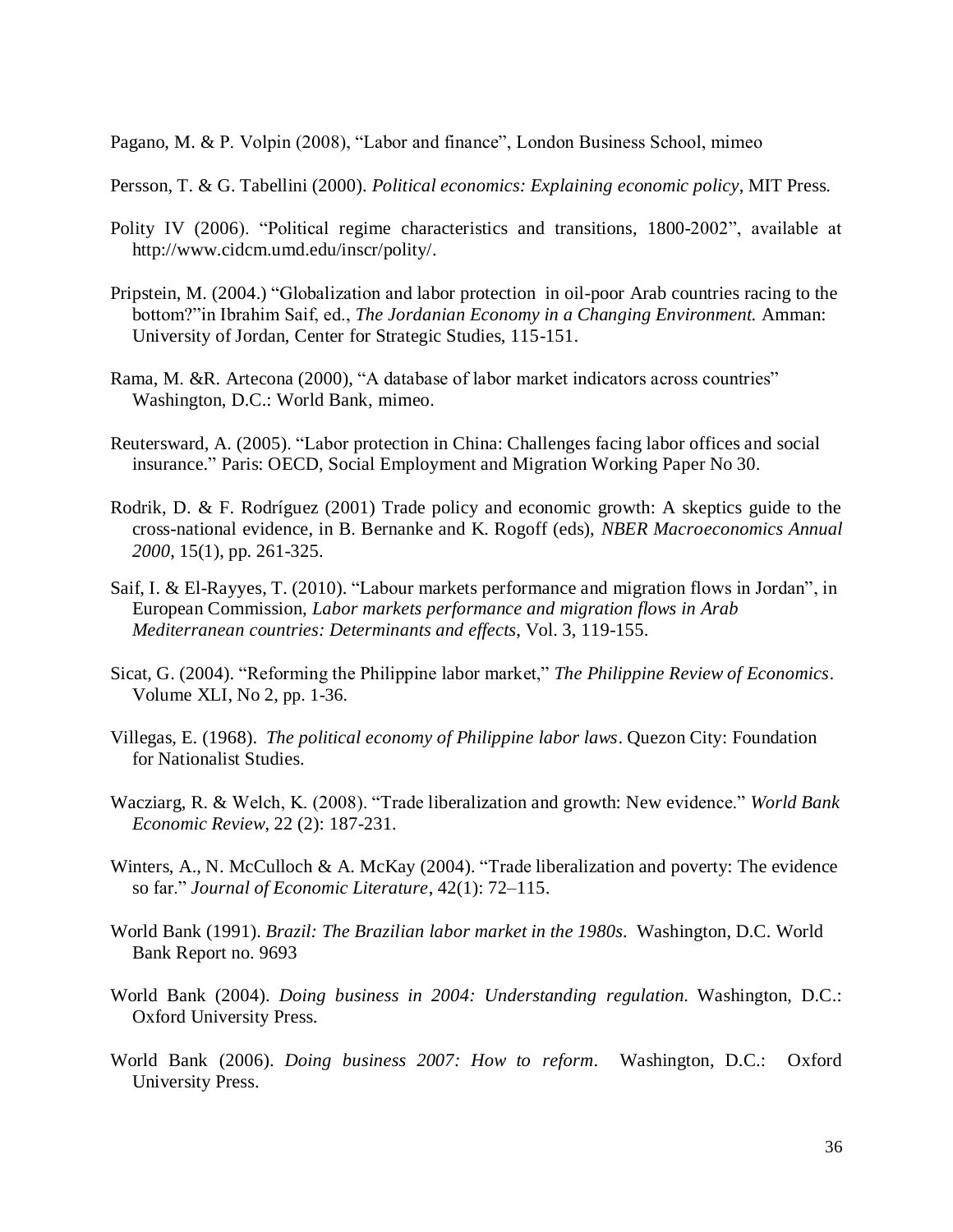

Figure 1. Rigidity of Employment Protection Legislation across Countries Since 1960



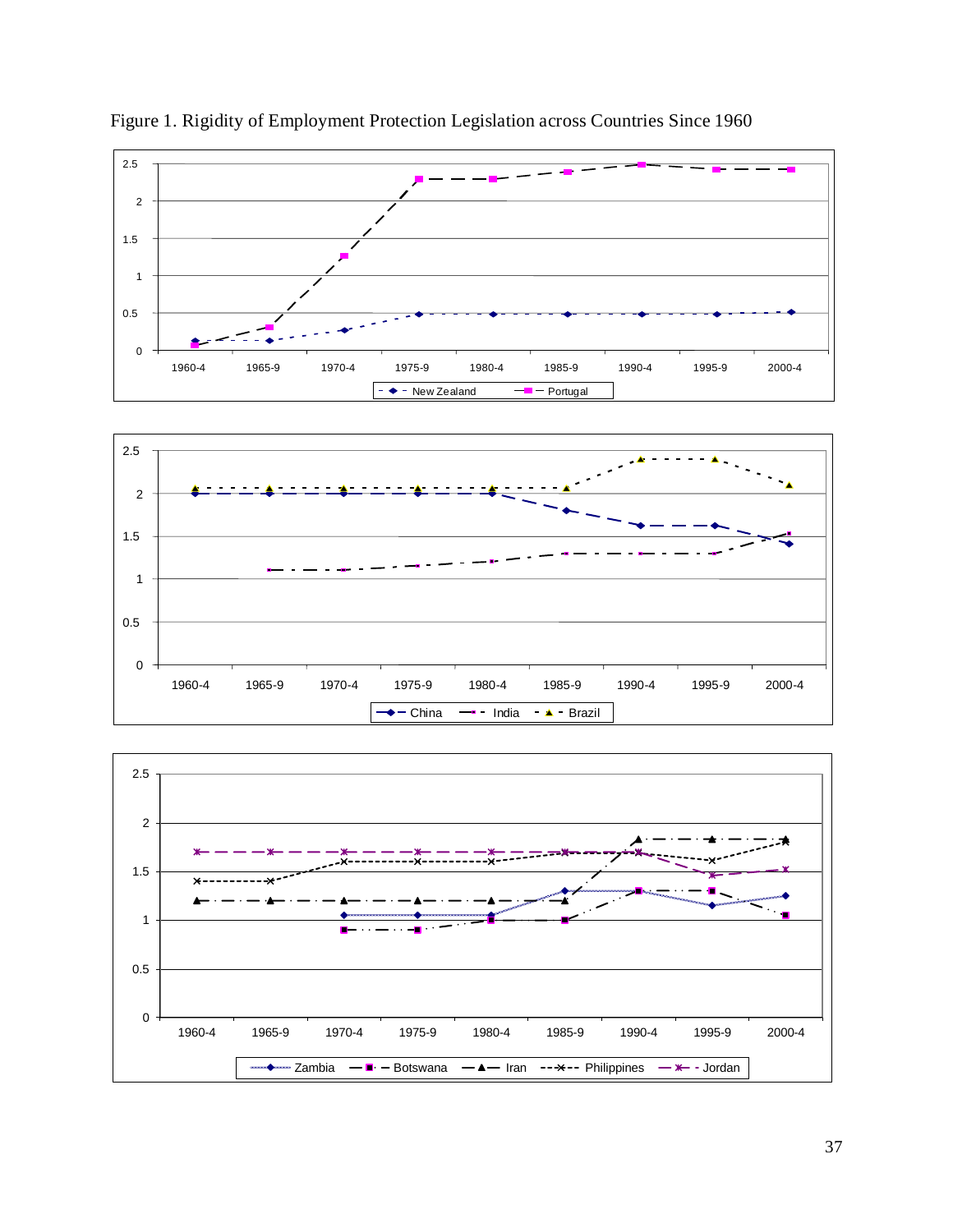| Regulation of Labor and Legal Origins |                               |                      |                    |                     |                    |                            |  |
|---------------------------------------|-------------------------------|----------------------|--------------------|---------------------|--------------------|----------------------------|--|
|                                       | [1]<br><b>BDLLS</b><br>(2004) | [2]<br><b>LAMRIG</b> | [3]<br>Pre<br>1980 | [4]<br>Post<br>1980 | [5]<br><b>OECD</b> | [6]<br>Non-<br><b>OECD</b> |  |
| Log Per Capita GDP                    | $-0.001$                      | $-0.0775***$         | $-0.227***$        | $-0.0890**$         | 0.321              | $-0.0805*$                 |  |
|                                       | [0.0116]                      | [0.0295]             | [0.0621]           | [0.0352]            | [0.382]            | [0.0413]                   |  |
| Legal origin dummies:                 |                               |                      |                    |                     |                    |                            |  |
| Socialist                             | $0.2943***$                   | $0.721***$           |                    | $0.775***$          |                    | $0.764***$                 |  |
|                                       | [0.0453]                      | [0.116]              |                    | [0.130]             |                    | [0.131]                    |  |
| French                                | $0.2474***$                   | $0.462***$           | $0.610***$         | $0.509***$          | 1.098***           | $0.393***$                 |  |
|                                       | [0.0381]                      | [0.0696]             | [0.113]            | [0.0781]            | [0.288]            | [0.0802]                   |  |
| German                                | $0.1553**$                    | $0.516***$           | $0.590***$         | $0.623***$          | 0.666              | $0.621***$                 |  |
|                                       | [0.0702]                      | [0.116]              | [0.217]            | [0.122]             | [0.397]            | [0.134]                    |  |
| Scandinavian                          | $0.3865***$                   | $0.935***$           | $0.554**$          | $1.142***$          | $1.101***$         |                            |  |
|                                       | [0.0462]                      | [0.110]              | [0.257]            | [0.197]             | [0.325]            |                            |  |
| Constant                              | $0.3072***$                   | 1.886***             | $2.525***$         | 1.909***            | $-2.289$           | 1.849***                   |  |
|                                       | [0.1038]                      | [0.247]              | [0.436]            | [0.289]             | [3.300]            | [0.310]                    |  |
| <i><b>Observations</b></i>            | 85                            | 142                  | 371                | 484                 | 222                | 633                        |  |
| R-squared                             | 0.44                          | 0.348                | 0.307              | 0.360               | 0.513              | 0.289                      |  |

# Table 1

Notes: Results in column 1 are for comparison purposes: they are OLS estimates taken from Botero et al., Table IV (2004, p. 1366). They have their "employment laws index" as dependent variable. Log per capita GDP is from the Penn World Tables 6.2 and the legal origins dummies are from Botero et al (2004), with English Civil Law as the omitted category. The dependent variable in columns 2-6 is our Index of Labor Market Legislation Rigidity (LAMRIG). Columns 3 and 4 report results (panel between estimator) for the sample split in before and after 1980, respectively. Columns 5 and 6 report results (panel between estimator) for the sample split in OECD and non-OECD countries, respectively. Results are reported for an unbalanced panel of 145 countries between 1960 and 2005 (non-overlapping 5-year averages.) Robust standard errors in brackets, \*\*\* denotes statistically significant at 1%, \*\* at 5% and \* at 10%.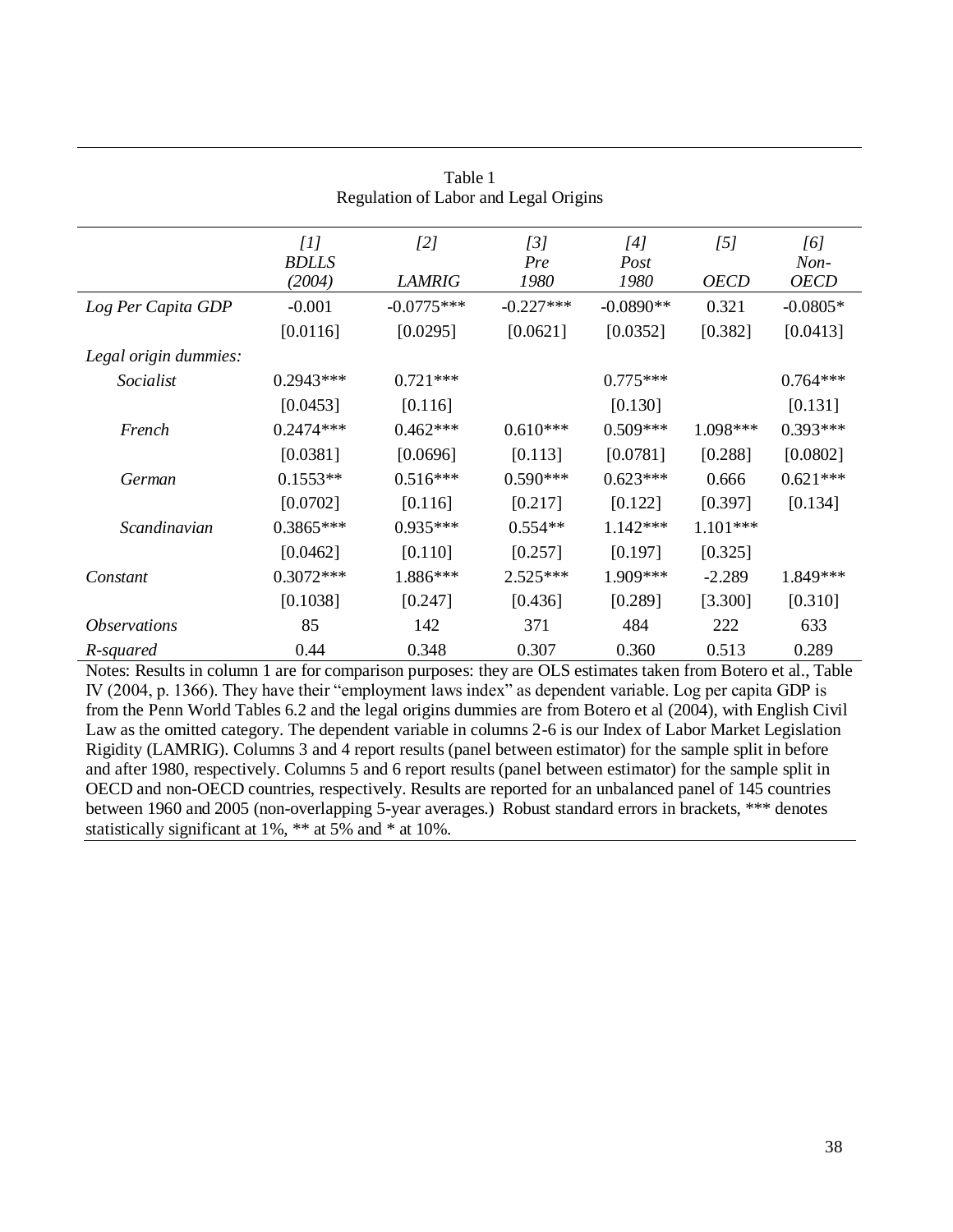|                            | [1]<br>Pooled<br><b>OLS</b> | [2]<br>Pre<br>1980 | [3]<br>Post<br>1980 | [4]<br><b>OECD</b> | [5]<br>Non-<br><b>OECD</b> |
|----------------------------|-----------------------------|--------------------|---------------------|--------------------|----------------------------|
| Log Per Capita GDP         | $-0.00223$                  | $0.0383***$        | 0.00351             | $-0.0521***$       | $-0.00873**$               |
|                            | [0.00515]                   | [0.0120]           | [0.00643]           | [0.0162]           | [0.00364]                  |
| Legal origin dummies:      |                             |                    |                     |                    |                            |
| Socialist                  | $-0.0150$                   |                    | $-0.0106$           |                    | 0.00418                    |
|                            | [0.0359]                    |                    | [0.0355]            |                    | [0.0357]                   |
| French                     | $-0.00347$                  | 0.0185             | $-0.0186*$          | 0.0488             | $-0.00982*$                |
|                            | [0.0106]                    | [0.0196]           | [0.0112]            | [0.0301]           | [0.00570]                  |
| German                     | $-0.0351$                   | 0.00384            | $-0.0771*$          | 0.0392             | $-0.0664**$                |
|                            | [0.0331]                    | [0.0328]           | [0.0393]            | [0.0269]           | [0.0303]                   |
| Scandinavian               | 0.0986***                   | $0.179***$         | $-0.0890*$          | $0.0678**$         |                            |
|                            | [0.0362]                    | [0.0494]           | [0.0478]            | [0.0343]           |                            |
| Constant                   | 0.0515                      | $-0.223***$        | $-0.00187$          | $0.519***$         | 0.0848***                  |
|                            | [0.0388]                    | [0.0833]           | [0.0497]            | [0.139]            | [0.0272]                   |
| <i><b>Observations</b></i> | 855                         | 371                | 484                 | 222                | 633                        |
| Number of countries        | 142                         | 100                | 142                 | 23                 | 119                        |

| Table 2                                              |  |
|------------------------------------------------------|--|
| Changes in the Regulation of Labor and Legal Origins |  |

Notes: The dependent variable in columns 1-5 is the change in the Index of Labor Market Legislation Rigidity (LAMRIG). Log per capita GDP is from the Penn World Tables 6.2 and the legal origins dummies are from Botero et al (2004), with English Civil Law as the omitted category. Because these legal origins variables are time-invariant, we use the random-effects panel estimator with standard errors clustered at country level (except in Column 1 where we report the pooled OLS estimates for comparison). Columns 2 and 3 report results for the sample split in before and after 1980, respectively. Columns 5 and 6 report results for the sample split in OECD and non-OECD countries, respectively. Results are reported for an unbalanced panel of 145 countries between 1960 and 2005 (non-overlapping 5-year averages), \*\*\* denotes statistically significant at 1%, \*\* at 5% and \* at 10%.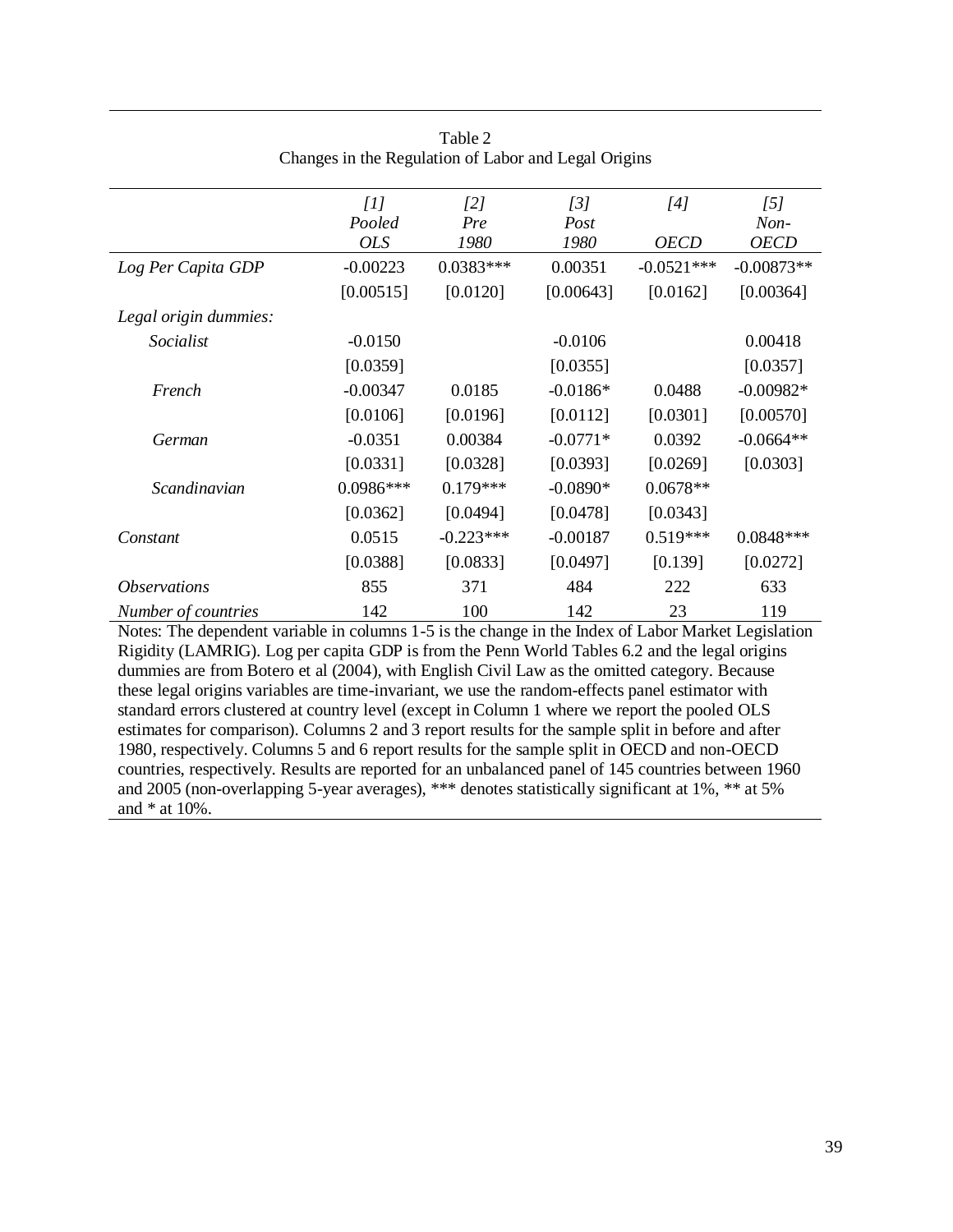|                            | [1]         | $\lceil 2 \rceil$ | [3]         | [4]        | $\overline{151}$ | [6]          |
|----------------------------|-------------|-------------------|-------------|------------|------------------|--------------|
| Lag ALAMRIG                | $0.264***$  | $0.314***$        | $0.285***$  | $0.277***$ | $0.205***$       | $0.265***$   |
|                            | [0.0636]    | [0.0582]          | [0.0632]    | [0.0648]   | [0.0794]         | [0.0542]     |
| Log Per Capita GDP         | $-0.0347**$ | $-0.0504**$       | $-0.041***$ | $-0.032**$ | $-0.0192$        | $-0.0427***$ |
|                            | [0.0147]    | [0.0202]          | [0.0141]    | [0.0140]   | [0.0137]         | [0.0156]     |
| Legal origin dummies:      |             |                   |             |            |                  |              |
| Socialist                  | 0.845       | 0.862             | 1.424       | 1.273      | 2.622            | 8.291        |
|                            | [2.860]     | [2.471]           | [2.820]     | [3.285]    | [12.43]          | [17.21]      |
| French                     | $-0.163$    | 0.106             | $-0.275$    | $-0.214$   | 0.135            | $-0.759$     |
|                            | [0.654]     | [0.597]           | [0.658]     | [0.752]    | [0.370]          | [1.162]      |
| German                     | 0.560       | 0.627             | 0.387       | 0.458      | 0.230            | $-0.216$     |
|                            | [0.556]     | [0.474]           | [0.484]     | [0.552]    | [1.268]          | [0.941]      |
| Scandinavian               | 0.336       | 0.491             | 0.236       | 0.297      |                  | 0.0565       |
|                            | [0.401]     | [0.442]           | [0.484]     | [0.464]    |                  | [0.767]      |
| Democracy                  | $-0.00108$  |                   |             |            |                  |              |
|                            | [0.00572]   |                   |             |            |                  |              |
| Political constraints      |             | $-0.0576$         |             |            |                  |              |
| (POLCON)                   |             | [0.0959]          |             |            |                  |              |
| <b>Assassinations</b>      |             |                   | 0.0367      |            |                  |              |
|                            |             |                   | [0.0248]    |            |                  |              |
| <b>Strikes</b>             |             |                   |             | $-0.0113$  |                  |              |
|                            |             |                   |             | [0.0118]   |                  |              |
| International conflict     |             |                   |             |            | 0.00506          |              |
| (wx)                       |             |                   |             |            | [0.00995]        |              |
| Civil war (intensity)      |             |                   |             |            |                  | 0.00521      |
|                            |             |                   |             |            |                  | [0.00494]    |
| Constant                   | 0.296       | 0.273             | 0.398       | 0.300      | 0.0388           | 0.703        |
|                            | [0.278]     | [0.366]           | [0.401]     | [0.327]    | [0.204]          | [0.648]      |
| <i><b>Observations</b></i> | 711         | 708               | 721         | 721        | 421              | 589          |
| Number of countries        | 134         | 137               | 137         | 137        | 85               | 103          |
| $AR(2)$ (p-value)          | 0.6012      | 0.7865            | 0.6458      | 0.5827     | 0.7421           | 0.6251       |
| Sargan (p-value)           | 0.6194      | 0.0350            | 0.5889      | 0.1407     | 0.9986           | 0.6187       |

Table 3 Changes in the Regulation of Labor, Legal Origins and Political Factors

Notes: The dependent variable in columns 1-5 is the change in the Index of Labor Market Legislation Rigidity (LAMRIG). Log per capita GDP is from the Penn World Tables 6.2 and the legal origins dummies are from Botero et al (2004), with English Civil Law as the omitted category. We report Blundell-Bond System GMM estimates (with Windmeijer-corrected standard errors in brackets.) Democracy and the extent of political constraint variables capture formal political institutions, strikes and assassinations reflect ad hoc (violent) attempts at conflict resolution, while civil war and international war capture violent political conflict and instability Results are reported for an unbalanced panel of 145 countries between 1960 and 2005 (non-overlapping 5 year averages), \*\*\* denotes statistically significant at 1%, \*\* at 5% and \* at 10%.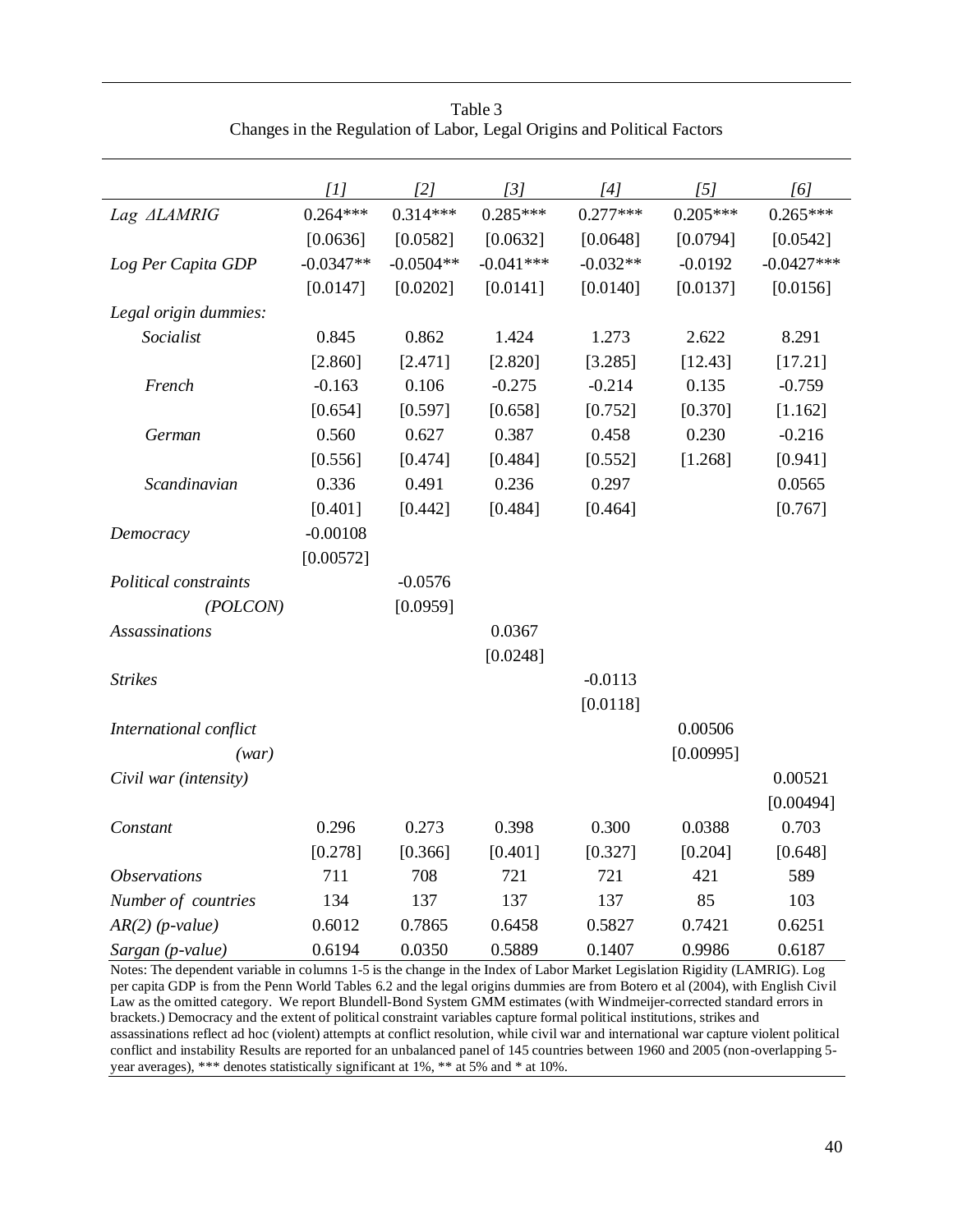|                            | [1]        | [2]          | [3]          | [4]          | [5]        |
|----------------------------|------------|--------------|--------------|--------------|------------|
| Lagged ALAMRIG             | $-0.00836$ | $0.284***$   | $0.304***$   | $0.285***$   | $0.315***$ |
|                            | [0.0981]   | [0.0646]     | [0.0758]     | [0.0587]     | [0.0983]   |
| Log Per Capita GDP         | $-0.0780$  | $-0.0333***$ | $-0.0440***$ | $-0.0358***$ | $-0.0127$  |
|                            | [0.0856]   | [0.0119]     | [0.0124]     | [0.0115]     | [0.0326]   |
| Legal origin dummies:      |            |              |              |              |            |
| Socialist                  |            | 0.975        | 0.137        | 0.850        | $-0.623$   |
|                            |            | [0.923]      | [0.832]      | [1.094]      | [17.07]    |
| French                     |            | $-0.108$     | 0.495        | $-0.215$     | $-0.923$   |
|                            |            | [0.523]      | [0.473]      | [0.387]      | [1.512]    |
| German                     | $-0.0199$  | 0.475        | 1.366        | 0.369        | $-0.150$   |
|                            | [0.584]    | [0.604]      | [0.948]      | [0.551]      | [1.485]    |
| Scandinavian               | 0.0676     | 0.425        | $0.543*$     | 0.342        | $-0.378$   |
|                            | [0.462]    | [0.391]      | [0.303]      | [0.324]      | [1.143]    |
| Income Gini                | $-0.00258$ |              |              |              |            |
|                            | [0.00687]  |              |              |              |            |
| Govt Share in GDP          |            | 0.000613     |              |              |            |
|                            |            | [0.000977]   |              |              |            |
| Foreign Aid to GDP         |            |              | 8.11e-05     |              |            |
|                            |            |              | [0.00167]    |              |            |
| Natural Res Exports (%)    |            |              |              | 0.000672     |            |
|                            |            |              |              | [0.000787]   |            |
| Agric Share in GDP         |            |              |              |              | 0.136      |
|                            |            |              |              |              | [0.333]    |
| Constant                   | 0.758      | 0.241        | $-0.0184$    | 0.339        | 0.603      |
|                            | [0.672]    | [0.359]      | [0.323]      | [0.253]      | [1.036]    |
| <i><b>Observations</b></i> | 202        | 726          | 663          | 723          | 472        |
| Number of countries        | 107        | 135          | 136          | 139          | 105        |
| $AR(2)$ (p-value)          | n.a.       | 0.6401       | 0.6285       | 0.6779       | 0.4071     |
| Sargan (p-value)           | n.a.       | 0.3969       | 0.4016       | 0.5427       | 0.4602     |

Table 4 Changes in the Regulation of Labor, Legal Origins and Structural Factors

Notes: The dependent variable in columns 1-5 is the change in the Index of Labor Market Legislation Rigidity (LAMRIG). Log per capita GDP is from the Penn World Tables 6.2 and the legal origins dummies are from Botero et al (2004), with English Civil Law as the omitted category. We report Blundell-Bond System GMM estimates (with Windmeijer-corrected standard errors in brackets.) The table shows the results from including various important structural factors, such as the Gini coefficient of income inequality, the ratio of foreign aid receipts to GDP, the percentage of natural resources in total exports, and the share of agriculture in GDP. Results are reported for an unbalanced panel of 145 countries between 1960 and 2005 (non-overlapping 5 year averages), \*\*\* denotes statistically significant at 1%, \*\* at 5% and \* at 10%.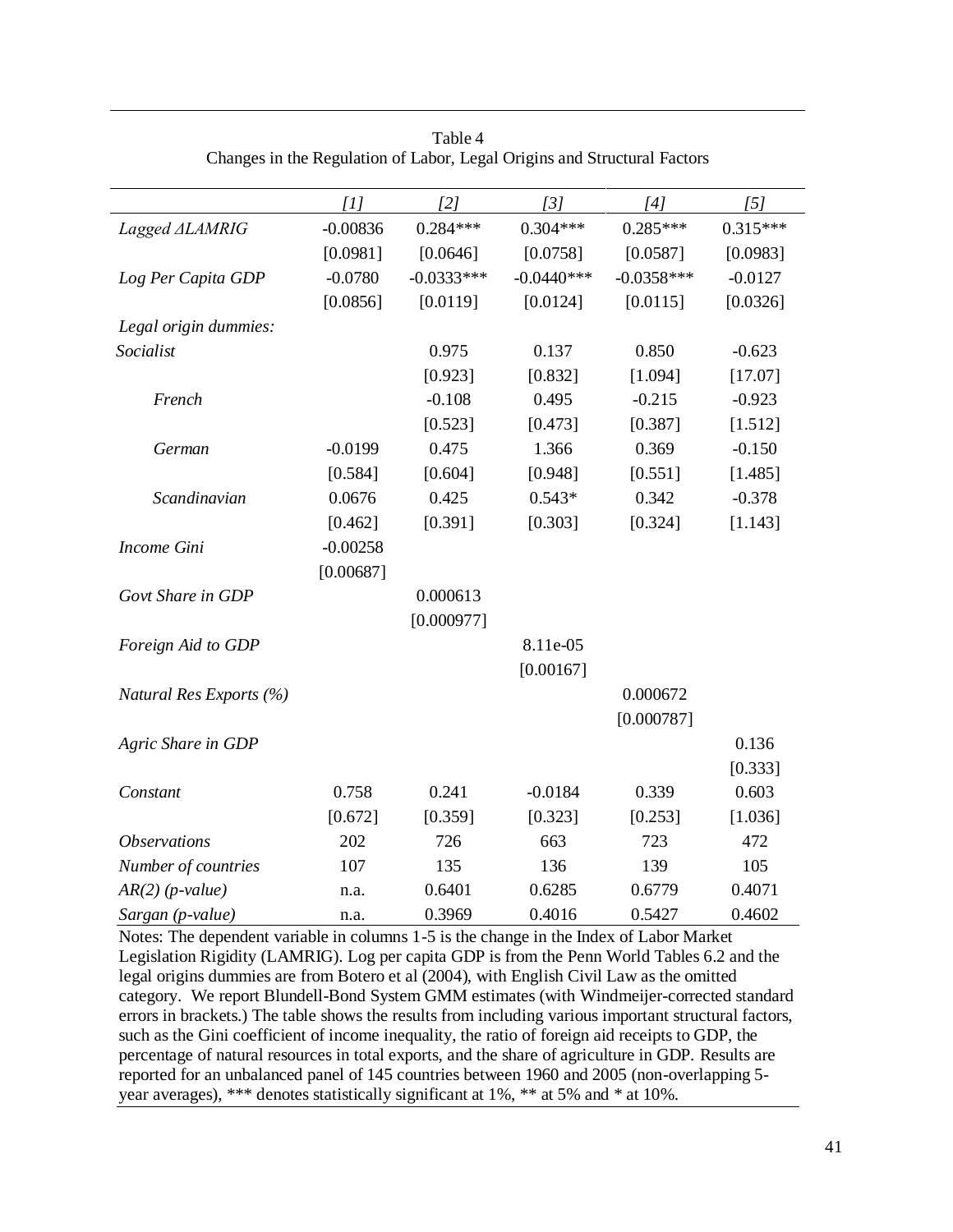|                              | [1]         | [2]          | [3]          | [4]          | [5]          |
|------------------------------|-------------|--------------|--------------|--------------|--------------|
| Lagged ALAMRIG               | $0.275***$  | $0.291***$   | $0.267***$   | $0.259***$   | $0.315***$   |
|                              | [0.0709]    | [0.0629]     | [0.0595]     | [0.0604]     | [0.0717]     |
| Log Per Capita GDP           | $-0.0461**$ | $-0.0446***$ | $-0.0335***$ | $-0.0328***$ | $-0.0404**$  |
|                              | [0.0186]    | [0.0165]     | [0.0113]     | [0.0114]     | [0.0173]     |
| Legal origin dummies:        |             |              |              |              |              |
| Socialist                    | 0.229       | 1.129        | 1.142        | 1.245        | 0.416        |
|                              | [1.288]     | [2.887]      | [2.694]      | [2.704]      | [1.086]      |
| French                       | $-0.0660$   | $-0.164$     | $-0.190$     | $-0.210$     | 0.605        |
|                              | [0.607]     | [0.579]      | [0.636]      | [0.663]      | [0.414]      |
| German                       | 0.607       | 0.530        | 0.570        | 0.575        | $0.953*$     |
|                              | [0.616]     | [0.451]      | [0.545]      | [0.558]      | [0.577]      |
| Scandinavian                 | 0.230       | 0.324        | 0.302        | 0.288        | $0.689*$     |
|                              | [0.396]     | [0.407]      | [0.416]      | [0.434]      | [0.413]      |
| <b>Debt Crises</b>           | $-0.00115$  |              |              |              |              |
|                              | [0.00645]   |              |              |              |              |
| High Inflation (>30% p.a.)   |             | $-0.0247$    |              |              |              |
|                              |             | [0.0211]     |              |              |              |
| Max Fall of GDP              |             |              | 0.000498     |              |              |
|                              |             |              | [0.00106]    |              |              |
| Years of Negative GDP Growth |             |              |              | $-0.00930$   |              |
|                              |             |              |              | [0.00956]    |              |
| Unemployment ILO             |             |              |              |              | $-0.0143***$ |
|                              |             |              |              |              | [0.00516]    |
| Constant                     | 0.362       | 0.374        | 0.293        | 0.304        | 0.0266       |
|                              | [0.360]     | [0.286]      | [0.333]      | [0.336]      | [0.302]      |
| <b>Observations</b>          | 635         | 700          | 742          | 742          | 526          |
| Number of groups (countries) | 138         | 138          | 139          | 139          | 124          |
| $AR(2)$ (p-value)            | 0.8672      | 0.6169       | 0.6090       | 0.5904       | 0.9671       |
| Sargan (p-value)             | 0.6531      | 0.2730       | 0.4720       | 0.4351       | 0.3678       |

Table 5 Changes in the Regulation of Labor, Legal Origins and Economic Crises

Notes: The dependent variable in columns 1-5 is the change in the Index of Labor Market Legislation Rigidity (LAMRIG). Log per capita GDP is from the Penn World Tables 6.2 and the legal origins dummies are from Botero et al (2004), with English Civil Law as the omitted category. We report Blundell-Bond System GMM estimates (with Windmeijer-corrected standard errors in brackets.) The table investigates the crises beget reform hypothesis by showing results from including various aspects of economics crises, such as a dummy for debt crises, output contractions, and high inflation and unemployment. Results are reported for an unbalanced panel of 145 countries between 1960 and 2005 (non-overlapping 5-year averages), \*\*\* denotes statistically significant at 1%, \*\* at 5% and \* at 10%.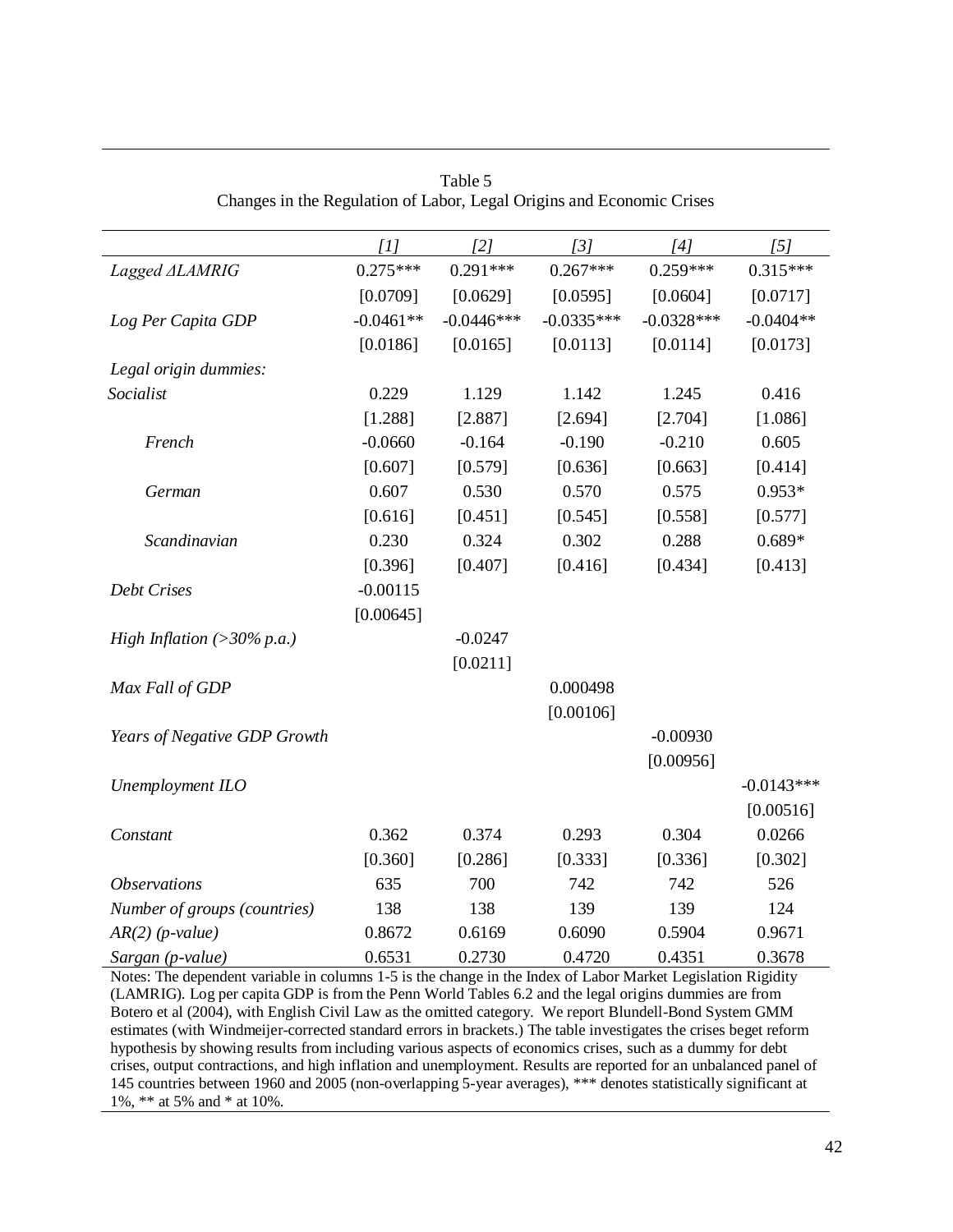|                            | [1]          | $\lceil 2 \rceil$ | [3]          | [4]           | $\overline{5}$ | [6]          |
|----------------------------|--------------|-------------------|--------------|---------------|----------------|--------------|
| Lagged ALAMRIG             | $0.268***$   | $0.254***$        | $0.259***$   | $0.337***$    | $0.164*$       | $0.337***$   |
|                            | [0.0632]     | [0.0646]          | [0.0648]     | [0.0755]      | [0.0963]       | [0.0744]     |
| Log Per Capita GDP         | $-0.0600***$ | $-0.0545***$      | $-0.0403***$ | $-0.0620***$  | $-0.089***$    | $-0.0595***$ |
|                            | [0.0175]     | [0.0176]          | [0.0110]     | [0.0167]      | [0.0281]       | [0.0201]     |
| Legal origin dummies:      |              |                   |              |               |                |              |
| Socialist                  | 2.426        | 0.736             | 0.799        | 1.608         |                | 0.198        |
|                            | [3.723]      | [1.365]           | [1.718]      | [3.370]       |                | [2.092]      |
| French                     | $-0.174$     | $-0.405$          | $-0.376$     | $-0.00358$    | $-0.548$       | 0.910        |
|                            | [0.635]      | [0.649]           | [0.596]      | [0.766]       | [1.570]        | [1.719]      |
| German                     | 0.444        | 0.157             | 0.0345       | 0.594         | 0.212          | 1.625        |
|                            | [0.529]      | [0.714]           | [0.851]      | [0.687]       | [1.293]        | [2.214]      |
| Scandinavian               | 0.214        | 0.197             | 0.278        | 0.230         | 0.0726         | 0.682        |
|                            | [0.402]      | [0.420]           | [0.428]      | [0.654]       | [0.879]        | [0.688]      |
| <b>Wacziarg Openness</b>   | $0.110**$    |                   |              |               |                |              |
|                            | [0.0479]     |                   |              |               |                |              |
| Trade Liberalization       |              | $0.0836**$        |              |               |                |              |
|                            |              | [0.0419]          |              |               |                |              |
| PWT openk                  |              |                   | $-0.000125$  |               |                |              |
|                            |              |                   | [0.000488]   |               |                |              |
| <b>BMP</b>                 |              |                   |              | $-1.4e-06***$ |                |              |
|                            |              |                   |              | $[5.27e-07]$  |                |              |
| Credit Private Sector      |              |                   |              |               | 1.89e-08       |              |
| (share of GDP)             |              |                   |              |               | $[4.80e-08]$   |              |
| Financial liberalization   |              |                   |              |               |                | $-0.0192$    |
|                            |              |                   |              |               |                | [0.0819]     |
| Constant                   | 0.434        | 0.573             | 0.522        | 0.459         | 0.997          | $-0.166$     |
|                            | [0.330]      | [0.409]           | [0.365]      | [0.500]       | [0.841]        | [1.127]      |
| <i><b>Observations</b></i> | 710          | 705               | 703          | 622           | 406            | 658          |
| Number of countries        | 125          | 134               | 130          | 118           | 94             | 131          |
| $AR(2)$ (p-value)          | 0.7472       | 0.6835            | 0.5593       | 0.6728        | 0.5496         | 0.9210       |
| Sargan (p-value)           | 0.3478       | 0.2174            | 0.5101       | 0.1398        | 0.0675         | 0.0345       |

| Table 6                                                                           |  |
|-----------------------------------------------------------------------------------|--|
| Changes in the Regulation of Labor, Legal Origins and Trade and Financial Reforms |  |

Notes: The dependent variable in columns 1-5 is the change in the Index of Labor Market Legislation Rigidity (LAMRIG). Log per capita GDP is from the Penn World Tables 6.2 and the legal origins dummies are from Botero et al (2004), with English Civil Law as the omitted category. We report Blundell-Bond System GMM estimates (with Windmeijer-corrected standard errors in brackets.) The table investigates the role of other structural reforms such as trade and financial liberalization. Results are reported for an unbalanced panel of 145 countries between 1960 and 2005 (non-overlapping 5 year averages), \*\*\* denotes statistically significant at 1%, \*\* at 5% and \* at 10%.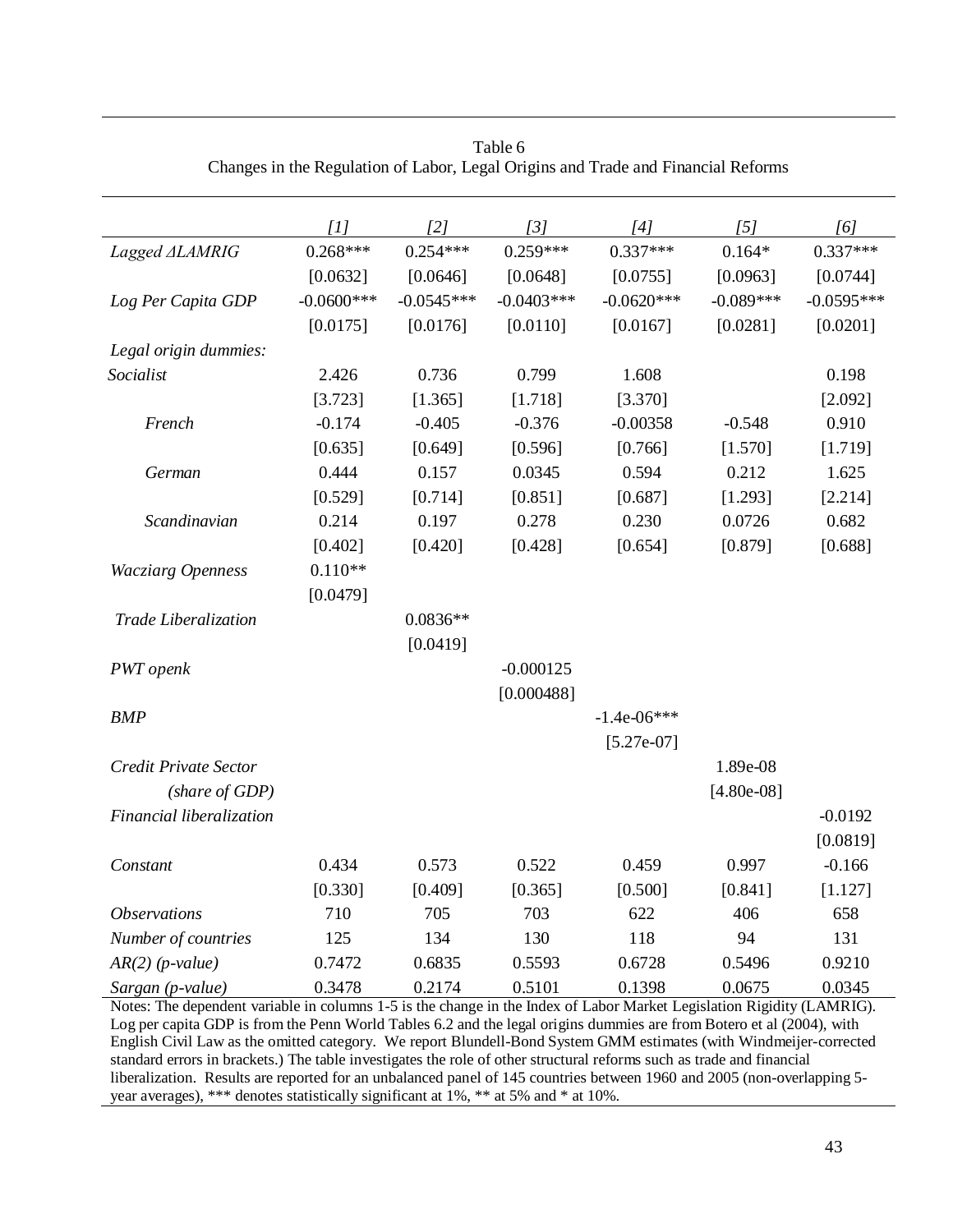|                                                                                                           | Income inequality<br>(Gini coefficient) |                        |                        | Per capita GDP<br>growth rates |                         |                         |  |
|-----------------------------------------------------------------------------------------------------------|-----------------------------------------|------------------------|------------------------|--------------------------------|-------------------------|-------------------------|--|
|                                                                                                           | (1)                                     | (2)                    | (3)                    | (4)                            | (5)                     | (6)                     |  |
| Lag gini                                                                                                  | $0.693***$<br>[0.0652]                  | $0.734***$<br>[0.0647] | $0.557***$<br>[0.0783] |                                |                         |                         |  |
| Log per capita GDP                                                                                        | 0.106<br>[0.461]                        | $-6.289$<br>[4.992]    | $-6.955$<br>[4.813]    |                                |                         |                         |  |
| Log per capita GDP Squared                                                                                |                                         | 0.421<br>[0.294]       | 0.370<br>[0.287]       |                                |                         |                         |  |
| <b>LAMRIG</b>                                                                                             | $-2.353**$<br>[1.079]                   | $-2.966**$<br>[1.279]  | $-3.195***$<br>[1.195] | $-0.413**$<br>[0.183]          | 0.204<br>[0.172]        | 0.165<br>[0.160]        |  |
| Log Human Capital                                                                                         |                                         | 0.445<br>[2.208]       | 4.310*<br>[2.359]      |                                | 0.398<br>[0.388]        | $-0.0270$<br>[0.369]    |  |
| Government share of GDP                                                                                   |                                         |                        | 0.0311<br>[0.0373]     |                                | $-0.0158$<br>[0.0117]   | $-0.0135$<br>[0.0116]   |  |
| Ethnic fractionalization                                                                                  |                                         |                        | 36.91***<br>[11.42]    |                                | $-1.263**$<br>[0.536]   | $-0.887*$<br>[0.533]    |  |
| Initial per capita GDP                                                                                    |                                         |                        |                        | $-0.390***$<br>[0.111]         | $-1.010***$<br>[0.190]  | $-0.872***$<br>[0.178]  |  |
| Investment                                                                                                |                                         |                        |                        |                                | $0.0862***$<br>[0.0212] | $0.0659***$<br>[0.0184] |  |
| Africa dummy                                                                                              |                                         |                        |                        |                                |                         | $-1.410***$<br>[0.523]  |  |
| Latin America dummy                                                                                       |                                         |                        |                        |                                |                         | $-0.588*$<br>[0.357]    |  |
| Asia dummy                                                                                                |                                         |                        |                        |                                |                         | 1.469***<br>[0.393]     |  |
| Constant                                                                                                  | $15.31***$<br>[5.494]                   | 51.57***<br>[16.54]    | 31.85*<br>[18.30]      | 4.474***<br>[0.854]            | $7.142***$<br>[1.205]   | 7.179***<br>[1.161]     |  |
| <b>Observations</b>                                                                                       | 560                                     | 560                    | 458                    | 791                            | 641                     | 641                     |  |
| Number of countries                                                                                       | 123                                     | 123                    | 85                     | 134                            | 92                      | 92                      |  |
| Notes: The dependent variable in columns 1-3 is the Gini coefficient for income inequality (source is the |                                         |                        |                        |                                |                         |                         |  |

#### Table 7 The Regulation of Labor, Income Inequality and Economic Growth

UNU/WIDER database), while the dependent variable in columns 4 to 6 is the growth rate of per capita GDP (source is PWT 6.2). LAMRIG is our Index of Labor Market Legislation Rigidity. Log per capita GDP is from the Penn World Tables 6.2. Results are reported for an unbalanced panel between 1960 and 2005 (non-overlapping 5-year averages), \*\*\* denotes statistically significant at 1%, \*\* at 5% and \* at 10%.